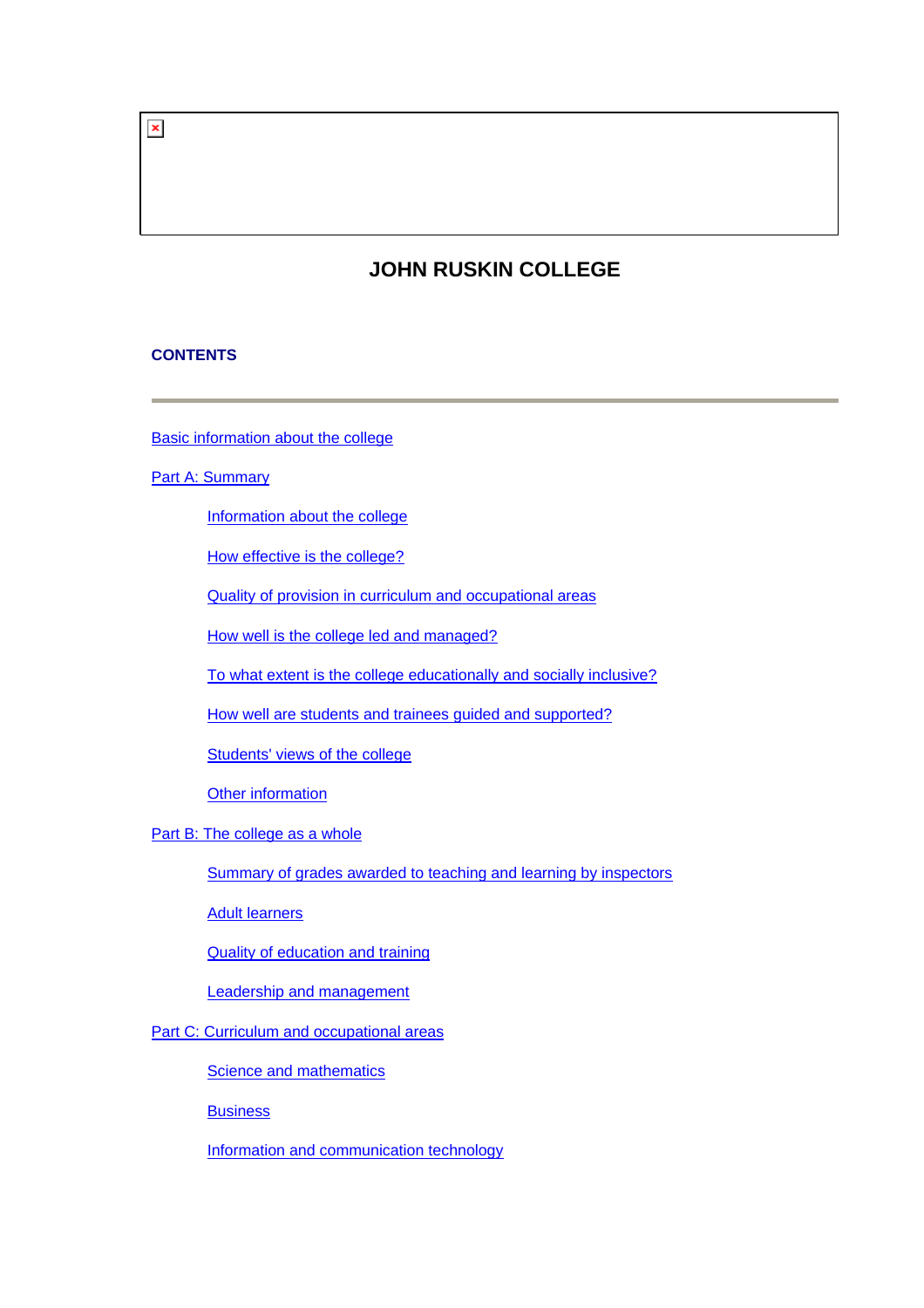<span id="page-1-0"></span>[Leisure and travel](#page-22-0)

[Health and social care and childcare](#page-25-0)

[Visual and performing arts, and media](#page-27-0)

**[Humanities](#page-31-0)** 

[English and modern foreign languages](#page-33-0)

# [Part D: College data](#page-36-0)

[Table 1: Enrolments by level of study and age](#page-36-0)

[Table 2: Enrolments by curriculum area and age](#page-37-0) 

[Table 3: Retention and achievement](#page-37-0)

[Table 4: Quality of teaching observed during the inspection by level](#page-38-0)

## **Basic information about the college**

| Name of college:             | John Ruskin College      |
|------------------------------|--------------------------|
| Type of college:             | Sixth Form College       |
| Principal:                   | Jennifer Sims            |
| Address of college:          | Selsdon Park Road        |
|                              | South Croydon            |
|                              | Surrey                   |
|                              | CR <sub>2</sub> 8JJ      |
| Telephone number:            | 0208 651 1131            |
| Fax number:                  | 0208 651 4011            |
| Chair of governors:          | Geoffrey Jackson         |
| Unique reference number:     | 130434                   |
| Name of reporting inspector: | Angela Cross-Durrant HMI |
| Date(s) of inspection:       | 26-30 November 2001      |

# **Part A: Summary**

 $\overline{\mathbf{x}}$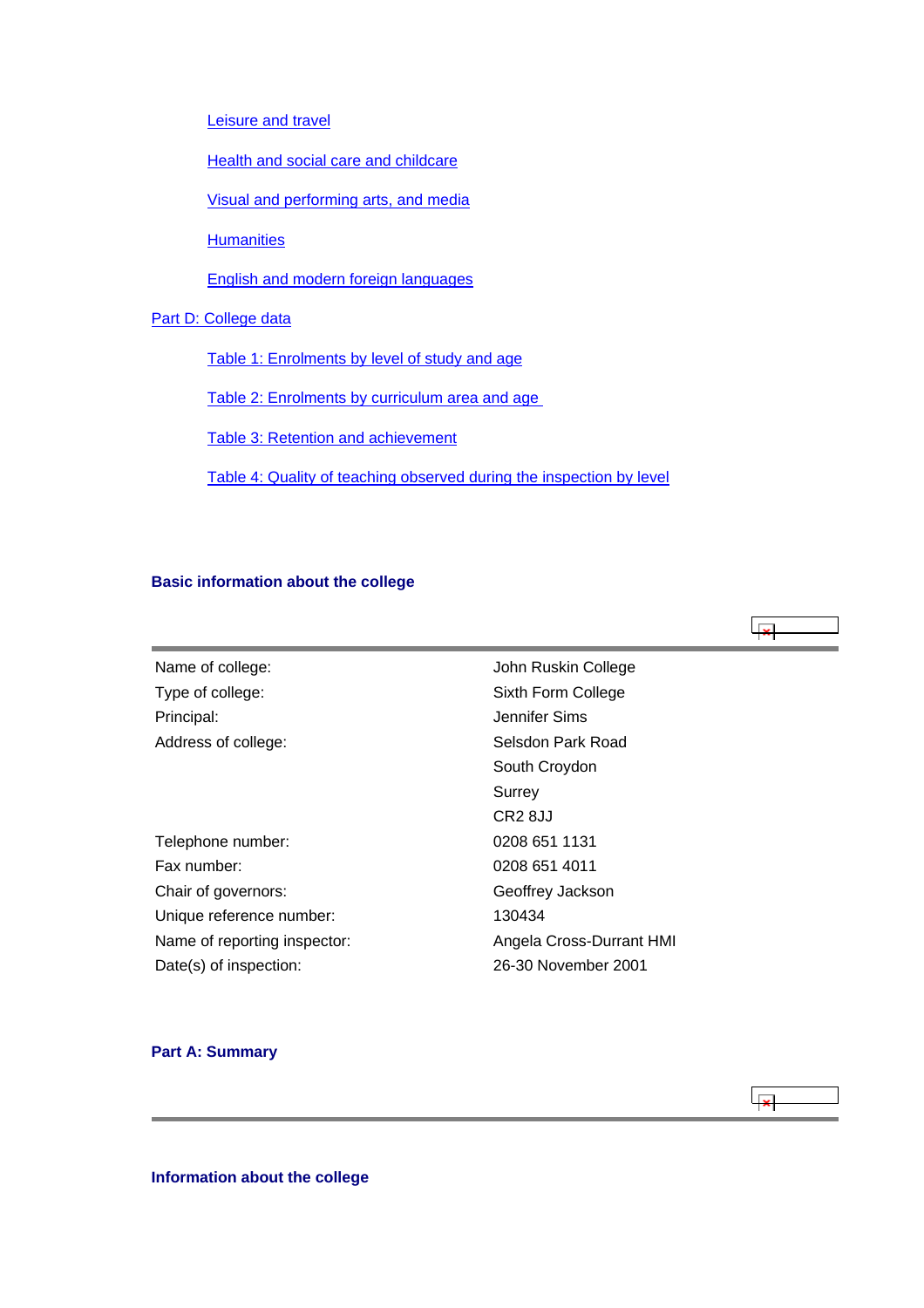<span id="page-2-0"></span>John Ruskin College is a sixth form college in South Croydon, Surrey. Within the borough of Croydon, there is a marked difference between some areas which are prosperous and others which are deprived. Two of the wards in Croydon are amongst the most deprived in Britain. The college has expanded its provision to meet the needs of the local community, particularly to help widen the participation of adults in education. It aims to cater for students of all abilities, including those with learning difficulties and/or disabilities, and those from a wide range of ethnic backgrounds. A large proportion of students come from minority ethnic groups and all students work harmoniously together. At the time of the inspection, 1,790 students were enrolled at the college, of whom 1,270 were aged 16 to 18, and 520 were aged over 19. The college offers a broad range of courses to meet a wide variety of learning needs. Full-time programmes include: three foundation level General National Vocational Qualification (GNVQ) courses, six intermediate GNVQ courses, eight Advanced Vocational Certificate of Education (AVCE) courses; 34 General Certificate of Education Advanced and/or Advanced Subsidiary level subjects (GCE A/AS level); General Certification of Secondary Education (GCSE) in mathematics and English, and a pre-GCSE course in mathematics. At advanced level (level 3), one third of full-time students were on AVCE courses and two thirds on GCE courses, though many combine AVCE and GCE study. Students who are enrolled on level 3 courses have a minimum of four GCSE passes at grades A\*-C. At the time of the inspection, the college also offered 29 evening classes, mostly in information and communication technology (ICT) but also National Vocational Qualification (NVQ) courses at level 1 in cleaning and support services, and at levels 2 and 3 in early years education. The mission of the college is, `John Ruskin College will be a leading provider of a quality educational service to those from a variety of backgrounds and activities who wish to continue education and training after the age of 16.'

#### **How effective is the college?**

Inspectors judged the overall quality of provision to be good in: humanities and business; satisfactory in science and mathematics, health and social care and childcare, visual and performing arts and media, and English and modern foreign languages; and less than satisfactory in leisure and travel and in computing and information technology (IT). The main strengths and areas that should be improved are listed below.

# *Key strengths*

- broad range of courses to address local need
- college's successful practices for widening participation
- effectiveness with which needs of students are met
- good personal and learning support for students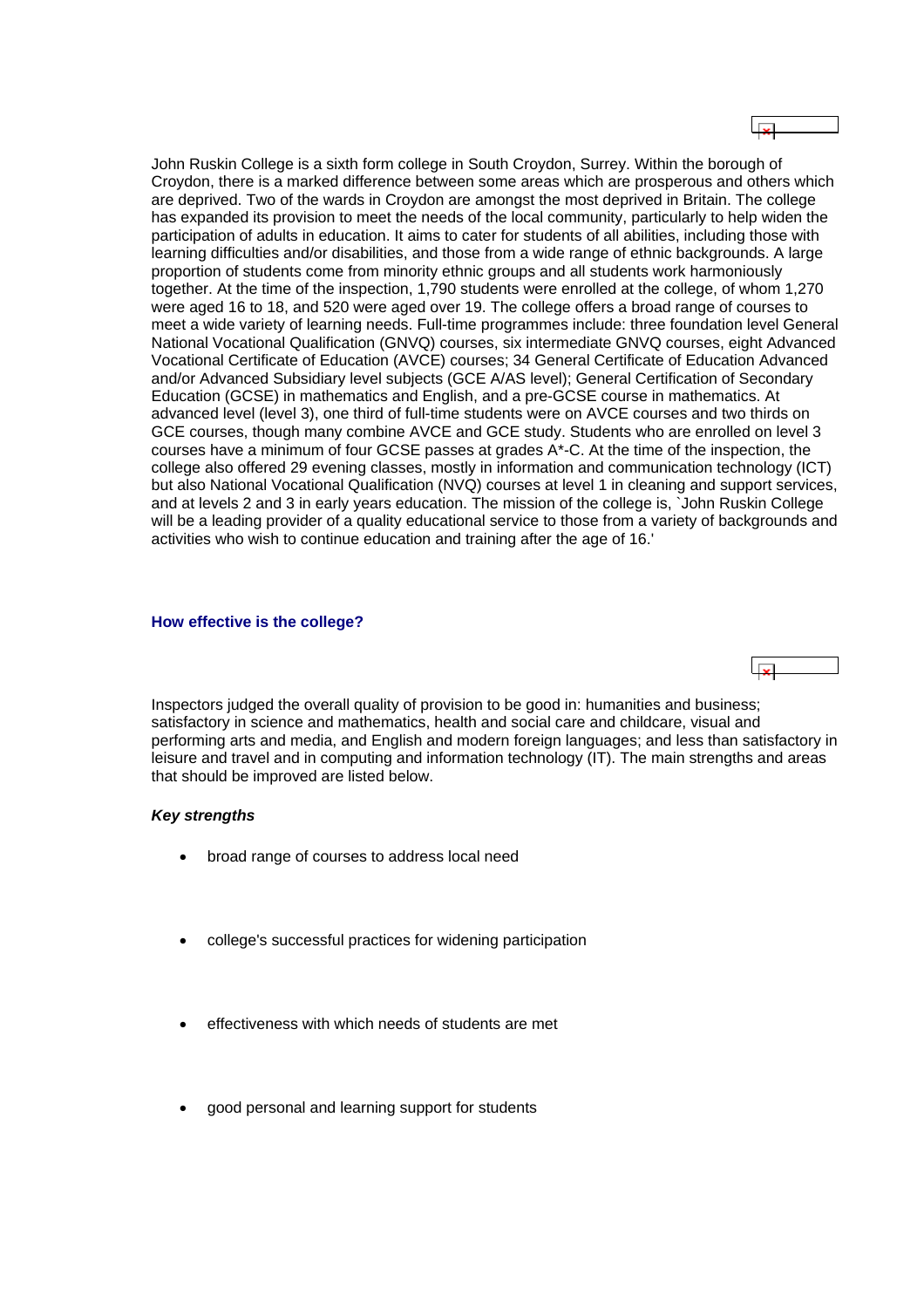<span id="page-3-0"></span>• very good accommodation and IT resources.

## *What should be improved*

- retention and pass rates in many areas
- teaching methods and materials to meet the needs of students of mixed abilities
- implementation of the self-assessment process
- students' punctuality.

Further aspects of provision requiring improvement are identified in the sections on individual subjects and courses in the full report.

# **Quality of provision in curriculum and occupational areas**

*The table below shows overall judgements about provision in subjects and courses that were inspected. Judgements are based primarily on the quality of teaching, training and learning and how well students achieve. Not all subjects and courses were inspected. Inspectors make overall judgements on curriculum areas and on the effectiveness of leadership and management in the range: Outstanding (grade 1), Good (2), Satisfactory (3), Unsatisfactory (4), Very Poor (5)*

ایجا

| Area                                        | Overall judgements about provision, and comment                                                                                                                                                                                                                                                        |
|---------------------------------------------|--------------------------------------------------------------------------------------------------------------------------------------------------------------------------------------------------------------------------------------------------------------------------------------------------------|
| Science and mathematics                     | <b>Satisfactory.</b> Teaching is at least satisfactory. There is a wide range<br>of science and mathematics courses. Retention rates on general<br>vocational science courses are high, but they are low on most GCE<br>A-level courses in mathematics and science. Support for students is<br>good.   |
| <b>Business</b>                             | Good. Teaching is good. Pass rates on almost all courses are high.<br>Specialist resources are good, and students receive helpful support<br>from teachers and tutors. Students progress successfully from level 1<br>through to level 3 within the college. Many students arrive late for<br>lessons. |
| Information and<br>communication technology | <b>Unsatisfactory.</b> There is good teaching on AVCE and short, part-<br>time IT courses. Pass rates are below national averages on most<br>courses. Retention rates are satisfactory on GNVQ and GCE AS-level<br>courses, but poor on most other courses. Many students are not                      |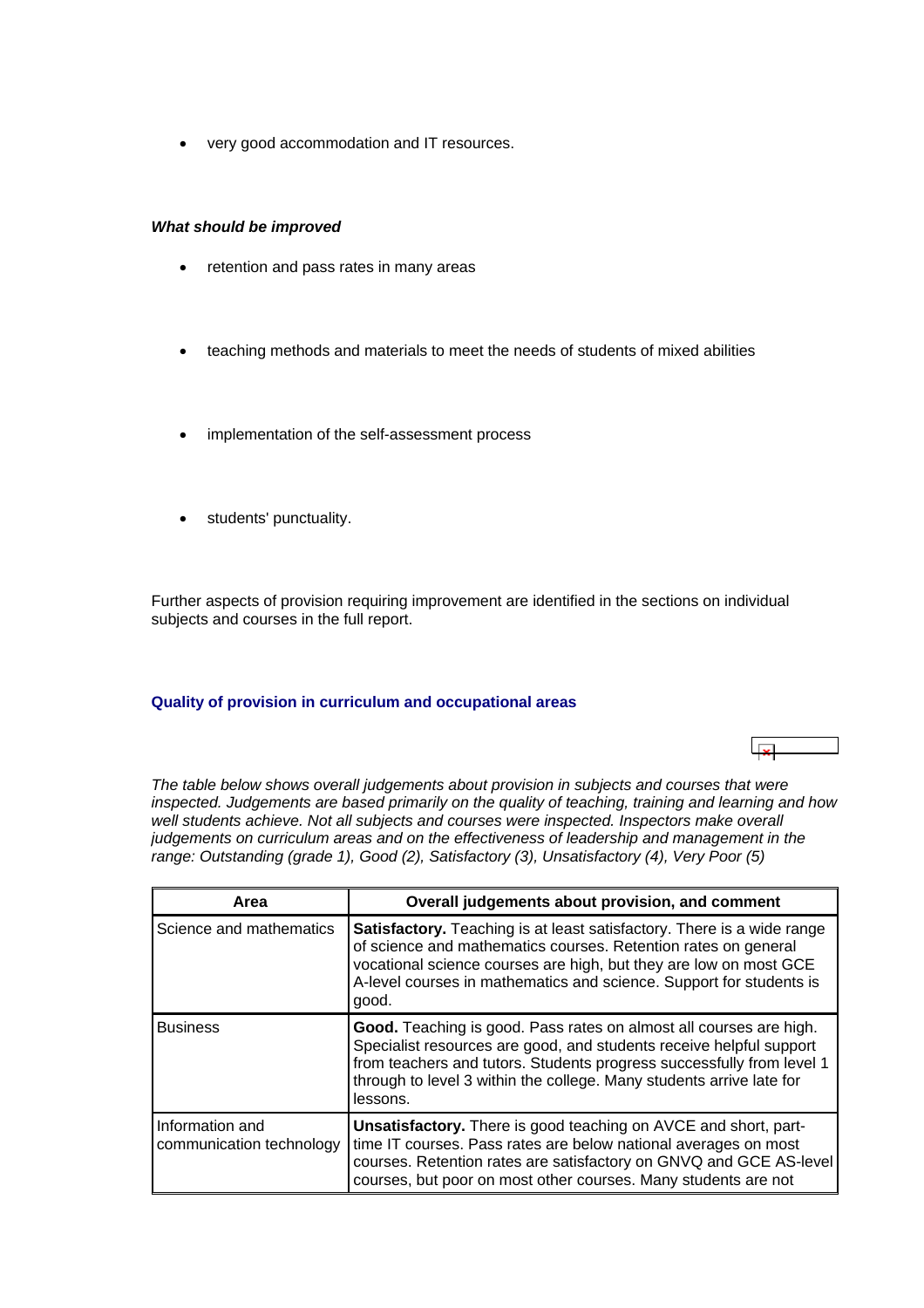<span id="page-4-0"></span>

|                                          | punctual.                                                                                                                                                                                                                                                                                                                                                                                                                                                                                                                                                           |
|------------------------------------------|---------------------------------------------------------------------------------------------------------------------------------------------------------------------------------------------------------------------------------------------------------------------------------------------------------------------------------------------------------------------------------------------------------------------------------------------------------------------------------------------------------------------------------------------------------------------|
| Leisure and travel                       | <b>Unsatisfactory.</b> Teaching is mostly satisfactory. Retention and pass<br>rates overall are below national averages. The arrangements for<br>moderating teachers' marking of students' coursework are<br>inadequate. Many students are not punctual and some do not attend<br>regularly.                                                                                                                                                                                                                                                                        |
| Health and social care and<br>childcare  | <b>Satisfactory.</b> Teaching is mostly satisfactory and some is good.<br>Curriculum management is strong. A good programme of work<br>experience and activities in the community enhances significantly<br>students' learning. Pass rates on the GNVQ foundation course are<br>outstanding and good on the GNVQ advanced course. Retention<br>rates are unsatisfactory on all courses, and many students are late for<br>lessons.                                                                                                                                  |
| Visual and performing arts,<br>and media | Satisfactory. Teaching is good in art and design. Students produce<br>some excellent work. Retention and pass rates are high. Teaching in<br>media and performing arts is satisfactory overall, but some retention<br>and pass rates are below national averages. Some rooms used for<br>teaching media and music need refurbishment. Many students are<br>not punctual for lessons in performing arts.                                                                                                                                                             |
| Humanities                               | Good. Teaching is good and lessons are well planned. Pass rates on<br>some GCE A-level courses are below national averages, but on GCE<br>AS-level courses they are high, and many students achieve grades<br>A-C. Retention rates are sometimes low, and students are not<br>punctual for lessons.                                                                                                                                                                                                                                                                 |
| English and modern<br>foreign languages  | Satisfactory. Teaching in modern foreign language evening-class<br>lessons and GCE A-level lessons is good. In English, teaching is<br>good or very good in GCE A and AS-level lessons, but poor in some<br>GCSE lessons. Retention and pass rates are improving on modern<br>foreign languages courses. Some pass rates in GCSE English are<br>high, but they are low in GCE A-level English language and literature,<br>and retention rates are low on GCE AS and A-level courses. There is<br>ineffective management of GCSE English courses across the college. |

#### **How well is the college led and managed?**

There is satisfactory leadership and management of the college. Following significant management reorganisation in 1999, senior and middle managers' roles and accountabilities are clearer, and communication throughout the college is good. However, at subject and course-team level, GCSE English is insufficiently well co-ordinated. Senior managers and governors have a clear strategic view of the direction of the college, and strategic and operational planning are well managed. Pass rates and student retention rates have fallen in recent years, and the college is working hard to address these issues. Mechanisms that have been put in place recently have improved students' attendance at the college. The college enrols students in keeping with its policy for equal opportunities and widening participation. Some pass rates are better than the published data might indicate because of students' relatively low prior achievements. While the quality assurance system is well established and is applied to all areas of the college, teachers give insufficient weight in their self-assessment to retention and pass rates that are below national averages. Governors have insufficient awareness of some falling pass rates. Governors and staff closely monitor the implementation of the college's equal opportunities policy.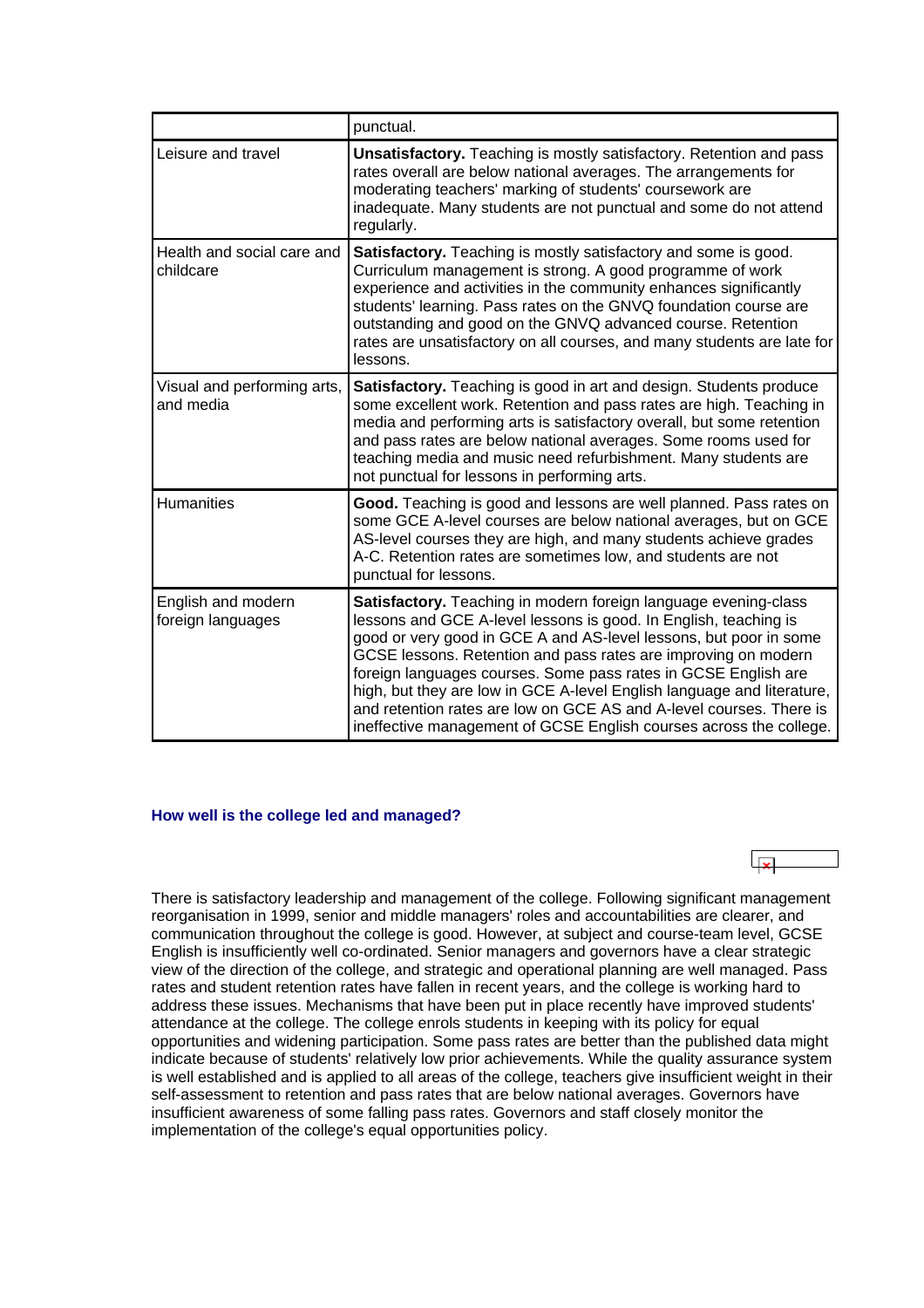#### <span id="page-5-0"></span>**To what extent is the college educationally and socially inclusive?**

 $\overline{\mathbf{r}}$ 

The college endeavours to ensure that its provision is educationally and socially inclusive and meets the needs of its students. Half of its students are from minority ethnic backgrounds and students work together harmoniously and collaboratively. The commitment of staff to widening participation has been demonstrated by the recruitment of students from disadvantaged backgrounds. In addition, part-time courses have been developed for adults from the local areas, the nearby Education Action Zone and those in basic service occupations in the wider area. The college has established some good links with the local community through which it has raised the profile of the college and attracted more young people to participate in post-compulsory education. There is good support for students with learning difficulties and/or disabilities and for speakers of other languages. The college offers courses at pre-foundation and foundation level, as well as at levels 2 and 3. Its equal opportunities policy is implemented fully and monitored closely.

#### **How well are students and trainees guided and supported?**

Arrangements for recruiting and enrolling students are good, and potential students receive helpful information about courses at the college. Teachers from the college visit partner schools to give guidance to students and to conduct interviews. Guidance and support for students during their studies is strong, and there is an effective counselling service. Specific learning support for students is comprehensive and very good, and there is a well-used study skills centre, which students value greatly. While tutors monitor students' punctuality and attendance, and attendance is improving, students are still not punctual at lessons. The tutorial programme benefits significantly students whose tutors also teach them, but it is of less help to those whose tutors do not teach them for at least part of their programme.

#### **Students' views of the college**

Students' views about the college were taken into account and a summary of their main comments is presented below:

#### *What students like about the college*

- supportive teachers and tutors
- welcoming and friendly atmosphere
- respect for ethnic diversity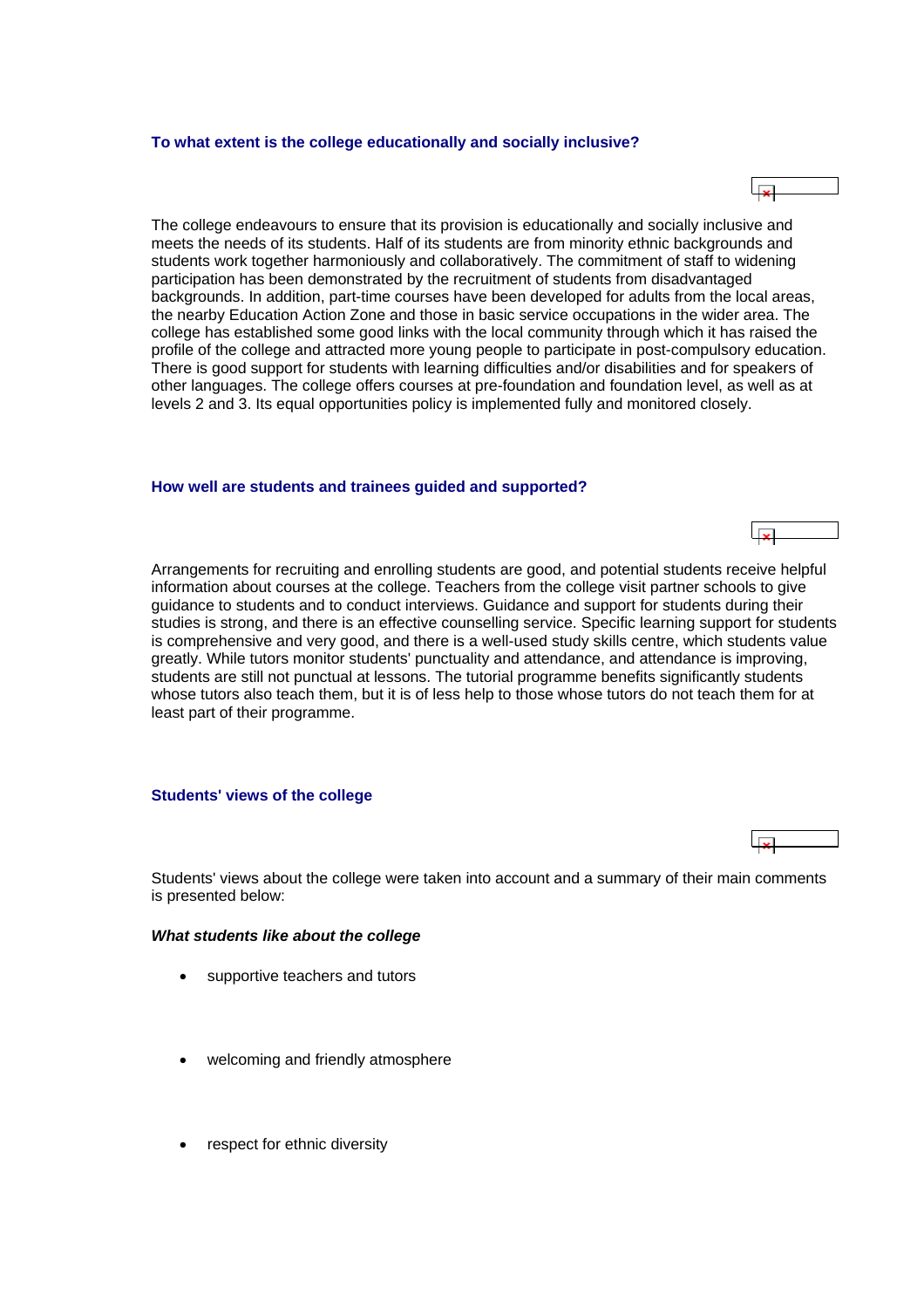- <span id="page-6-0"></span>excellent IT facilities
- safe and secure environment.

#### *What they feel could be improved*

- overlong tutorial sessions
- means for preventing the use of `the café' as the only social area for students
- some overcrowding in private study areas
- newly introduced `swipe card' arrangements to make them speedier
- range of sports activities.

#### **Other information**

The college has two months to prepare an action plan in response to the report. It must show what action the college will take to bring about improvements in response to issues raised in the report. The governors must agree the plan and send copies of it to the Learning and Skills Council (LSC) and the Office for Standards in Education (OFSTED).

 $\overline{\mathbf{r}}$ 

ایجا

## **Part B: The college as a whole**

**Summary of grades awarded to teaching and learning by inspectors**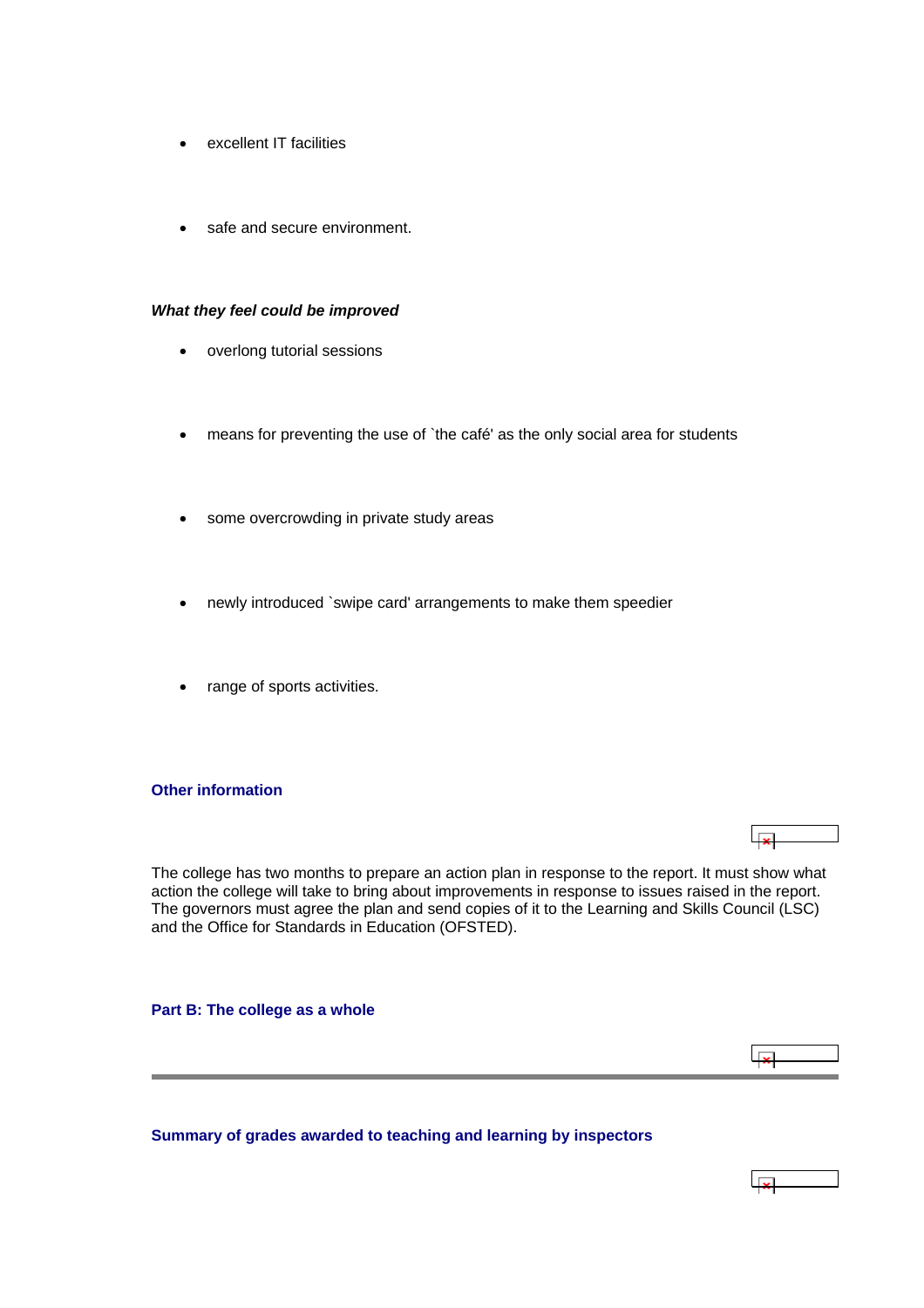| <b>Aspect &amp; learner</b><br>type | Graded good or<br>better<br>(Grades 1 to 3) % | Graded<br>satisfactory<br>(Grade 4) % | <b>Graded less than</b><br>satisfactory<br>(Grades 5 to 7) % |
|-------------------------------------|-----------------------------------------------|---------------------------------------|--------------------------------------------------------------|
| Teaching 16-18                      | 55                                            | 35                                    |                                                              |
| 19+ and WBL*                        | 72                                            | 14                                    |                                                              |
| Learning 16-18                      | 54                                            | 36                                    |                                                              |
| 19+ and WBL                         |                                               | 14                                    |                                                              |

*Key: The range of grades includes: Excellent (Grade 1), Very Good (Grade 2), Good (Grade 3), Satisfactory (Grade 4), Unsatisfactory (Grade 5), Poor (Grade 6) and Very Poor (Grade 7).*

*\* work-based learning*

#### **Achievement and standards**

#### *16-18 year olds*

1. The college offers a wide range of subjects and courses at levels 1, 2 and 3 for full-time students aged 16 to 18. At the time of the inspection, two-thirds of the 1,261 full-time level 3 students were enrolled on GCE AS and A-level subjects, and one-third on general vocational courses. The college enrols students with a minimum of four GCSE subjects at grades A\*-C on to level 3 courses. This entry requirement is lower than for many other sixth form colleges and the average GCSE points score of students enrolling at the college has fallen from 5.1 to 4.9. This indicates that some pass rates are better than the usually published data might suggest.

2. Over the three years 1998 to 2000 most pass rates on level 2 courses were in line with the average for sixth form colleges. Most level 3 pass rates were below the national average for sixth form colleges, and in 2000, they were in the lower quartile for the sector. In 1999, the average GCE A-level points score for students taking two or more GCE A-level subjects fell to 13.9, having been 17.2 in 1998, but rose again to 15 in 2000 and, largely, this improvement has been maintained. There were some outstanding pass rates in GCE A-level electronics and economics and on the GNVQ intermediate level and the AVCE in art and design. There were good pass rates in GCE Alevel business studies, French and art; GNVQ foundation-level business and health and social care; GNVQ advanced-level health and social care; and the basic level certificate in business language competence. Data on GCE AS-level subjects indicate good pass rates, for example, in government and politics, history, psychology, sociology and art. There were some poor pass rates, for example, in GCE A-level biology, computing, history, English, German, music and media, and in GNVQ intermediate and advanced leisure and tourism and in GNVQ intermediate level IT. They were particularly poor in GCE A-level human biology and GNVQ advanced IT.

3. The college has begun to use a system that allows its members to calculate students' GCSE points before they enrol at the college, and the calculation may be used to predict students' GCE Alevel grades. The college's report indicates that in 2000 and 2001, in half the courses students have lower outcomes than might have been predicted and half have higher outcomes. In 2001, using this calculation, there are higher than predicted outcomes, for example, in GNVQ advanced-level science, art and design and health and social care, and GCE A-level drama, electronics and further mathematics. Courses with lower than predicted outcomes included, GCE A-level music, French, media and IT and GNVQ advanced-level leisure and tourism.

4. Retention rates on level 2 full-time courses over the three years 1998 to 2000 have been in line with the average. Over the same period in level 3 courses they have fallen. In 2001, retention rates were good, for example, on GCE A-level psychology, French, German, and art and design, and on GVNQ foundation-level business, intermediate and advanced-level science and AVCE art and design courses. They were poor on GCE A-level biology, chemistry, physics, mathematics, computing, English, drama; GNVQ intermediate-level IT, and GNVQ intermediate and advanced health and social care and IT courses. Data for GCE AS-level courses suggest good retention rates,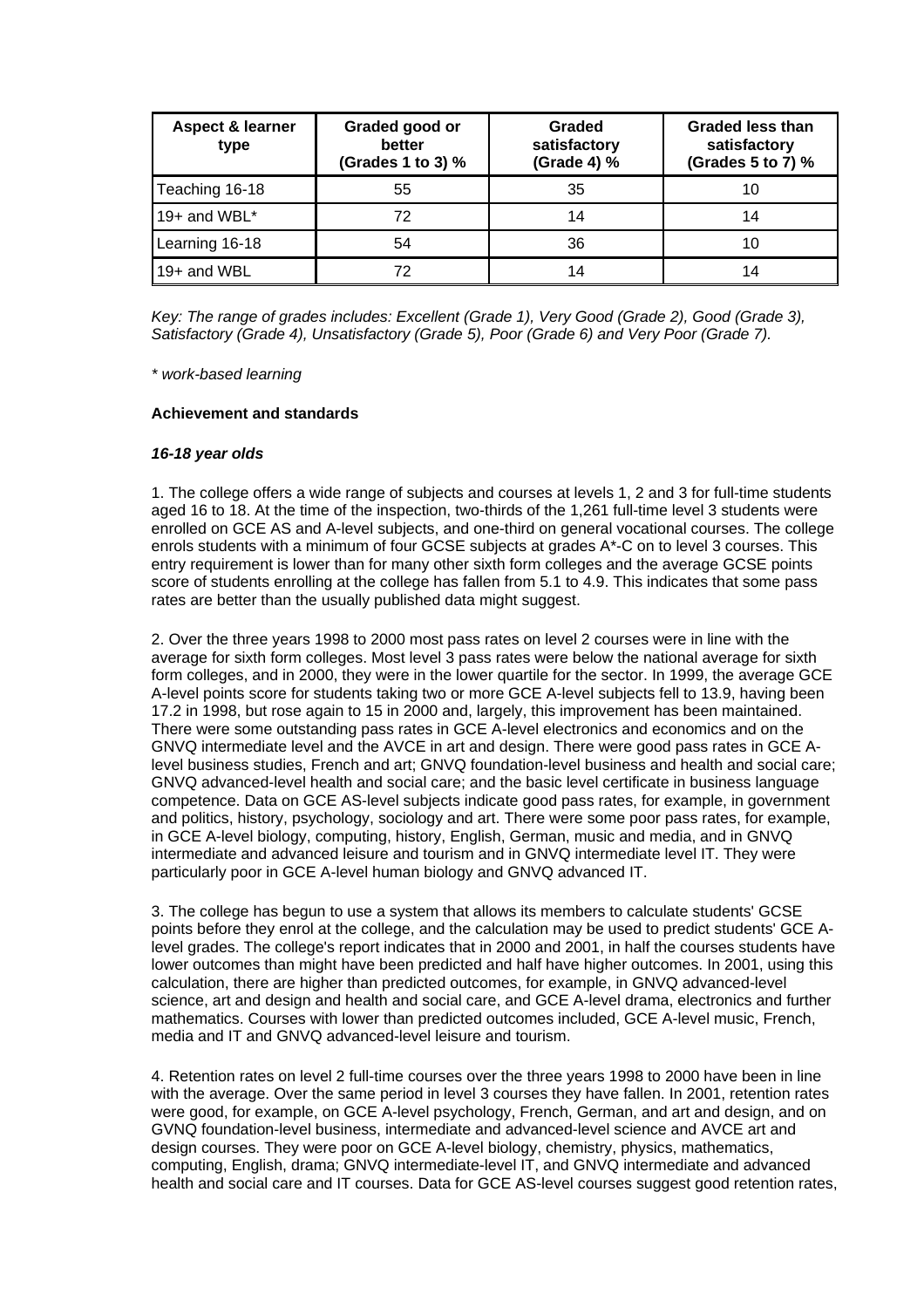<span id="page-8-0"></span>for example, in mathematics, psychology and government and politics, and poor retention rates in IT.

5. Students have had considerable success in local and regional football and basketball competitions. Students from a range of programmes, including government and politics, art and design, health and social care have gained awards and recognition in a variety of external activities. These include: the achievement of Croydon Young Enterprise award; success in the Rotary public speaking competition; gaining the British Diversity award, which recognises commitment to equality of opportunity and diversity in the community; achieving the Croydon Citizenship award and public exhibition of students' art and design work celebrating urban regeneration.

6. The level of students' attainment in many lessons is satisfactory and sometimes good. In business, for example, students are able to apply theory to practice and demonstrate good analytical skills. Students in many areas use IT well for research purposes, contribute confidently to class discussion and work industriously and collaboratively in groups. In humanities, students' presentation skills are outstanding. In many lessons, students' written work was at a level appropriate for their courses. In lessons, on GCE A and AS-level mathematics, IT, media, music and GCSE English courses, however, some students' attainments were low. Students had not developed sufficiently strong skills of analysis or problem solving. Often, their knowledge and understanding were restricted to what was obvious and they were unable to discern or judge for themselves the wider implications of the issue being discussed. Teachers develop students' key skills well from levels 1 to 3. In 2001, pass rates for key skills tests in communication and IT were satisfactory at level 3, high in IT at level 2 and very high in communication and IT at level 1. The pass rates for key skills tests in number were satisfactory at level 1 but low at levels 2 and 3.

#### **Adult learners**

7. The number of students on adult courses has risen from a small number in 1998 to over 530 at the time of the inspection. Data relating to the three years 1998-2000 indicate that pass rates and retention rates in most subjects are at least satisfactory, though sometimes where the student retention rate is high, the pass rate is low. For example, in 2001, the retention rate on the integrated business technology (IBT), course at level 3 was 19 percentage points above the national average, but the pass rate was 8 percentage points below the average. The vast majority of adult students are enrolled on IT courses and most are working towards a computer literacy and information technology (CLAIT) qualification. In 2001, the student retention rate on IT courses was satisfactory and the pass rate for the CLAIT qualification was eight percentage points above the national average. Retention and pass rates are satisfactory on modern foreign languages courses.

#### **Quality of education and training**



8. Teaching, learning and attainment were graded by inspectors in 136 sessions. They judged that teaching was at least good in 56% of the lessons observed, satisfactory in 34% and less than satisfactory in 10%.

9. Teachers have established good working relationships with their students. In most cases they plan, prepare for and manage lessons well and set students realistic but challenging tasks. In virtually all lessons observed, teachers displayed an assured knowledge of their subjects. Many teachers are able to organise and manage group and whole class discussion well, and help students to summarise key points arising out of debate and to make salient notes. Some teachers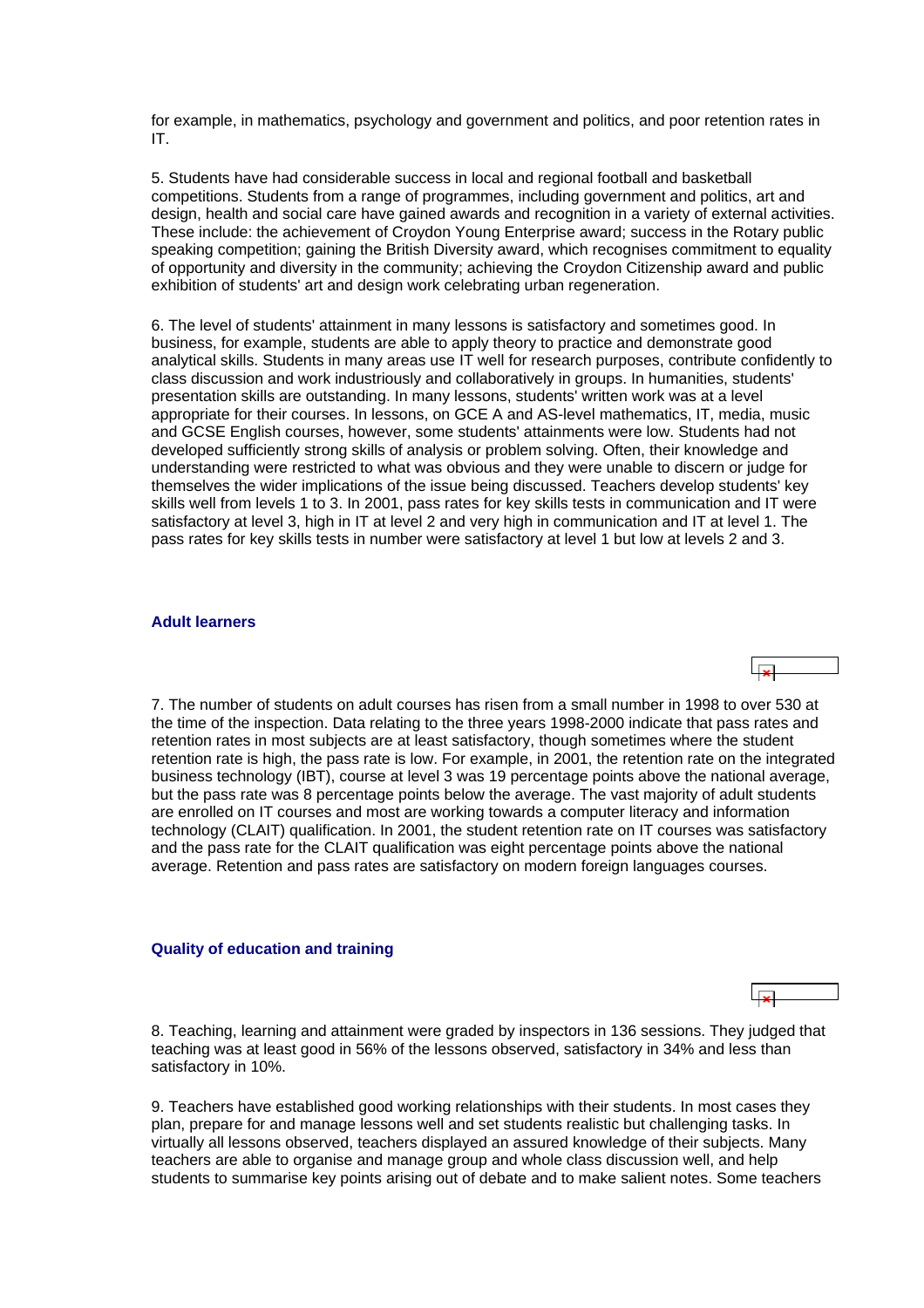are adept at drawing lessons to a productive close, co-ordinating students' contributions and making sure they have understood the key points. In the better lessons, teachers share the objectives of the lesson with students, help them revise previous learning to good effect and move students on to a new topic with ease. They give clear explanations of complex concepts and enable students to extend their understanding and their ability to analyse sometimes competing arguments associated with the concepts. They check carefully and regularly that students have sufficient understanding of the object of the lesson and give discreet, individual help to students in difficulty. Teachers are skilful in using questioning techniques which enable students to form conclusions for themselves. In these better lessons, students are kept to task, work industriously either on their own or with others, know exactly what has to be done and by when, are able to apply theory to practice where appropriate and their standard of attainment in lessons is good. In practical lessons, teachers and students observe carefully any health and safety requirements.

10. Teachers have devised some good materials to help students extend their knowledge and understanding and learn more effectively. They have designed other materials for students to use when measuring their own progress. In French lessons, for example, students use specially prepared handouts to good effect to identify strengths and weaknesses in their learning. In English lessons, teachers have created useful handouts which help students take their thinking through stages of complexity when, for example, they consider the subtle relationship between language and thought. Some teachers use equipment and learning aids effectively to help students to acquire a high level of competence. For example, in a GNVQ foundation-level business lesson, the teacher used overhead transparencies, the college intranet, and displays prepared before the lesson, as well as step-by-step explanation, to help students prepare PowerPoint presentations for the rest of the class. In health and social care, teachers have built up a good collection of relevant and topical resources, which they share for teaching.

11. Some aspects of teaching are less than satisfactory. Not all teachers manage lesson time effectively, and in some lessons, the teacher took too long to introduce a topic or task, and students were unable to complete what was required in the time available. In other lessons, the teacher overestimated the time needed to complete tasks and students finished these early and were left with nothing to do. Sometimes, group work was not managed sufficiently well and students who completed work had to wait for the teachers' solution to the task. In some long lessons, teachers failed to maintain students' interest, and students became restless and had difficulty concentrating. Some teachers rely too much on making students copy from the board and do not help them develop note-making skills. Teachers often give solutions to issues or problems too readily, denying students the opportunity to persevere and learn the solution for themselves. Lessons are sometimes slow to develop because students take a long time to settle; there is insufficient attention paid to engaging students right from the start of lessons. Most classes contain students of differing abilities and students who have relatively fewer GCSE grades A\*-C than many students in other sixth form colleges. Other than in a few instances, teachers do not adapt their teaching methods or materials to ensure they meet the different learning needs of students. In addition, some tasks set for students are undemanding while others are too complex. Teachers often fail to check that all students have understood an aspect or theme of a lesson before moving on to another.

12. In the better lessons, students are encouraged to participate fully in discussion and tasks and by the end of the lesson, most are able to answer questions or offer comments knowledgeably and confidently. Students are often able to help each other; share ideas willingly; develop good research skills; are able to think things out for themselves; and are able to work well on their own, in pairs, groups, or as part of the whole class. However, some students arrived significantly late in 42% of lessons observed and in some curriculum areas, in almost all lessons. Their lack of punctuality often disrupted lessons seriously, by causing a loss of momentum or breaking the logical `flow' of the lesson, and because time was lost bringing latecomers up to speed. Students have yet to learn the importance of good timekeeping.

13. Teaching on the courses for adults in IT, modern foreign languages and health and social care is often good or very good. Teachers use appropriate teaching methods and materials, and they have developed a strong and supporting working relationship with their students. Students are well motivated and diligent. There is also some work-based learning provision in cleaning and support services and early years education, and while training is largely satisfactory, the arrangements for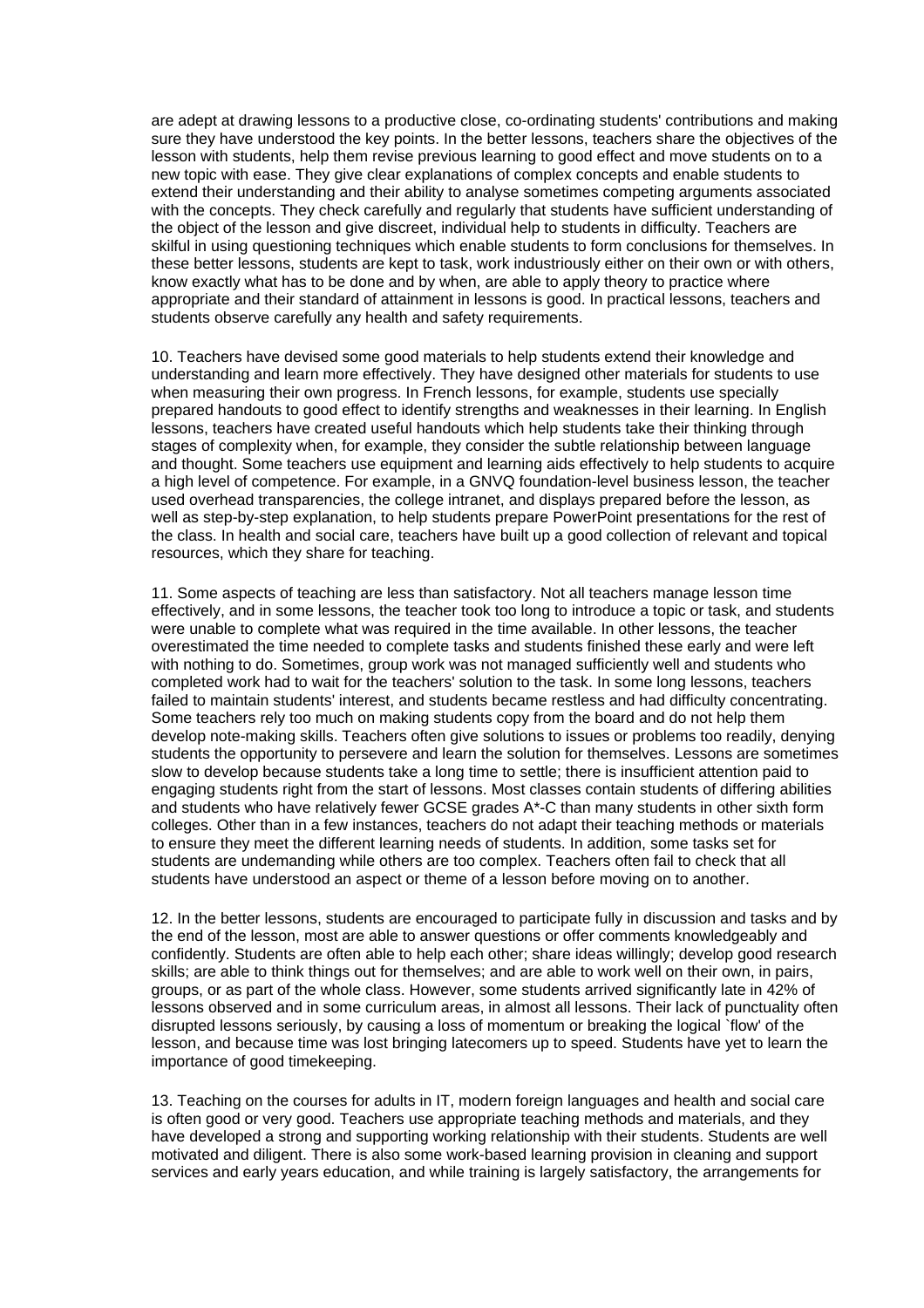assessors to check each other's marking are not fully developed, and visits from assessors have been irregular. Consequently, the external verification of trainees' completed units of training is slow.

14. Teachers are suitably qualified in the subjects they teach, and 99% of full-time and part-time teachers who teach on full-time courses have a teaching qualification. Some 85% of part-time teachers have a teaching qualification and half of the remaining 15% of part-time teachers are working towards one. Some 57% of the specialist tutors and instructors providing learning support have relevant qualifications, and all but one of the remainder are working towards them. In travel and tourism, teachers have experience of the leisure and travel industry, but it is out of date, and in health and care, two teachers have direct professional experience in the care sector.

15. The college has recently completed a large-scale building programme. The new student services area is bright, spacious and welcoming. The new learning resources centre provides students with excellent facilities for private study and is equipped with ample stocks of texts and other materials, computers, a good range of CD-ROMs and good access to the Internet. Students are pleased with the new refectory, known as The Café. There is also a new open-plan IT suite containing 125 new high-specification computers, including excellent facilities for art and design students. Some of the teaching rooms have been redesigned or extended and a few are not yet fully refurbished following the recent building work. Most teaching rooms are fit for their purpose. However, some small rooms are used for large groups, and it is difficult for students to engage in role-play, group work and other learning activities requiring space. The college has strengthened its security arrangements and students report they feel particularly secure at the college.

16. ICT facilities are very good. There are 181 computers on open access for students to use, including those in the new IT suite. Students are generally able to work on computers with ease by booking a machine that is not in use. The ratio of computers to full-time equivalent students is outstanding at 2.7:1. However, teachers often use the IT suite for teaching whole classes and when several such teaching lessons are in operation, the noise level can be high and distracting for students.

17. Most specialist facilities, materials and resources are at least satisfactory. In modern foreign languages, for example, students benefit from good language laboratories with appropriate video facilities, and specialist languages assistants give good support to students. Evening class students, however, do not use the specialist facilities. Computing and IT students have the benefit of ample, high-specification computing facilities. However, in leisure and tourism, there is no adequate `travel shop' to enable students to learn in a realistic working environment. The equipment for drama, graphic design and music is good, but acoustics in the new music room and adjoining studios remain poor until building errors are corrected.

18. Students' performance is assessed regularly and the results of assessment are recorded systematically. Students receive clear instructions on what they have to do for homework, in assignments, and other tasks and these usually include details of the criteria by which they will be assessed. In most curriculum areas, teachers provide students with a calendar showing when assessments will be conducted. In humanities, the timings and guidelines for how to prepare for them are displayed in some classrooms. In other areas, such as modern foreign languages, the schedules for assignments and other work are not co-ordinated and students find they have several to complete at the same time. In travel and tourism, students are told only verbally when their next assignment is due. The level of the work set for students is appropriate to their courses. Overall, teachers mark students' work thoroughly. They give written comments to students on how to improve their work and their marking is fair. In a few areas, such as health and social care, science and leisure and travel, comments are minimal or discouraging, and in media, for example, marking is too generous. Teachers of leisure and travel and of science do not always correct students' spelling and grammatical mistakes. Teachers in most vocational areas check each other's marking and increasingly, teachers on GCE AS and A-level courses are doing so as well.

19. The college has a well-established system for monitoring students' progress which is implemented during tutorials. Tutors sometimes encourage students to conduct their own assessment to review, among other things, the time they spent planning and undertaking the work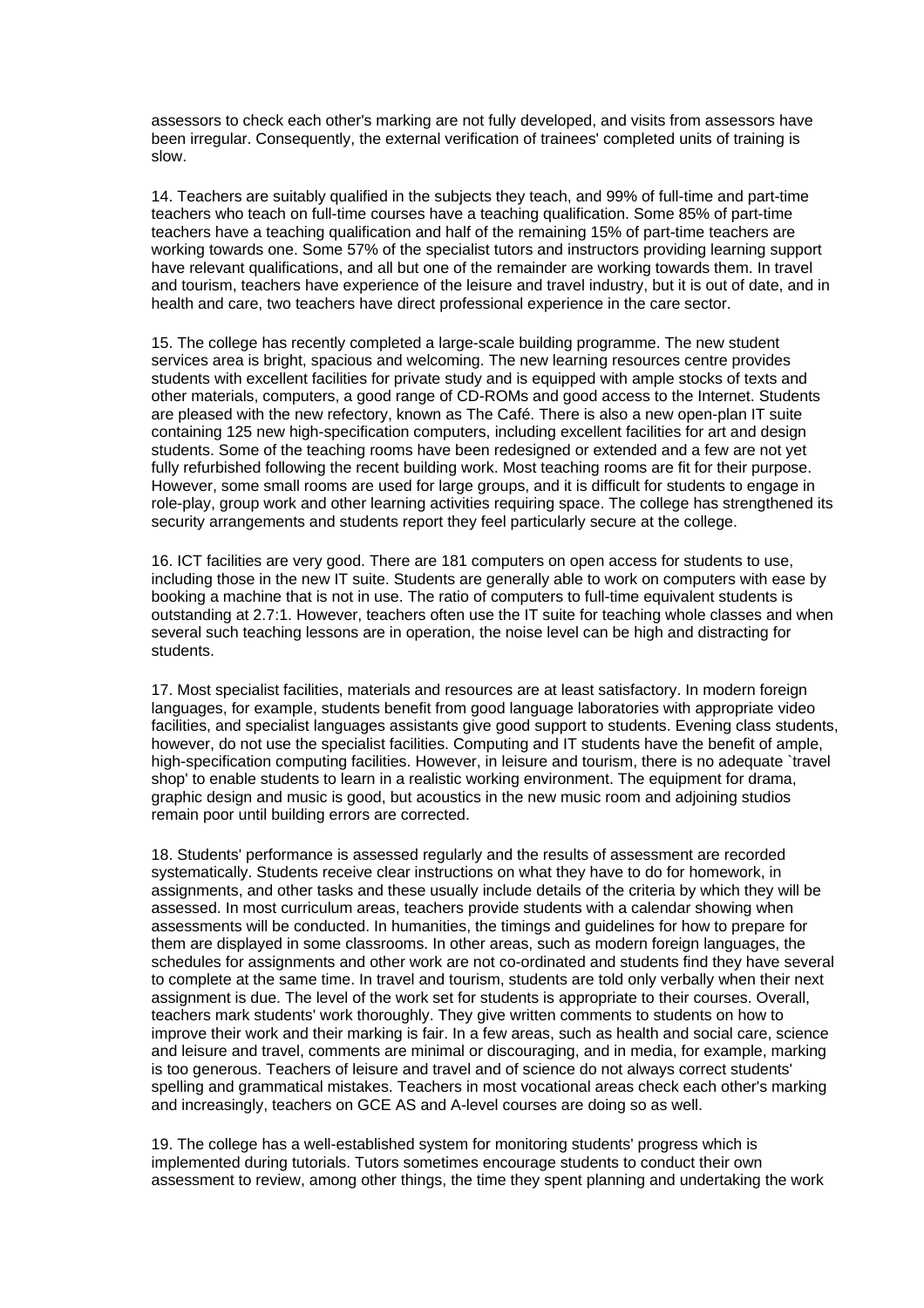and judging whether they could have done better with more effort. Some tutors set improvement targets for students and draw up action plans to help them progress, but the quality and effectiveness of these are not always adequate. Some targets are too vague. Planning is in hand to set students minimum target GCE A-level grades, and these will be determined on the basis of the students' GCSE points score. Science teachers have been setting students grades in this way for several years. Tutors send the parents of students aged 16 to 18 regular reports on the progress of their son or daughter.

20. The college aims to be fully inclusive and cater for students of all abilities, including students with learning difficulties and/or disabilities, and from a wide range of different ethnic backgrounds. In 2001, 50% of the full-time students at the college were from diverse ethnic backgrounds. The college has a policy of encouraging participation in the college from a very wide range of potential students, and offers courses at basic, foundation, intermediate and advanced levels. In particular, students wishing to pursue advanced courses are required to have a minimum of four GCSEs at grades A\*-C, rather than five or six as in many other sixth form colleges. There is a growing adult education provision to cater for adults in the local area, in the nearby Education Action Zone, and in low-level service occupations in the wider area.

21. The college offers a wide range of courses to meet students' needs. There are 34 GCE AS and A-level courses, 8 AVCE courses, 6 GNVQ intermediate courses and 3 GNVQ foundation courses. Students can progress within the college from foundation to advanced level. Students on foundation-level courses receive help with basic skills through numberpower and wordpower workshops. One-third of the full-time students at the college are on general vocational courses. Many combine GCE AS or A-level study with a general vocational course. Courses for adults are run at the college and at two local primary schools. At the time of the inspection, over 530 students were enrolled on part-time and evening courses. Most are IT courses and some are courses in modern foreign languages, counselling and sign language. There are also NVQ courses, such as those leading to an NVQ in early years education, at levels 2 and 3, and an NVQ in cleaning and support services at level 1. The college has analysed its enrolments in order to find out which courses in particular meet local needs. It has also taken specific action to make the work of the college better known in the local community. It has developed good links with local schools, with the local Winged Fellowship through which students experience a week's residential experience helping people in care, and with employers, many of whom provide work experience placements for students.

22. Teachers ensure that the key skills are taught as an integral part of courses. The college also runs specific key skills workshops for students on intermediate programmes, though attendance and retention rates in these are poor. There is an enrichment programme of activities to enhance students' experiences, which includes sports and a gospel choir. However, students complain that they do not have enough time to participate in many of the activities. There is also an active student council, which consists of elected representatives from all areas of the college, and it provides an important opportunity for students to express their views to college managers. The college provides a quiet room that is used for individual or collective worship.

23. The college has well-organised arrangements for student recruitment and enrolment. Teachers and managers from the college visit partner schools where they give talks to and interview prospective students. Frequent and regular interviews are available in the college from December for prospective students outside the borough. Open evenings and `taster' events help students make informed choices about the college. Enrolment at the college takes place in late August and includes an assessment of students' key skills ability. Although staff produce the results of this assessment promptly, the students are not notified of them until they have been allocated to a course and are attending their group induction. Staff do not meet with the students to discuss with them whether or not they should receive additional learning support or attend basic skills workshops. The arrangements for counselling new students about their learning needs are inadequate. There is no earlier opportunity to discuss individually the need for attendance at specific workshops. The college acknowledges that individual discussion with, and attendance plans for, students are insufficiently well organised. At the time of the inspection, around 100 students had been identified as needing help with basic skills or key skills, but only 30 were attending workshops to receive this.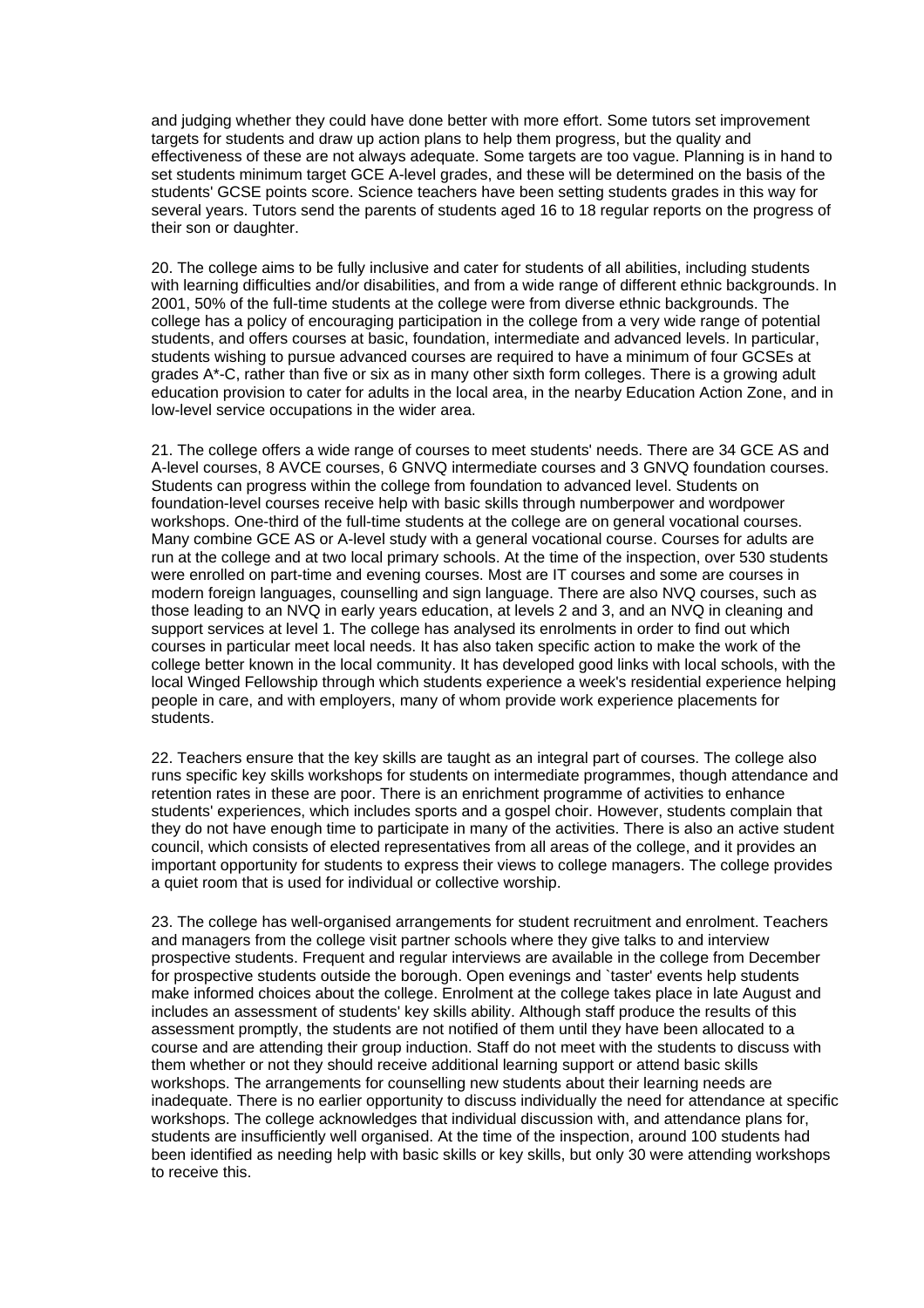<span id="page-12-0"></span>24. General guidance and support for students are good. A student information office, careers staff, student activities officers and an attendance liaison officer provide good services, and there are service standards against which these are measured. The students are highly appreciative of the information and care provided. New measures for improving students' attendance are proving effective and in the week before the inspection, attendance was 83%, about 2.5 percentage points higher than at the same time last year. However, in the week of the inspection, the average attendance at the lessons observed was 80.8%. Guidance for students about higher education (HE) and training and employment is very good but there is less reference material available about employment. The counselling service is effective.

25. Students who have specific learning problems receive very good additional learning support. The arrangements include help for those who have, for example, learning difficulties and/or disabilities, particular communication skills deficiencies, emotional or behavioural problems, dyslexia, and those who need English for speakers of other languages. During the autumn term of 2001, 159 students were identified as needing specific individual support. These have been ably assisted by specialist tutors and instructors, and by learning support assistants who work with students in their lessons. Most of these specialists are suitably qualified or working towards appropriate qualifications. Students' progress is monitored systematically, but the records kept are not always sufficiently detailed and some do not specify clearly enough the learning targets that have been set. Help for students is also available in the study skills centre on a `drop-in' basis. The service is well used and appreciated by students. In just two months since September 2001, 2,071 visits by students to the study skills centre were recorded.

26. The college has recently reviewed and improved its tutorial practices, and these are now largely effective. Tutors monitor punctuality and attendance, and they record and monitor progress being made by students in both their subjects and in their key skills. The tutorial programme enables students to work on career assignments, develop study skills, devise agreed action plans for improvement and to set targets. The system works very well for students whose tutor also teaches them for part of their programme. It does not work so well for students whose tutors do not also teach them for at least part of their programme, because progress against action plans and targets are not always pursued by the tutor and it is left to individuals to find time to discuss progress or problems with their subject teachers.

#### **Leadership and management**

27. Leadership and management are satisfactory. In the two years since 1999, the college has undergone considerable organisational change. The management structure has been reorganised and there are many new teachers in the college. In all but a few areas, the roles of staff are clear and all staff know to whom they are accountable. Communication is good. The college's new management information system is now reliable, following some initial difficulties, and staff have ready access to relevant data. Teachers are generally working well in the new team structure.

28. Governors and senior managers have a clear strategic view of the direction the college is now taking. Contributions from staff at all levels, as well as the corporation's priorities, are taken into account during the production of the strategic plan. Governors monitor effectively the college's performance against the annual operational plan. The implementation of the strategic plan is well managed. The college has widened participation in its courses, particularly by adults, and it has enrolled full-time students with fewer GCSEs than were required in 1999 and earlier.

29. However, over the three years 1999 to 2001, retention and pass rates have fallen overall. The college has set in motion several strategies to address this. It is too early to gauge their effectiveness, though student attendance has improved compared with the same time in 2000, following the instigation of stronger attendance monitoring, and the college is optimistic that this will raise retention rates. Students' poor punctuality, however, remains a significant problem for the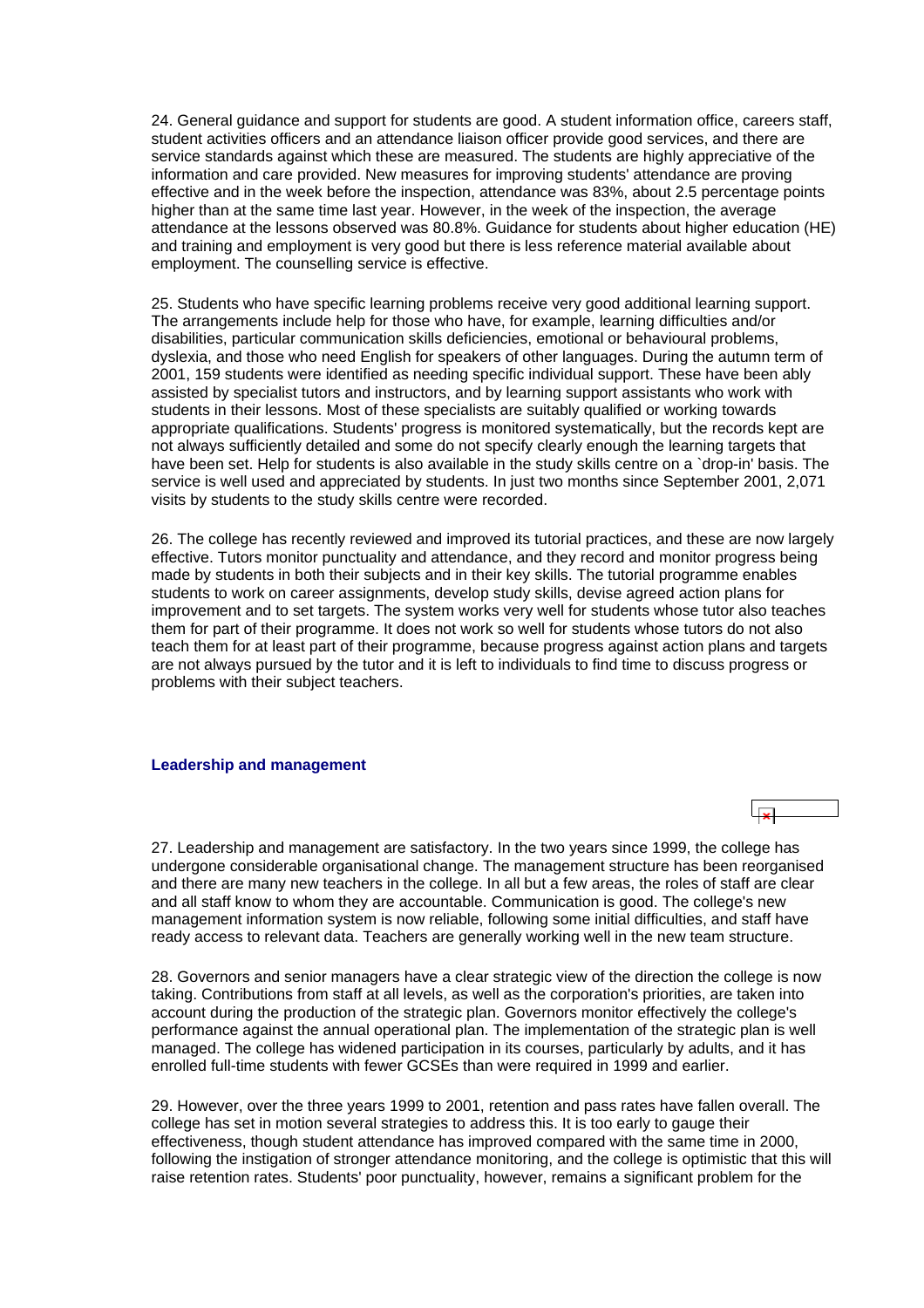<span id="page-13-0"></span>college. The college subscribes to a value added system, but so far it has been used solely to analyse pass rates. The college plans to use the system for setting students minimum target grades to be achieved at GCE A level, based on their GCSE points. Full-time students have lower GCSE achievements before they enrol than those in many other sixth form colleges, and this indicates that about half the students achieve better pass rates than the published data suggest. Use of the system also shows that the remaining half performs as or below what might be expected.

30. The new team structure encourages staff to work collaboratively, share good practice and analyse their performance objectively to identify strengths and weaknesses. The management arrangements work well, for example, in humanities and business. However, in some curriculum areas, management of the curriculum is less than satisfactory. For example, in English, which is one of the largest subject areas in the college, the provision is insufficiently well managed.

31. The college has a well-established quality assurance system that is implemented in all areas of the college. Teaching teams review their courses, assess their performance and observe lessons. Students also evaluate courses. There is a well-publicised complaints procedure and this incorporates a procedure for appealing against assessment decisions. Students' views, the findings from lesson observations and the outcomes of the complaints and appeals procedures are all taken into account in the self-assessment process. A quality assurance committee moderates all the selfassessment judgements. In general, however, the grades college staff gave for the lessons they observed were higher than those the inspectors awarded. When determining grades, subject teams did not sufficiently take into account the low retention and pass rates on many courses. Many teachers have not yet identified ways of: improving students' poor performance; meeting the diverse needs of students in the group who have differing abilities; ensuring that students who have achieved grade C or above in only four GCSE subjects are able to make progress and succeed on courses at level 3. The staff development programme has yet to prove effective in helping staff meet these challenges.

32. Governors now receive information on retention and pass rates in a more manageable form than previously. However, they are not always sufficiently aware of trends in the college's performance or the different national averages against which the college's performance can be measured. They have a more favourable view of the college's academic performance than the data justify.

33. Governors and college staff have drawn up clear statements on equality of opportunity and harassment and have agreed a new equal opportunities policy to take account of recent legislation. All staff have undergone appropriate training on equal opportunities. Students can choose from a wide range of courses at the college and take a full part in the social and cultural life of the college. The college has appointed an inclusive learning manager to ensure that all students can participate in the college's activities, regardless of background or ability. The college closely monitors the performance of students from different ethnic groups and is making plans to respond to the findings in order to raise students' performance across the college.

34. The corporation exercises firm control over the college's finances and has steered the college sensitively through a difficult period of organisational restructuring, and prudently through a substantial building programme.

#### **Part C: Curriculum and occupational areas**

**Science and mathematics**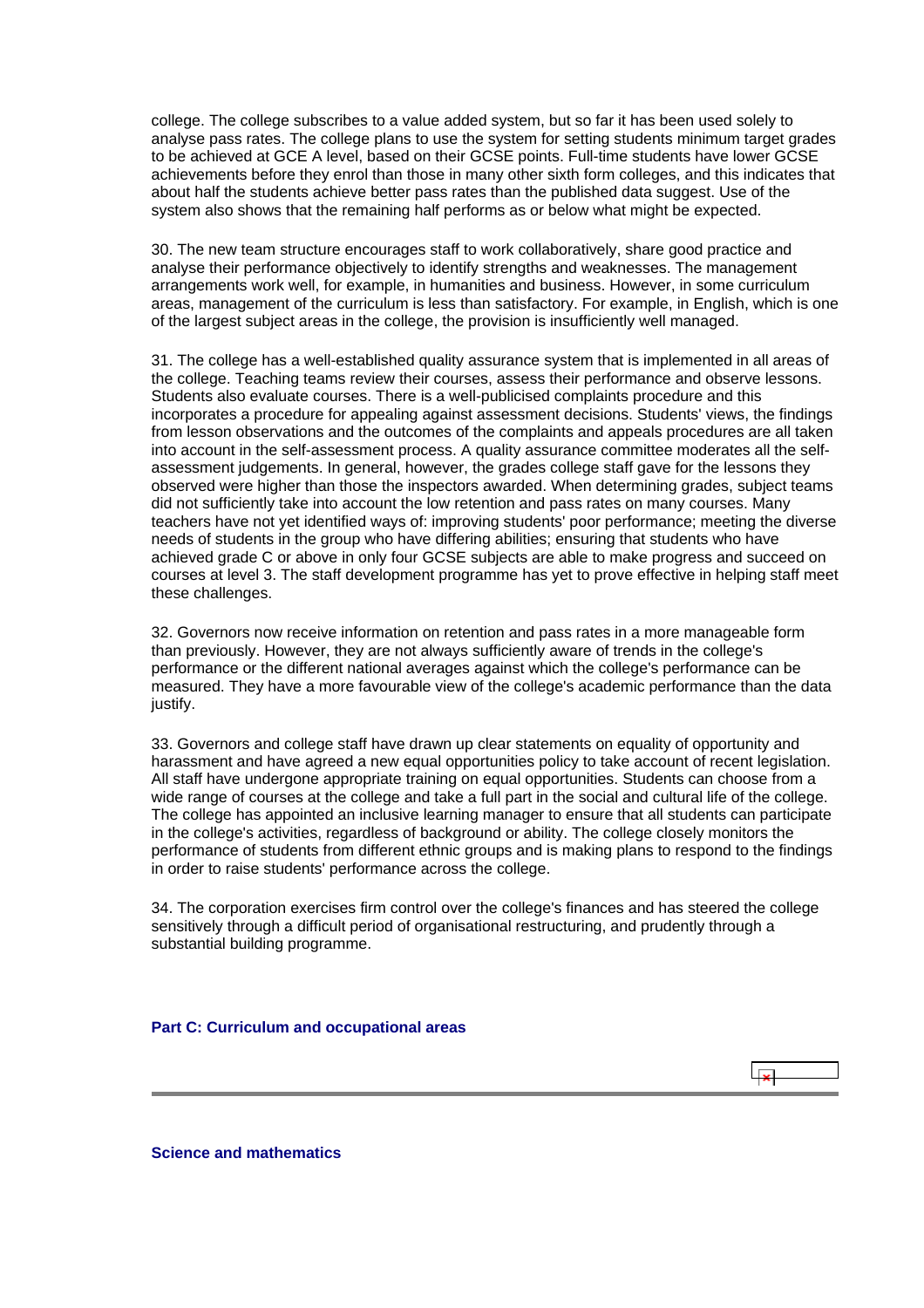Overall provision in this area is **satisfactory (grade 3)**

 $\overline{\mathbf{r}}$ 

## *Strengths*

- good retention rates on vocational courses
- careful monitoring of students' progress
- wide range of courses
- good progress by students on their courses and into HE.

#### *Weaknesses*

- low retention rates on GCE A-level courses
- low pass rates on some courses
- students' lack of punctuality
- insufficient use of ICT in teaching.

#### *Scope of provision*

35. Most students are aged 16 to 18 and are enrolled on full-time courses. The college offers GCE A and AS-level courses in biology, chemistry, human biology, physics, electronics, mathematics and further mathematics, GNVQ courses in science at levels 2 and 3, and GCSE and separate modules in mathematics. A pre-GCSE foundation course in mathematics has been introduced this year. There are 262 students studying mathematics and 334 enrolled on science courses.

#### *Achievement and standards*

36. Retention rates on all GCE A-level courses declined in 2001 and were below the national average. Retention rates on vocational and GCSE programmes were near or above the national average. Pass rates on GCE A-level courses in chemistry and electronics were above the national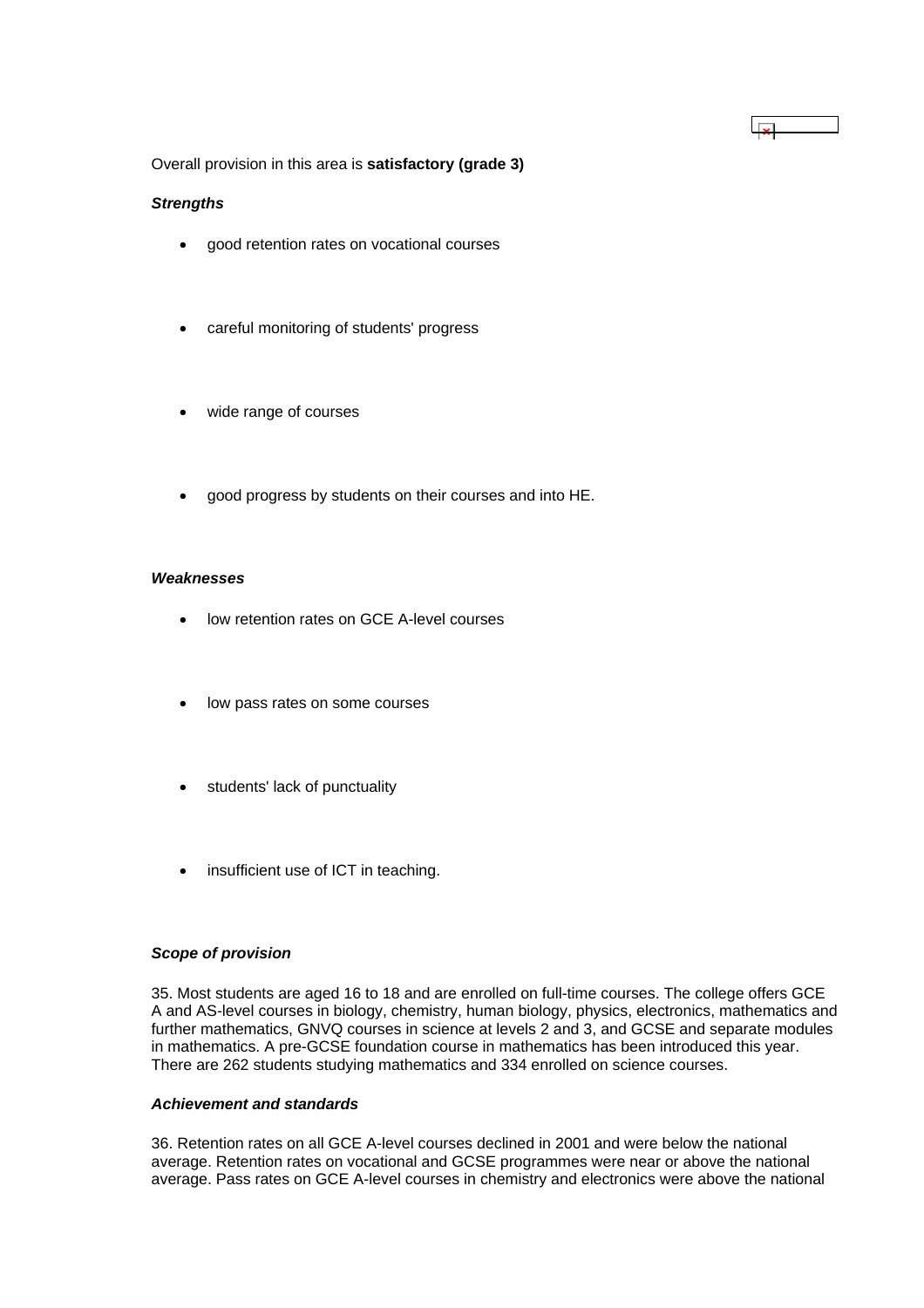average. In 2000 and 2001, the pass rate in electronics GCE A level was 100%. In 2001, pass rates on other level 3 courses were below the national average and in human biology the pass rate was particularly low at 29%. GCSE pass rates at grades A\*-G in mathematics were slightly below the national average. Value added measurements used to predict students' grades at GCE A level, based on the GCSE points they gained, indicate that some students achieve grades at GCE A level higher than predicted and some below.

37. Students' attainment in mathematics lessons is sometimes lower than expected. For example, in GCE A-level mathematics lessons, students were able to apply confidently routine algebraic techniques, but they did not have sufficiently deep or broad understanding to enable them to apply the techniques more widely in other aspects of mathematics or in relevant components of science. In science lessons, students' attainment is sometimes lower than might be expected; their progress with class work is slow and they are not sufficiently confident to participate adequately in discussion or answering questions.

38. Many students progress from level 2 courses to level 3 courses in science. This was particularly good in 2001 when 75% of the students who completed the GNVQ intermediate course progressed successfully to the AVCE course. A significant proportion of students on science and mathematics courses progress to HE, and in 2000 it was particularly high at over 80%.

| Qualification                | Level          | <b>Completion</b><br>year: | 1999 | 2000 | 2001 |
|------------------------------|----------------|----------------------------|------|------|------|
| <b>GCSE</b> mathematics      | $\overline{2}$ | No. of starts              | 212  | 191  | 201  |
|                              |                | % retention                | 85   | 77   | 79   |
|                              |                | % pass rate                | 36   | 39   | 33   |
| GNVQ intermediate            | $\overline{2}$ | No. of starts              | 14   | 15   | 16   |
| science                      |                | % retention                | 79   | 87   | 88   |
|                              |                | % pass rate                | 64   | 85   | 71   |
| <b>GCE A-level physics</b>   | 3              | No. of starts              | 39   | 49   | 45   |
|                              |                | % retention                | 86   | 79   | 66   |
|                              |                | % pass rate                | 96   | 82   | 87   |
| <b>GCE A-level</b>           | 3              | No. of starts              | 109  | 129  | 100  |
| mathematics                  |                | % retention                | 77   | 79   | 60   |
|                              |                | % pass rate                | 90   | 87   | 80   |
| <b>GCE A-level biology</b>   | 3              | No. of starts              | 53   | 54   | 47   |
|                              |                | % retention                | 65   | 90   | 70   |
|                              |                | % pass rate                | 64   | 86   | 73   |
| <b>GCE A-level chemistry</b> | 3              | No. of starts              | 54   | 49   | 48   |
|                              |                | % retention                | 74   | 82   | 70   |
|                              |                | % pass rate                | 76   | 92   | 93   |

#### *A sample of retention and pass rates in science and mathematics, 1999 to 2001*

*Source: ISR (1999 and 2000), college (2001)*

#### *Quality of education and training*

39. Most teaching in science and mathematics is satisfactory or better. Teachers plan their lessons effectively and they share ideas for lessons and curriculum design. In the better lessons, teachers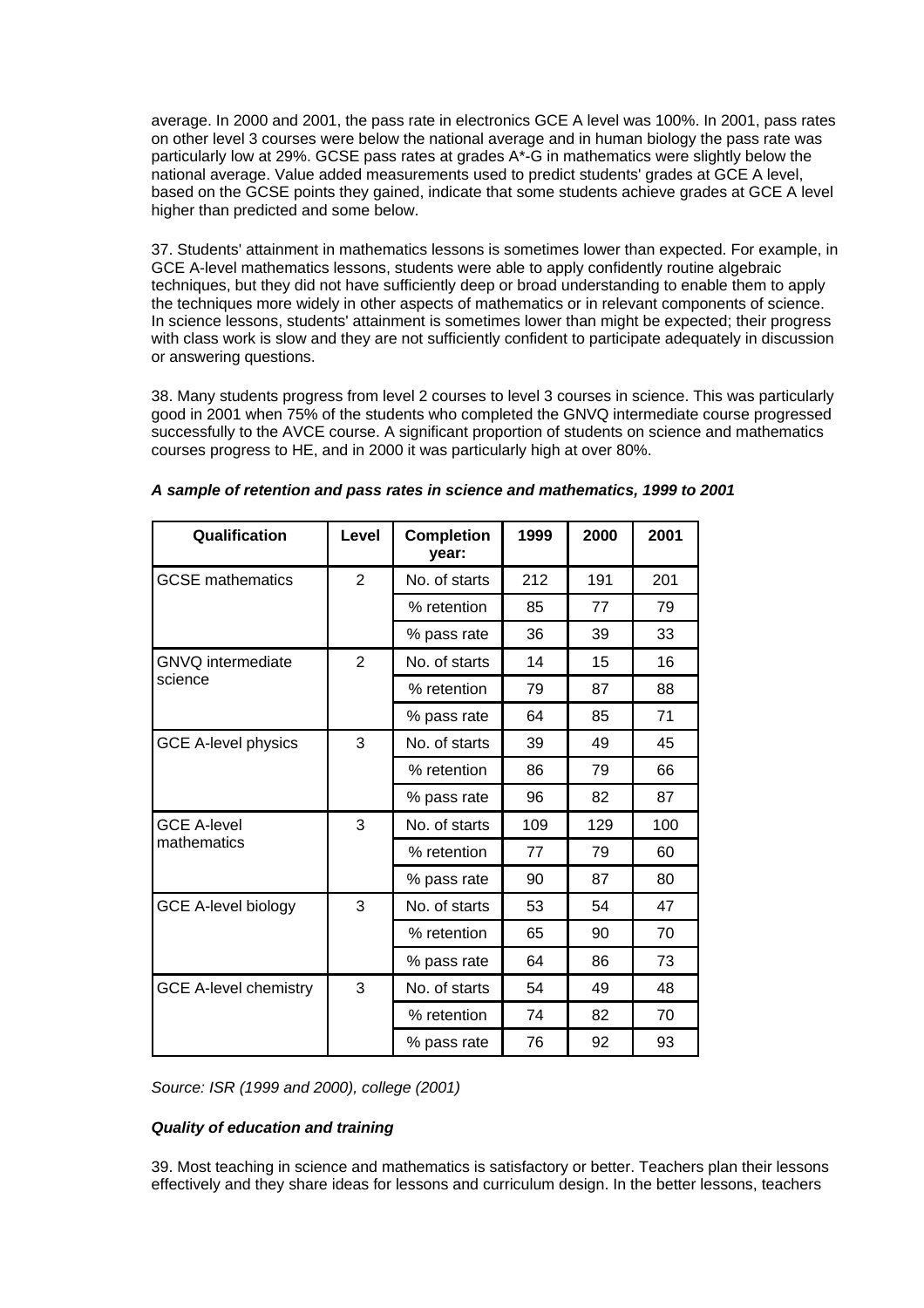<span id="page-16-0"></span>use a variety of appropriate activities to stimulate and maintain students' interest. They encourage all students to participate in discussion or answer questions, and they help develop students' notemaking skills by careful synthesis of main points at key stages in a lesson. Teachers are particularly effective in helping students to review earlier learning in order to move on to new topics. Students work productively and are kept to task. In other lessons, teachers do not encourage students to persevere and solve issues or problems themselves; teachers give the answers too readily. Sometimes, teachers do not allow enough contribution from students during discussions. Teachers of the lower-level courses sometimes use teaching techniques that are too complex for the students to follow, and their use of mathematical notation is inappropriate. Teachers and students pay due regard to health and safety requirements during practical lessons. Technicians ably support the teacher and students, particularly in large groups.

40. The lack of punctuality on the part of students, both at the start of the day and after breaks, caused significant disruption in the majority of the lessons observed. Most teachers questioned students about this lateness, but the disruption resulted in time for learning and momentum being lost because teachers had to help late students settle and catch up with the rest of the class.

41. Teachers design good assignments and other tasks for students. They give these a relevant and imaginative context to excite the students' interest and make students want to discover information for themselves. For example, a GNVQ intermediate science group studied the condition under which snails survive most effectively in their natural environment by using a nearby pond. Other students studied the role of sites of special scientific interest (SSSI) and visited a vineyard designated as an SSSI. They also connected study of the vineyard with their work on fermentation, using grapes from the vineyard. Students gained good understanding of both theory and practice, and insight into local environmental issues. The assessment criteria for written assignments are clear and understood by students who make good use of IT to produce their worked assignments. Teachers mark students' work carefully and give constructive and helpful feedback to students to help them improve their performance. However, teachers make little use of IT as a teaching aid. The quality of some learning materials is unsatisfactory and some assignments and tests are poorly written by hand. The deficiency in the quality of materials is being addressed in foundation mathematics by timetabling some lessons in specialist ICT classrooms and through staff training. In electronics, teachers make effective use of computers for teaching.

42. Students' progress through their courses is monitored closely and they receive appropriate feedback at regular intervals. In science, students are given a predicted grade, which they are expected to achieve at GCE A level, based on their GCSE grades. Teachers discuss these predicted grades with students and progress against them is reported to parents and guardians. The college has established formalised mathematics workshops which students may elect to attend, or to which teachers may refer students for specific extra learning support.

43. Classroom accommodation for mathematics is mostly of good quality. Some rooms, however, are too small for the large groups using them, resulting in little opportunity for teachers to engage students in some useful practical activities. All the science teaching takes place in well-furnished and appropriately equipped laboratories. Most are dual purpose, with separate areas for theory and for practical work, and this arrangement enables teachers to use an appropriately wide range of teaching methods. Good use is made of wall displays in the laboratories. Teachers are appropriately well qualified. Learning resources for students available in the science and mathematics areas are good. The library resources for science and mathematics are adequate.

## *Leadership and management*

44. The science subjects are managed effectively in a discrete curriculum area. Mathematics is part of the IT curriculum area. Curriculum teams meet regularly. The science team, however, pay insufficient attention to poor retention and pass rates and, in particular, to the teaching strategies to deal with them. In mathematics, strategies designed to improve pass rates have been introduced recently.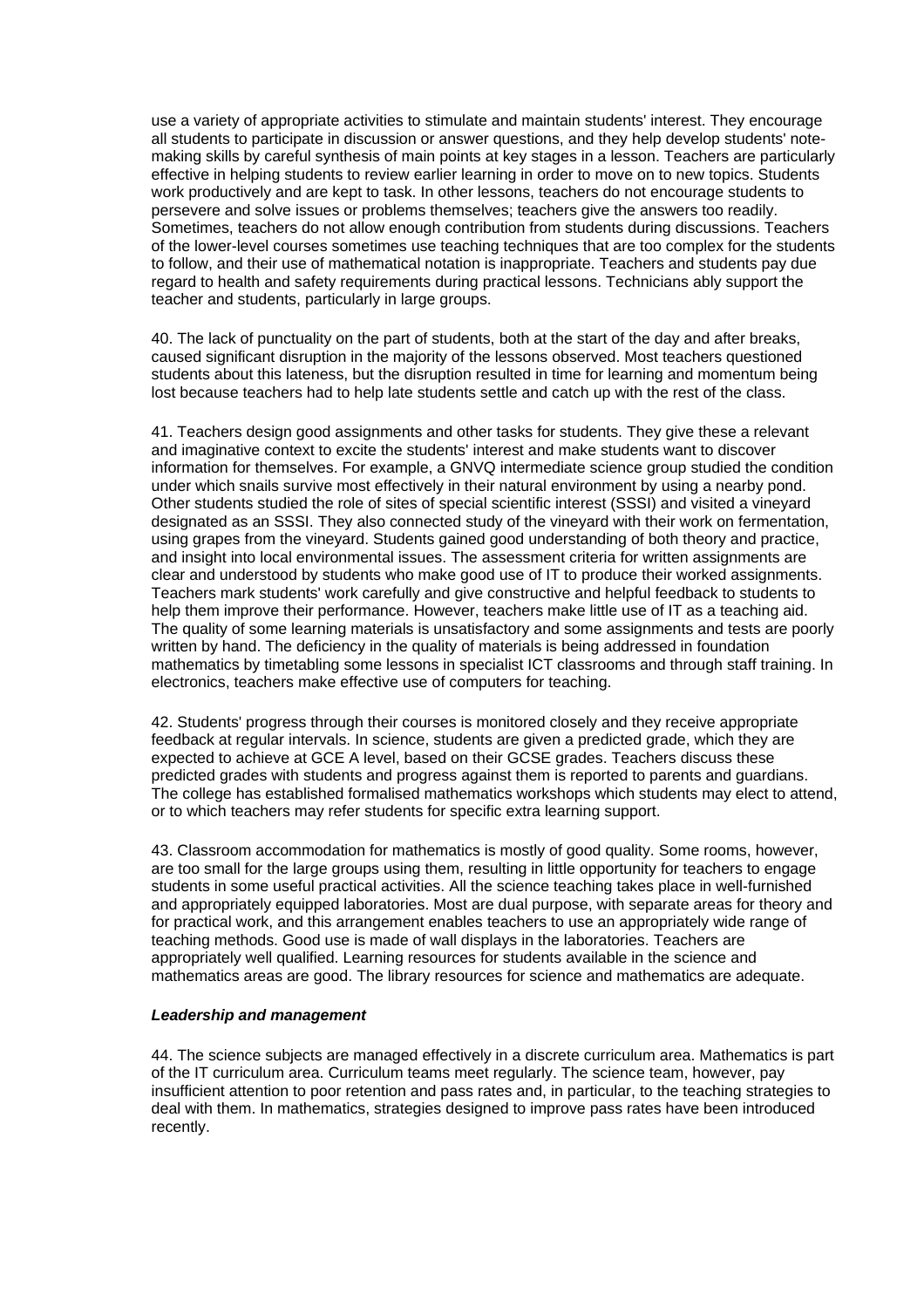#### **Business**

Overall provision in this area is **good (grade 2)**

#### *Strengths*

- well-planned lessons and effective teaching
- good pass rates on most courses
- excellent computing facilities and business-standard software for students.

## *Weaknesses*

- students' lack of punctuality
- insufficient use made of ICT by teachers on GCE AS and A-level courses.

#### *Scope of provision*

45. The college offers a broad range of full-time business courses, including GNVQ business at foundation, intermediate and advanced levels, GCE AS-level and A-level business studies and economics, and GCE AS-level accounting. The inspection covered all these courses. At the time of the inspection, there were 415 students enrolled on GCE AS-level and A-level courses and 196 students on general vocational courses, the latter comprising 34 students on the foundation level, 78 on the intermediate level and 84 on the advanced-level course. All the students were aged 16 to 18.

#### *Achievement and standards*

46. Pass rates are good in GCE A-level business studies, averaging over 93% in the three years 1999 to 2001, and in GCE A-level economics, averaging over 96% for the same period. Not only has the pass rate been high, but the grades achieved are higher than would have been expected when measured against their GCSE points. The pass rates on the GNVQ foundation course have been above the national average for the last three years, and were particularly impressive in 2001 at 15 percentage points above it. In 2001, the pass rate for GNVQ advanced was poor. In their first year in 2001, pass rates on the new GCE AS-level courses were good. The retention rate in GCE Alevel business studies has been at or below the national average over the same three-year period. The retention rate on the GNVQ foundation course in business is very good. There is good progression of students on vocational courses within the college and several students have progressed successfully from level 1 to level 2 and then to level 3.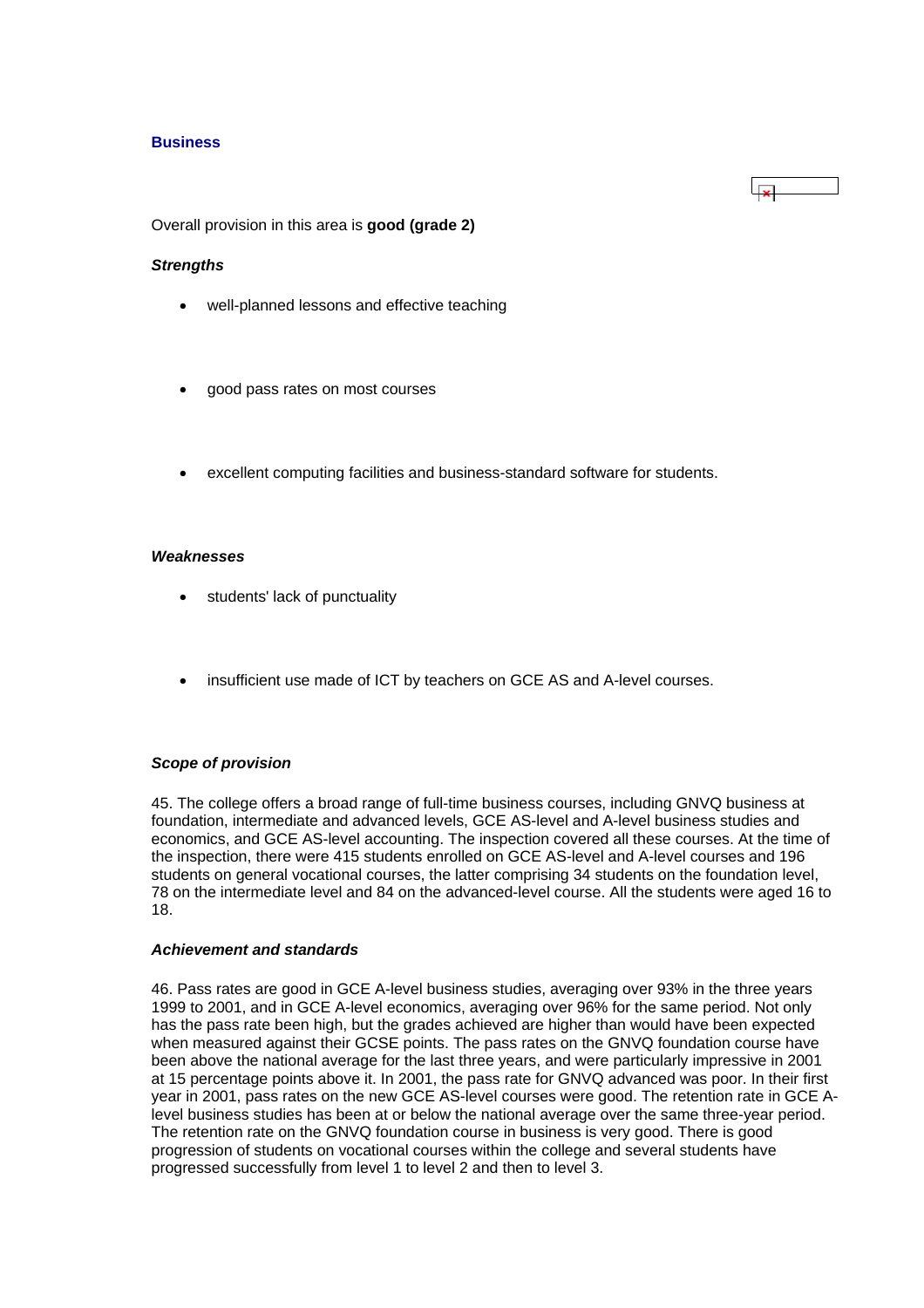47. The standard of students' work in lessons, students' files and portfolios, is mostly good. In their oral and written work, students at all levels demonstrate their ability to apply concepts in practical situations and present data. For example, foundation-level students clearly understood the importance of work contracts, and students on a GCE A-level economics course applied economic theory in order to analyse the distribution of income in the UK. In some lessons, however, weaker students did not understand concepts fully or know how to apply them in practice.

| Qualification                | Level          | <b>Completion</b><br>year: | 1999 | 2000 | 2001 |
|------------------------------|----------------|----------------------------|------|------|------|
| <b>GNVQ</b> foundation       | 1              | No. of starts              | 27   | 32   | 26   |
| business                     |                | % retention                | 66   | 92   | 88   |
|                              |                | % pass rate                | 76   | 83   | 87   |
| <b>GNVQ</b> intermediate     | $\overline{2}$ | No. of starts              | 46   | 51   | 62   |
| business                     |                | % retention                | 87   | 82   | 76   |
|                              |                | % pass rate                | 88   | 85   | 68   |
| GNVQ advanced                | 3              | No. of starts              | 41   | 47   | 47   |
| business (now AVCE)          |                | % retention                | 71   | 77   | 74   |
|                              |                | % pass rate                | 89   | 58   | 63   |
| <b>GCE A-level economics</b> | 3              | No. of starts              | 49   | 59   | 59   |
|                              |                | % retention                | 79   | 90   | 78   |
|                              |                | % pass rate                | 94   | 100  | 95   |
| <b>GCE A-level business</b>  | 3              | No. of starts              | 148  | 165  | 144  |
| studies                      |                | % retention                | 82   | 77   | 74   |
|                              |                | % pass rate                | 92   | 96   | 92   |

## *A sample of retention and pass rates in business, 1999 to 2001*

*Source: ISR (1999 and 2000), college (2001)*

# *Quality of education and training*

48. Much teaching is effective and it is particularly good on the GNVQ foundation course. Courses are carefully planned and well organised. Teachers have common schemes of work and assessment systems. In the better lessons, students were absorbed in well-planned activities which were varied in their scope. Teachers checked their understanding of topics and then moved on briskly to new ones. In a GCE A-level business studies lesson, students analysed productivity using a video clip and some newspaper articles, and then engaged in well-devised individual and group activities in order to learn from one another. The teacher also went over some concepts relevant to the topic, which the students had covered previously during their GCE AS-level course. In a GNVQ foundation lesson, teachers used a range of materials and equipment effectively to help students learn how to use PowerPoint for making presentations to the rest of their class. The teachers coached the students step by step, with the help of overhead transparencies and the college intranet. By the end of the lesson, students had produced some good presentation slides of their own. In some poorer lessons, teachers talked too much and failed to question the students effectively. Many classes contain students of different abilities but teachers seldom adapted or modified learning tasks to suit the aptitude and meet the learning needs of individual students. The IT suite has an open-plan layout and is used by individual students for private study and, on occasions, by more than one class at the same time. It is sometimes difficult for teachers to address a class in the IT suite without disturbing other people who are using the facilities there.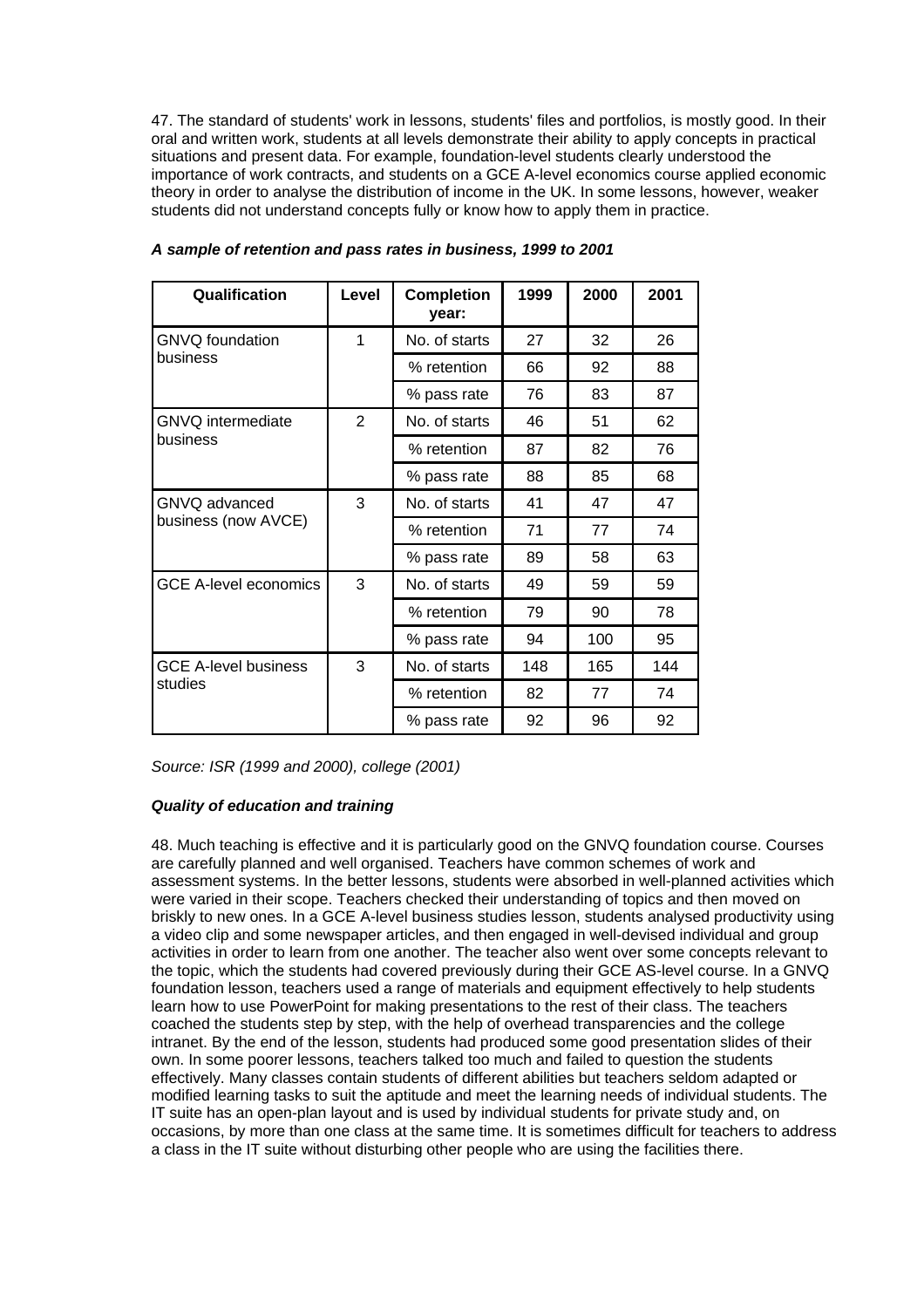<span id="page-19-0"></span>49. Teachers have developed good working relationships with students and the atmosphere in lessons is purposeful, polite and friendly. Teachers give effective individual support to students. Students' lack of punctuality reduces the effectiveness of teaching and learning throughout the business area. Some students arrived late at virtually all lessons. Teachers often have to spend valuable time repeating themselves for the benefit of the latecomers. Teachers use ICT as a teaching aid very well in vocational courses, and expect students to make good use of the excellent computerised facilities in the college to carry out research and to produce work. Teachers, however, on GCE AS and A-level programmes make insufficient use of it as a teaching aid.

50. Teachers set work at an appropriate level for their students. They ensure that level 3 work is sufficiently demanding for students to demonstrate a range of relevant evaluative and analytical skills. Level 1 assignments are broken down into small sections to enable students to work through them progressively. Teachers mark students' work thoroughly and give helpful written advice on how students can improve. They use common marking schemes for most courses, and teachers in the larger teams, who are involved with vocational courses, moderate each other's marking to check consistency and fairness.

#### *Leadership and management*

51. The business area is well managed and teachers work effectively as a team. Teachers have begun to set target grades at GCE A level which students are expected to achieve. The targets are based on teachers' professional judgement. The college plans to use students' GCSE points to determine future target grades on the basis of students' GCSE points scores. The curriculum area's performance is reviewed annually with the principal. However, course teams do not analyse carefully enough the slow progress in reaching national averages in some courses. Students' views are collected and analysed, and while the vice-principal compares findings from all curriculum areas across the college, the teachers in the business curriculum area do not know the extent to which the views of their students differ from those of other students across the college.

#### **Information and communication technology**

Overall provision in this area is **unsatisfactory (grade 4)**

#### *Strengths*

- broad range of courses
- some very good teaching on the AVCE IT course and short IT courses for adults
- particularly good modern computing facilities.

#### *Weaknesses*

unsatisfactory standard of students' work on most courses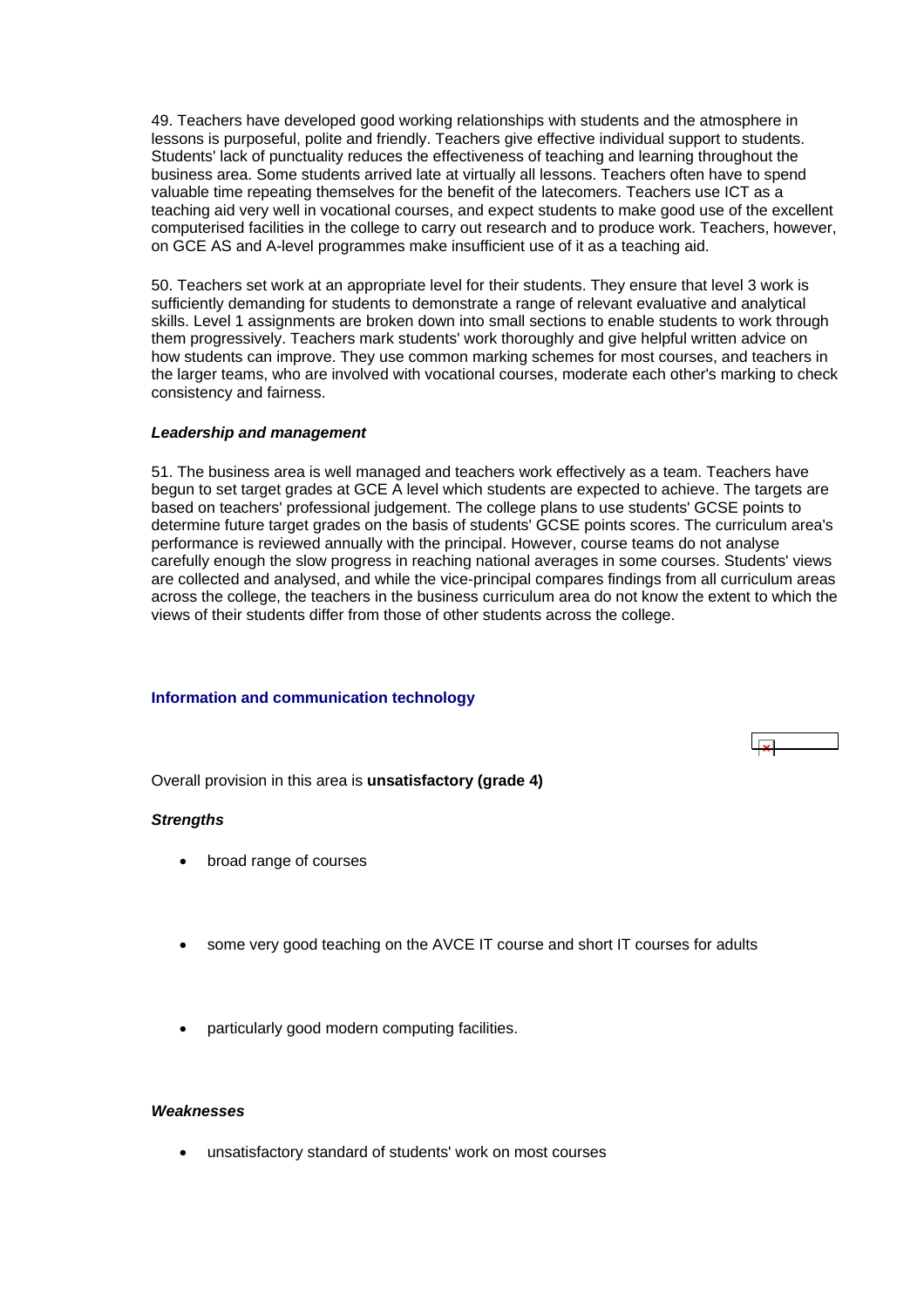- low pass rates on nearly all courses
- low student retention rates on GCE A-level computing and AVCE IT courses
- insufficient action to help students with poor IT skills
- students' lack of punctuality.

# *Scope of provision*

52. The college offers a broad range of courses in IT and computing at GNVQ intermediate level, AVCE, GCE AS and A-level courses. There are 434 students on full-time courses. Of these, 69 students are enrolled on the GNVQ intermediate IT course, 102 on the GCE A and AS-level computing courses, 178 on the GCE A and AS-level IT courses, and 85 on the AVCE IT course. The number of adults on short IT courses varies throughout the year. At the time of the inspection, around 500 adults were enrolled on these courses.

# *Achievement and standards*

53. Student retention rates on intermediate-level GNVQ IT and in 2000 on GCE AS-level IT courses were around the national average, but were below it on GCE A-level computing and AVCE IT courses. Pass rates are below the national average on all these courses.

54. On GNVQ and AVCE programmes, the standard of students' work observed in lessons and in students' files is satisfactory, but it is unsatisfactory on GCE A and AS-level courses. On the AVCE IT course, students had produced some very good work. This had been used by the students to train groups in IT outside the college, and which had been very well received by the trainees. Through this work the students had not only improved their IT skills, but their personal and social skills as well. In contrast, the quality of GCE A and AS-level students' work, particularly in computing, showed unacceptable variation. In some instances, the students lacked the necessary skills to cope with the demands of their course. For example, in one GCE AS-level computing lesson, some students were able to undertake the programming of a simple logic game. Others on the same course lacked a basic understanding of the software package being used and were unable to make appropriate progress, even with considerable assistance from the teacher. Students who had been on an IT course previously, such as the GNVQ IT course at intermediate level, were usually able to make steady progress on the GCE AS-level course. However, in most lessons observed, a significant number of students had acquired little or no skill in IT before they joined the course and teachers did not take sufficient account of their needs. Despite students' poor IT skills teachers did not give these students different tasks or special learning materials to help them catch up with other members of their group.

## *A sample of retention and pass rates in information and communication technology, 1999 to 2001*

| Qualification<br><b>Completion</b><br>2000<br>2001<br>1999<br>∟evel |
|---------------------------------------------------------------------|
|---------------------------------------------------------------------|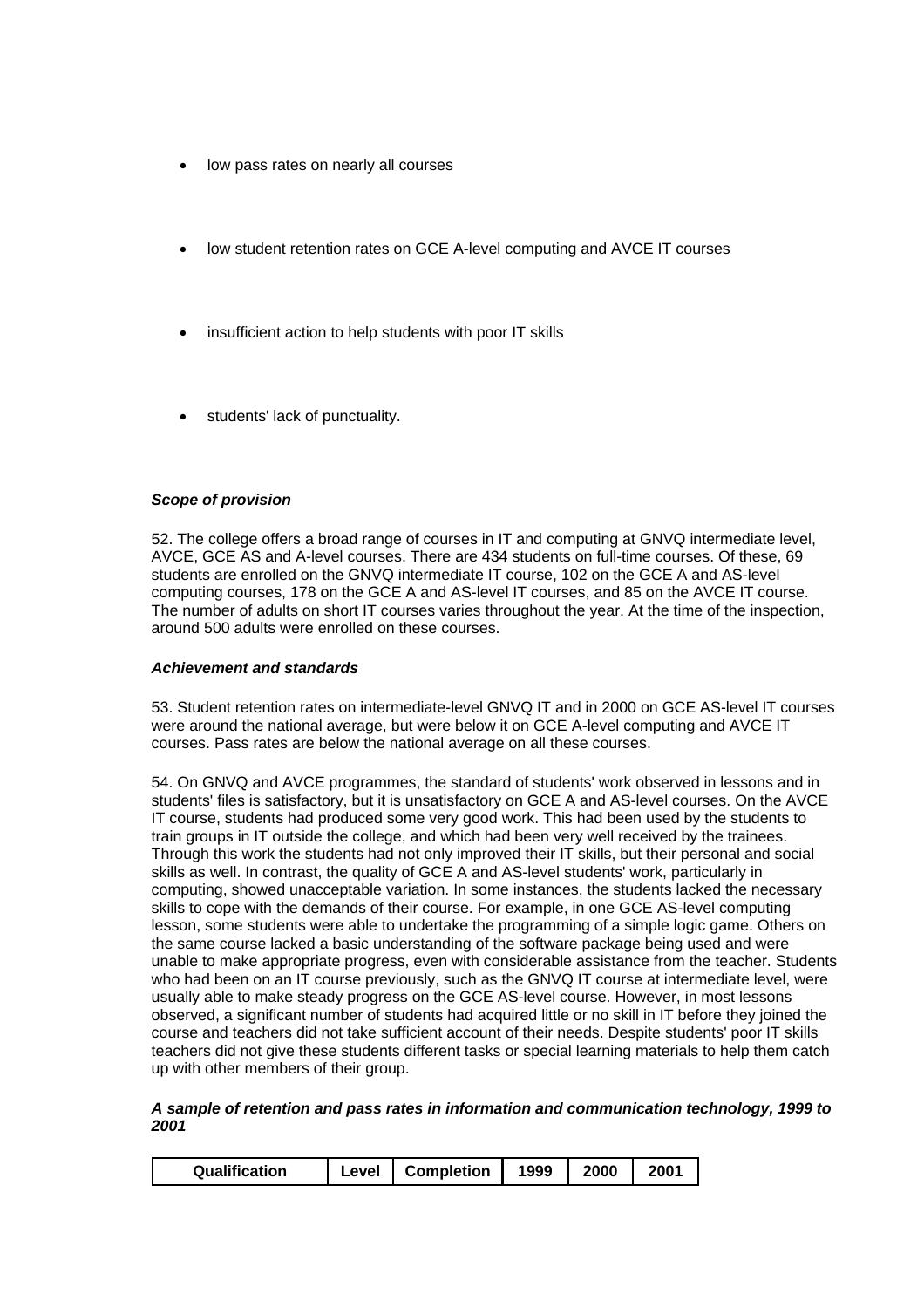|                              |                | year:         |     |     |     |
|------------------------------|----------------|---------------|-----|-----|-----|
| CLAIT short course for       | 1              | No. of starts | 261 | 324 | 186 |
| adults                       |                | % retention   | 93  | 87  | 89  |
|                              |                | % pass rate   | 74  | 69  | 79  |
| <b>GNVQ</b> intermediate IT  | $\overline{2}$ | No. of starts | 41  | 50  | 67  |
|                              |                | % retention   | 83  | 88  | 66  |
|                              |                | % pass rate   | 50  | 55  | 66  |
| <b>AVCE IT</b>               | 3              | No. of starts | 18  | 32  | 36  |
|                              |                | % retention   | 67  | 78  | 78  |
|                              |                | % pass rate   | 100 | 55  | 21  |
| <b>GCE A-level computing</b> | 3              | No. of starts | 62  | 96  | 54  |
|                              |                | % retention   | 71  | 53  | 61  |
|                              |                | % pass rate   | 60  | 74  | 64  |

*Source: ISR (1999 and 2000), college (2001)*

## *Quality of education and training*

55. Teaching is generally satisfactory and some is good. In the better lessons, teachers plan and structure their work well and ensure that students are able to cope with the topics introduced. For example, in a GCE AS-level computing lesson, the teacher gave a clear explanation of how data are stored and manipulated in a computer. Students were then required to work from a wellprepared worksheet, which enabled students to progress at their own pace. However, some students' ICT skills were poorer than those of their peers and they required a disproportionate amount of the teacher's time to enable them to deal with the task. This resulted in the teacher spending too little time with the more able students.

56. The quality of teaching IT courses for adults is very good. Teachers establish good working relationships with students, set appropriate tasks, assess work well and record and check students' progress thoroughly. Students produce work of a high standard.

57. Teaching and learning are sometimes affected adversely by the inappropriate size of rooms or the configuration of desks, and by some of the teaching aids used. While there is a good supply of modern computing equipment, there are sometimes inadequate facilities for teaching a whole class at once. For example, in one room, the lack of a display projector capable of being seen by a whole group resulted in the teacher having to fall back on the use of a worksheet, but this alternative method of delivery was not successful. Sometimes, the groups are large and there is insufficient space in the smaller rooms for the teacher to move readily around the room to check students' learning. A broken overhead projector had not been repaired and prevented the teacher using specially prepared materials.

58. Teachers mark students' work carefully and give them constructive feedback on their performance. However, some teachers fail to ensure that students complete homework on one topic before moving on to the next, and this prevents students learning as much as they should. For example, in a GCE A-level computing lesson, many students had not completed the background reading associated with a central processor unit's Fetch/Execute cycle. Their lack of the required background knowledge slowed the rate at which the new topic could be dealt with; most students were unable to complete the practical task in the time available.

59. Persistent lateness by some students disrupted a significant proportion of lessons observed and threatens an otherwise good relationship which exists between students and teachers. Teachers are usually aware of students' individual needs. For example, the needs of students with restricted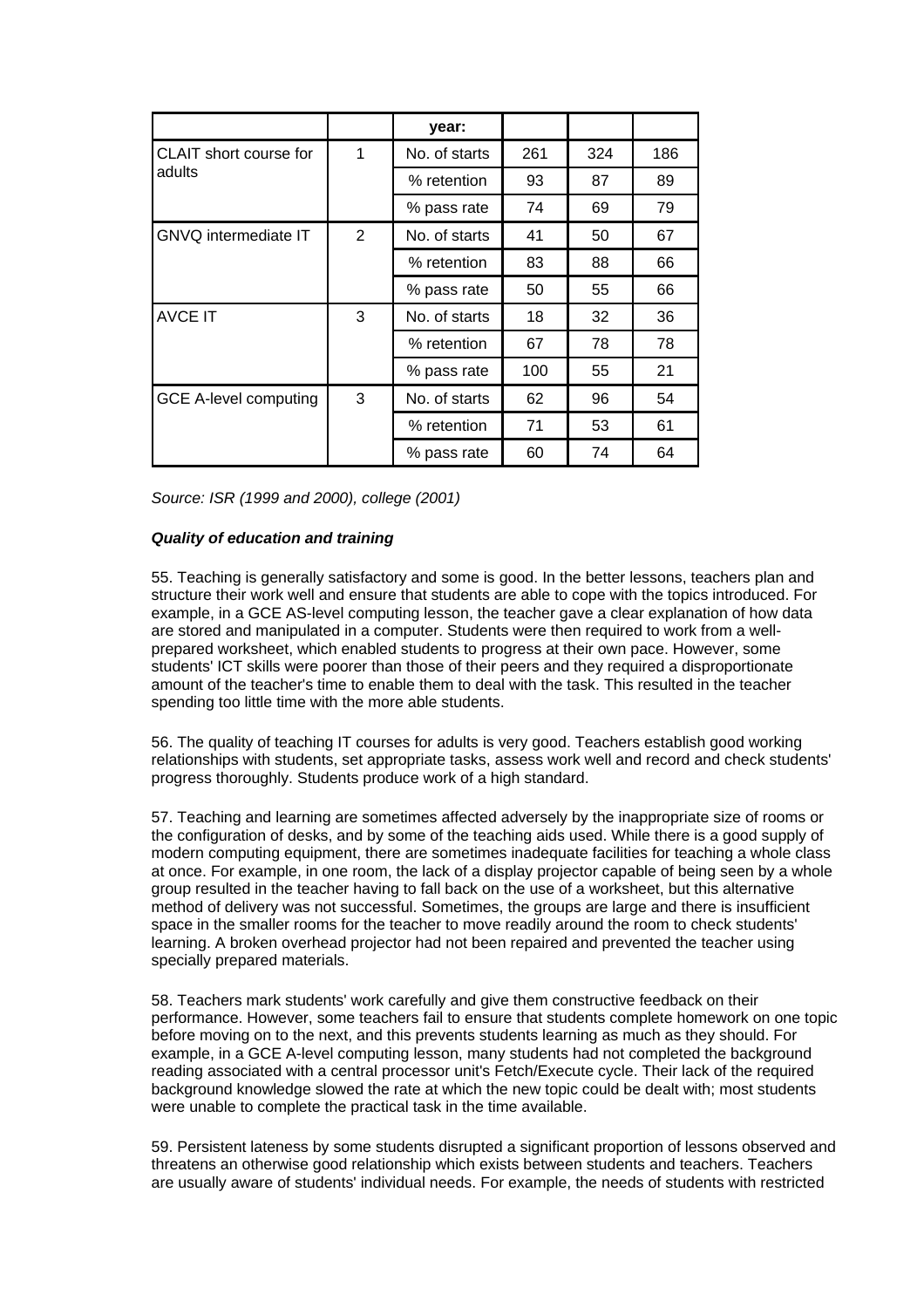<span id="page-22-0"></span>mobility are considered fully when teachers select activities for coursework. In general there is good support for students and generally good careers advice.

#### *Leadership and management*

60. Leadership and management of the computing and IT curriculum area are sound. However, there is insufficient sharing of some good practice by the teachers. For example, not all team members follow the good practice used by some teachers to address the problems of persistent student lateness and absenteeism. All full-time teachers are observed twice a year and the findings from observations are used to identify ways of improving teaching and learning. At the end of the year, for the purpose of course review and self-assessment, teachers analyse course pass rates and students' retention rates. Action is then planned to improve these. Such action so far, however, has failed to stem the fall in pass rates. The college acknowledges that there are weaknesses in this curriculum area and is devising strategies to rectify them.

#### **Leisure and travel**



Overall provision in this area is **unsatisfactory (grade 4)**

#### *Strengths*

- some well-planned lessons
- students' effective use of IT to conduct research
- improving retention rate on GNVQ intermediate leisure and tourism
- good tutorial support for students.

#### *Weaknesses*

- low student retention rate on GNVQ advanced leisure and tourism
- low pass rates on GNVQ intermediate and advanced leisure and tourism
- ineffective teaching in many lessons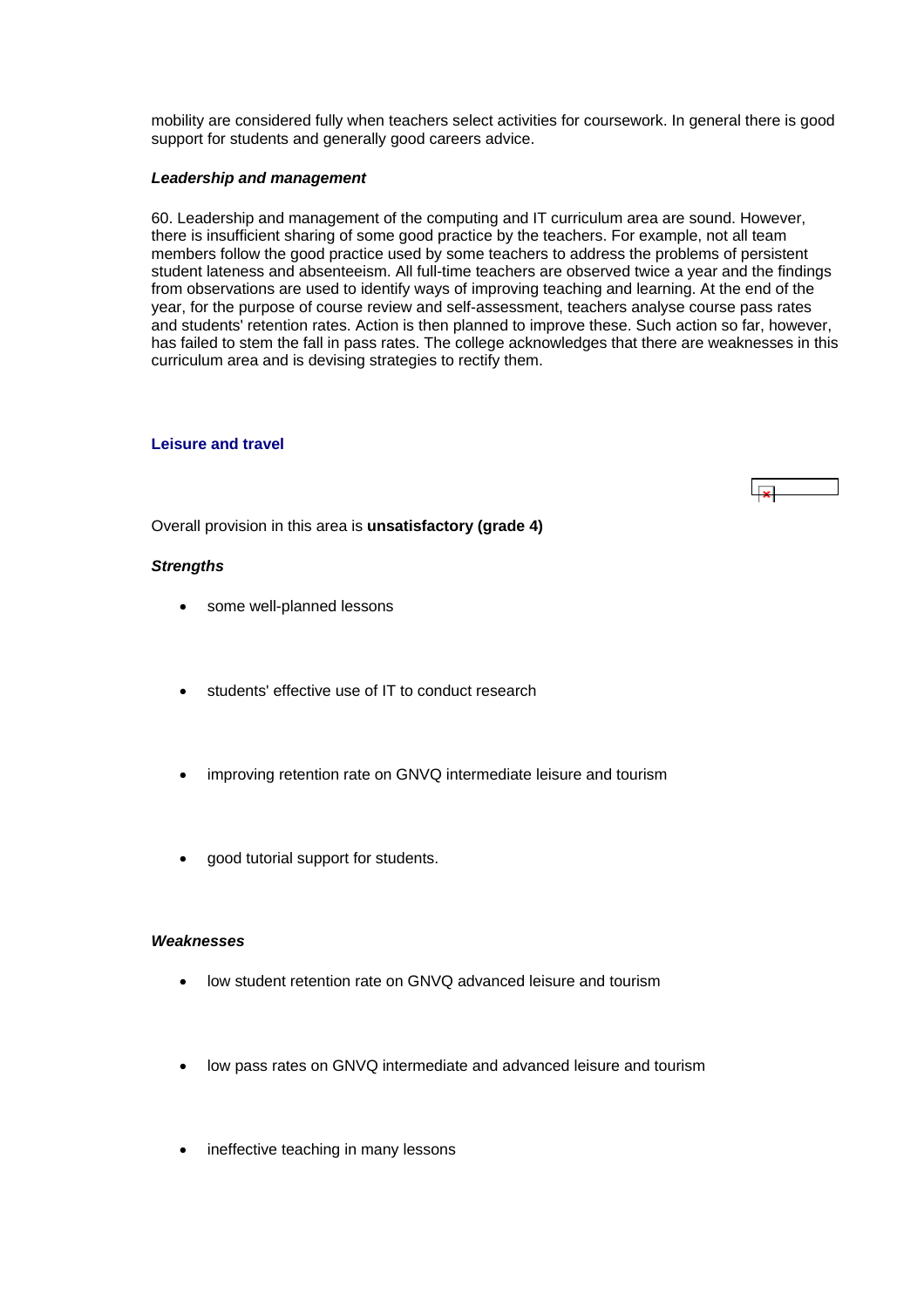- inadequate arrangements for checking teachers' assessment of students' coursework
- students' lack of punctuality
- failure of AVCE travel and tourism students to complete necessary coursework.

## *Scope of provision*

61. The college offers GNVQ intermediate leisure and tourism, AVCE in travel and tourism and in leisure and recreation, and GCE A and AS-level physical education courses. There are 154 students aged 16 to 18 on leisure, travel and tourism courses and 65 on physical education courses.

#### *Achievement and standards*

62. In 2001, the pass rates on the GNVQ intermediate and advanced leisure and tourism courses were below the national averages, but well above the national average in GCE A-level physical education. The proportion of students gaining high grades on the GNVQ intermediate and advanced leisure and tourism courses is very low. The retention rate on GNVQ advanced leisure and tourism has been below the national average for the three years 1999 to 2001; on the GNVQ intermediate course they have been around the national average, but have improved significantly in 2001 to above the national average, having been below it in 2000.

63. In 2001, only 14 of the 23 students enrolled on the AVCE travel and tourism two-year double award course progressed from the first to the second year of the course. Students' progress on this course is slow. Of those who have continued into the second year, none have successfully completed the required coursework for the first year. At the time of the inspection, five students had completed five of the required six units of work for formal assessment and the remainder had completed even fewer. On the two-year AVCE leisure and recreation single award course, all the students progressed to the second year. There is satisfactory progression within the college of students from the GNVQ intermediate to the AVCE course. Of the students who completed the GNVQ advanced course, now the AVCE, in 2001, 53% went into employment and 25% went on to HE courses.

64. Students' attainment in the lessons observed was satisfactory and sometimes good. Students are able to demonstrate good research skills and use of IT, and in some lessons they produced good examples of realistic materials often used in the leisure and travel business. In many lessons, students contribute confidently during class discussions. They benefit from work experience as part of their courses and most find it valuable in understanding the requirements of the industry.

| Qualification                                   | Level | <b>Completion</b><br>vear: | 1999 | 2000 | 2001 |
|-------------------------------------------------|-------|----------------------------|------|------|------|
| <b>GNVQ</b> intermediate<br>leisure and tourism | 2     | No. of starts              | 35   | 23   | 23   |
|                                                 |       | % retention                | 80   | 74   | 82   |

#### *A sample of retention and pass rates in leisure and travel, 1999 to 2001*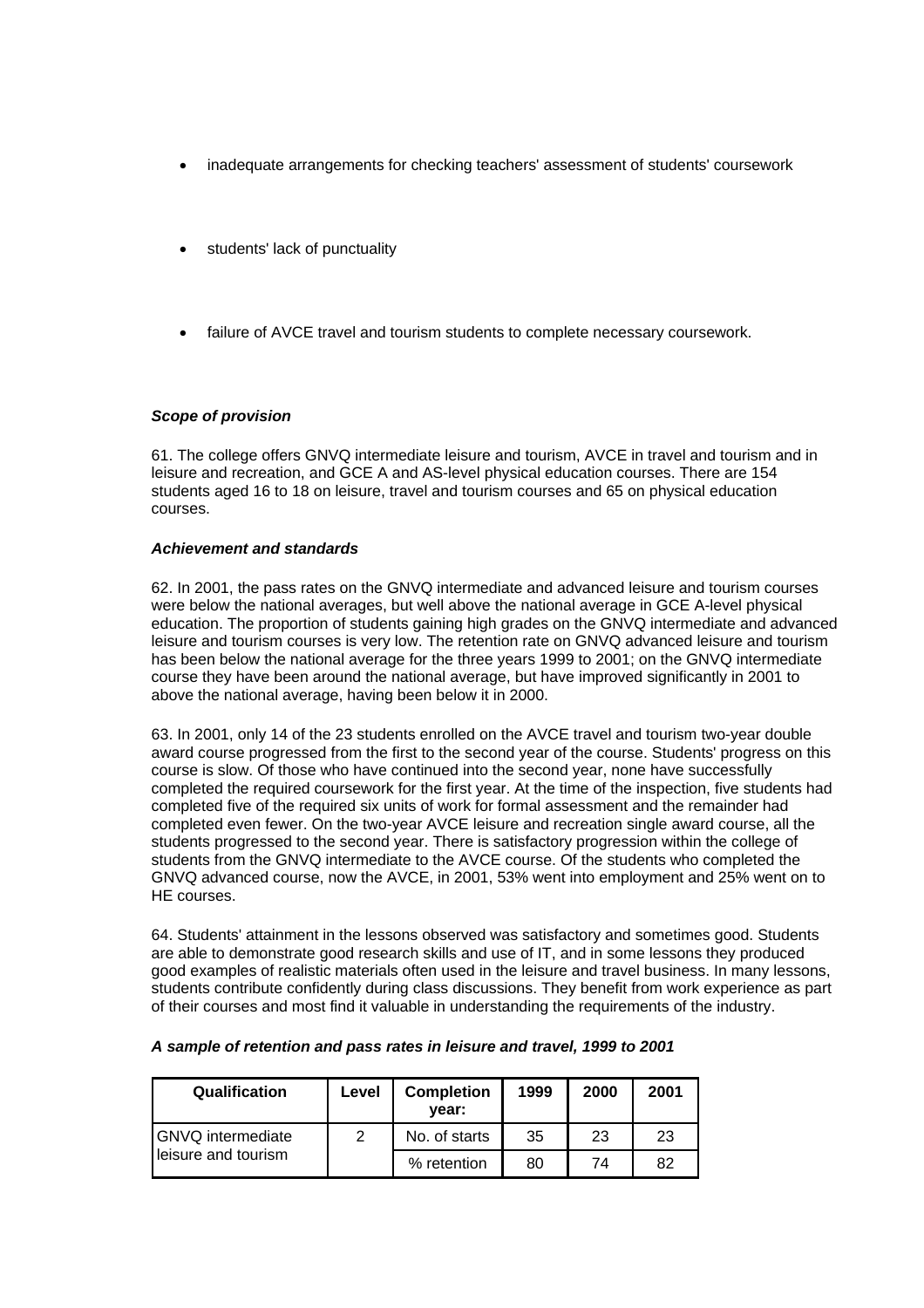|                                          |   | % pass rate   | 68 | 81 | 63 |
|------------------------------------------|---|---------------|----|----|----|
| <b>GCE A-level physical</b><br>education | 3 | No. of starts | 46 | 36 | 54 |
|                                          |   | % retention   | 80 | 61 | 58 |
|                                          |   | % pass rate   | 84 | 81 | 90 |
| GNVQ advanced<br>leisure and tourism     | 3 | No. of starts | 32 | 19 | 27 |
|                                          |   | % retention   | 53 | 53 | 59 |
|                                          |   | % pass rate   | 53 | 60 | 81 |

*Source: ISR (1999 and 2000), college (2001)*

# *Quality of education and training*

65. Some lessons are well planned and effective. Teachers in these lessons maintain students' interest through a range of effective activities. For example, students make presentations, watch appropriate and informative videos, and use IT for research. Teachers check students' understanding and then move them on to new material at a pace that keeps students fully engaged throughout the lesson. In a quarter of the lessons observed, teaching was unsatisfactory and aspects of teaching in some of the remaining lessons were less than satisfactory. Shortcomings included teachers' failure to set challenging learning objectives for students; poorly structured lessons in which students were unclear of how long they had to complete work; teachers' unclear explanations of topics or instructions for tasks; and the lack of some teachers' occupational expertise, which affected adversely the accuracy of some information being given to students. The punctuality of students at lessons is poor and disrupts teaching and learning while teachers try to deal with latecomers. Students' attendance is sometimes as low as 53% or 63%. Students' absenteeism often results in a poor learning experience for students. For example, in some lessons students were unable to continue group work from the previous lesson because some members of their group were absent. In other lessons, so many students were away that it was not possible for the students to work in groups and develop team-working skills.

66. Although teachers are appropriately qualified, they lack recent experience of the travel, tourism and leisure industries. There is an appropriate range of books, journals and newspapers in the library, and four informative computerised on-line specialist resource databases are available for students' use. Teachers make little use of the specialist travel resource centre to enhance students' learning.

67. Assignments are appropriate for the course requirements. Teachers provide generally clear tasks and set them in the appropriate industrial context. Visits, such as those to Legoland, are an integral part of assignments and during these, students have to gather relevant information and materials for their work. The written feedback on students' marked work is too brief, and it is not always clear whether a student has successfully completed the assignment. There are inadequate internal verification arrangements in leisure and travel to check teachers' assessments of students' coursework.

68. Students receive good tutorial support and careers advice. Tutors also help students to develop key skills and study skills. Key skills are assessed by subject teachers where they are an integral part of the curriculum, and by tutors in tutorials. In particular, the presentations made by students as part of their course assignments are used to develop and assess their communications key skills. Students undergo initial diagnostic assessment during their enrolment and induction period in order to identify any needs for additional learning support. Personal tutors and study skills tutors monitor students' progress and tutors monitor students' attendance closely.

# *Leadership and management*

69. Day-to-day management of courses is satisfactory and communication between staff in the course teams is effective. Team meetings take place each week. However, some teachers fail to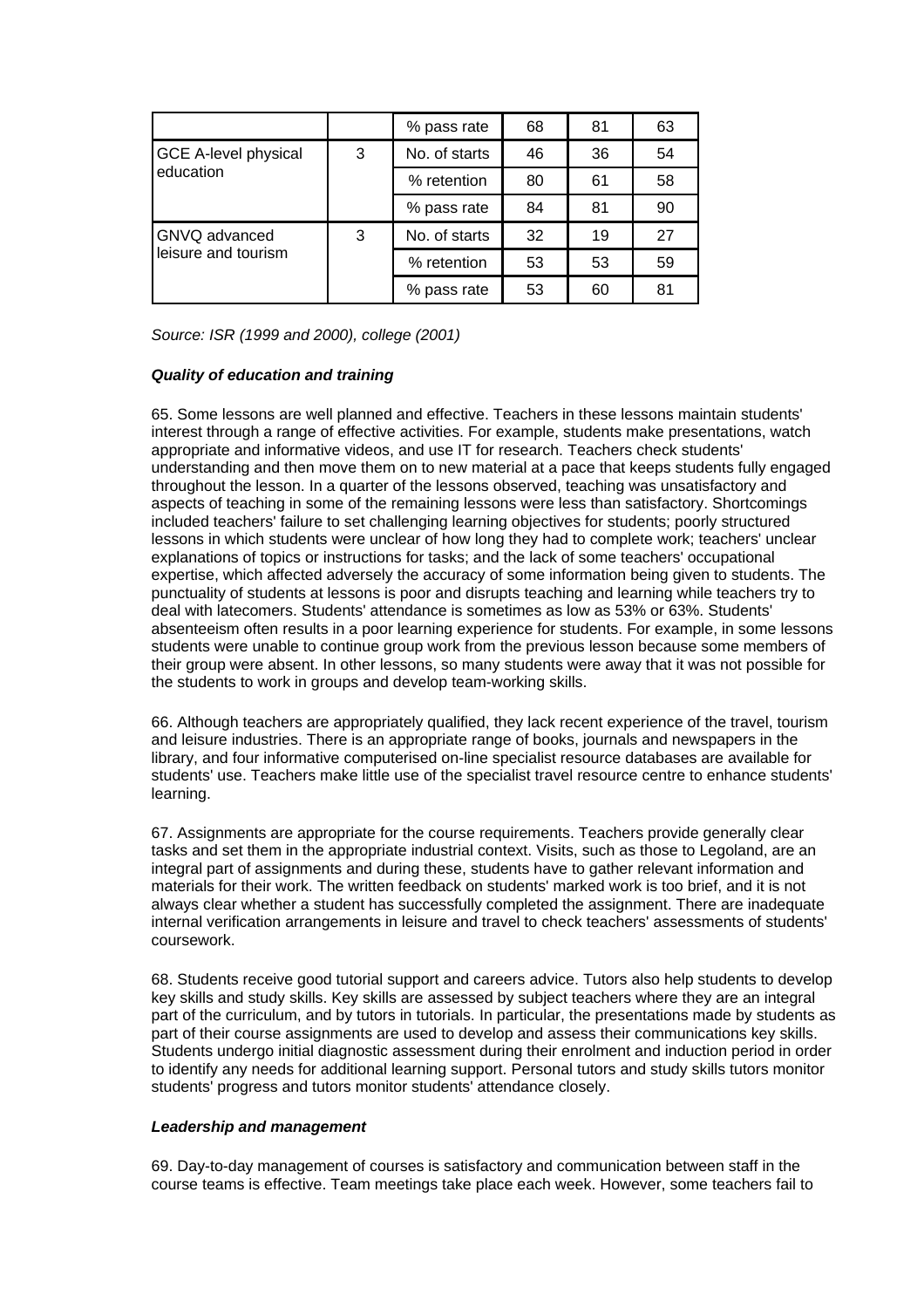<span id="page-25-0"></span>implement necessary actions identified in team meetings. Some course self-assessment reports, and the curriculum area self-assessment report, fail to acknowledge weaknesses in teaching and learning. No monitoring takes place of progress toward meeting targets and objectives set following self-assessment.

#### **Health and social care and childcare**



Overall provision in this area is **satisfactory (grade 3)**

#### *Strengths*

- outstanding pass rates on GNVQ foundation course
- good leadership of health and social care courses
- useful work experience and related activities for students
- success of many students in progressing within the college and to HE.

## *Weaknesses*

- unsatisfactory student retention rates on all courses
- poor pass rates on GNVQ intermediate course
- insufficiently demanding work for students in many lessons
- students' lack of punctuality in many lessons.

# *Scope of provision*

70. The college offers an appropriate range of full-time GNVQ health and social care courses from foundation through to advanced level. The AVCE in health and social care has replaced the GNVQ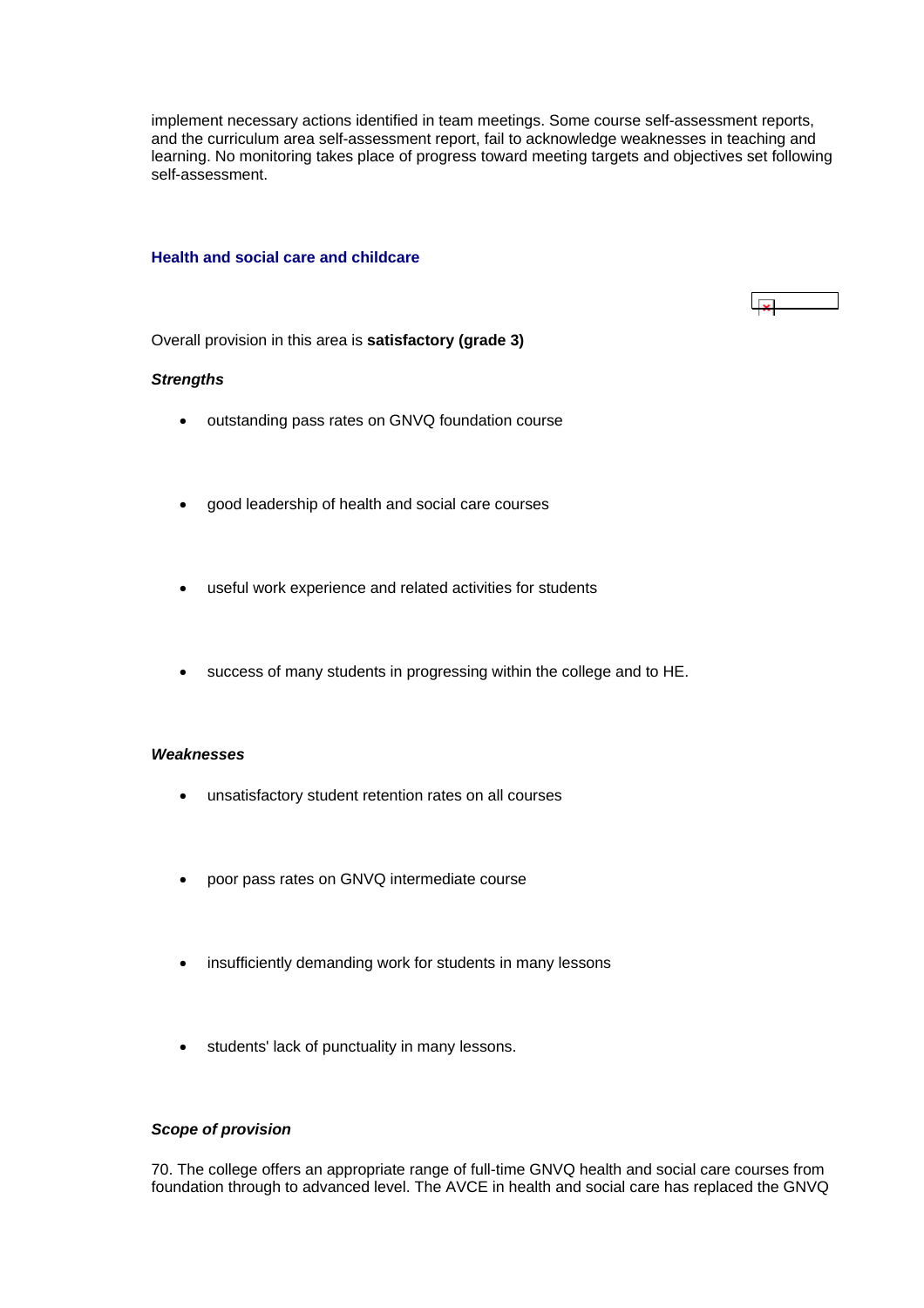advanced course, and the college offers the AVCE as both a single and a double award course. There are 17 students enrolled on the GNVQ foundation, 27 on the GNVQ intermediate, 40 on the AVCE double award, and 16 on AVCE single award course. The vast majority of students on these courses are aged 16 to 18. The college also offers part-time NVQ courses at level 2 and level 3 in early years care and education. All the students on these courses are adults. The programmes are delivered at various locations in the community. NVQ level 2 students are working part time on a voluntary basis, and NVQ level 3 students are already employed in the early years education sector. There are seven students on the NVQ level 2 course and 13 on the NVQ level 3 course.

## *Achievement and standards*

71. Pass rates on the GNVQ foundation course are outstanding; they were well above the national average for the three years 1999 to 2001, and at 100% in both 1999 and 2001. On the GNVQ advanced course, they have been above the national average in two of the three years. Pass rates on the GNVQ intermediate course are poor and consistently well below the national average. Students achieve few distinction-level passes, but the value added scores are positive. Standards of students' assessed work are appropriate for the level of course they are undertaking and sometimes good. Students on the AVCE course gain other achievements through their work in the community. In two of the three years since 1999, for example, a student has won the Croydon citizenship award. A significant proportion of students progress from the foundation to the intermediate-level course, and from the intermediate to the advanced-level course. A few are successful in progressing through all three levels. Approximately 70% of health and social care students go on to HE courses and others gain relevant employment.

72. Student retention rates on all GNVQ courses are unsatisfactory. In 2000, the student retention rate on the GNVQ intermediate course was above the national average, but in other years retention rates have declined on both the GNVQ foundation and intermediate courses to well below national averages. The retention rate is improving on the GNVQ advanced course, though it is still below the national average. Student attendance for these courses is a little below the college's target. Pass rates and retention rates on NVQ programmes are unreliable. However, data suggest that some retention and pass rates are poor. Strengthened co-ordination and monitoring of these courses appear to have improved retention compared with the same time in 2000. Students' attainment in lessons was low. Students sometimes took too long to complete tasks and needed much help from the teacher, for example, when students worked with case studies. Poor behaviour on the part of some students interrupted the progress of lessons and students should have completed more work in the time. Sometimes teachers put forward their views rather than allowing students to form opinions of their own.

| Qualification                                      | Level | <b>Completion</b><br>year: | 1999 | 2000 | 2001 |
|----------------------------------------------------|-------|----------------------------|------|------|------|
| <b>GNVQ</b> foundation                             | 1     | No. of starts              | 10   | 9    | 11   |
| health and social care                             |       | % retention                | 90   | 67   | 45   |
|                                                    |       | % pass rate                | 100  | 83   | 100  |
| <b>GNVQ</b> intermediate<br>health and social care | 2     | No. of starts              | 22   | 29   | 19   |
|                                                    |       | % retention                | 73   | 86   | 63   |
|                                                    |       | % pass rate                | 75   | 72   | 67   |
| GNVQ advanced health<br>and social care            | 3     | No. of starts              | 33   | 19   | 18   |
|                                                    |       | % retention                | 55   | 58   | 67   |
|                                                    |       | % pass rate                | 94   | 82   | 91   |

# *A sample of retention and pass rates in health and social care and childcare, 1999 to 2001*

*Source: ISR (1999 and 2000), college (2001)*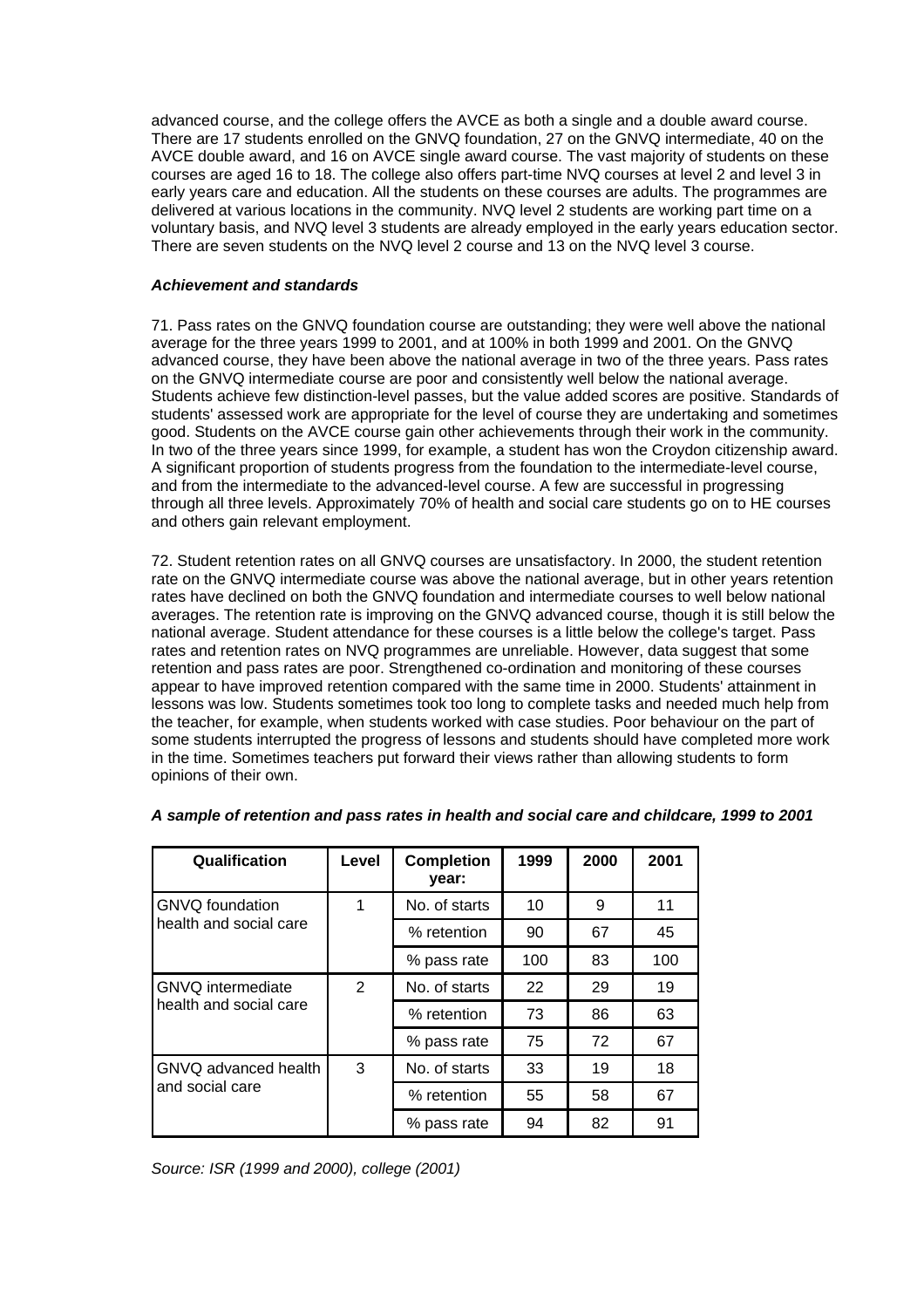#### <span id="page-27-0"></span>*Quality of education and training*

73. Overall, the quality of teaching and learning is satisfactory. Teachers plan their lessons carefully and most use a relevant variety of learning activities to sustain students' interest and concentration. In the better lessons, teachers guide students through lessons at a lively pace and have high expectations of them, to which they respond positively. In one such lesson on the developmental stages of a group dynamics, students themselves worked well in small groups against challenging deadlines. Firstly, they produced a definition of a group and later explored the advantages and disadvantages of working in a team, and the factors which contribute to an effective or ineffective team. Students demonstrated a good level of understanding. The teacher strengthened students' learning by giving a presentation using overhead transparencies, which helped the students to reflect on the dynamics of their own group work and relate what they were learning in theory to real work in the sector. In poorer lessons, teachers fail to extend students' knowledge and understanding. They sometimes do not check that the learning objectives of the lesson have been achieved. In one lesson, students reported back verbally on the outcomes of their work in groups, wrote them on the whiteboard, copied them into their notebooks, and proceeded to the next task without any discussion or input from the teacher and did not know whether they had performed adequately. In a few lessons, teachers laboured points and moved the lesson on too slowly. Students lost concentration, became listless, and the behaviour of some distracted others from applying themselves to the task. Students' lack of punctuality disrupted many lessons. The teacher had to go over ground already covered for the benefit of latecomers and valuable lesson time was lost.

74. Schemes of work are good. Students benefit from a wide range of work experience placements and visits to relevant places of interest enhance students' learning. Second-year students on the AVCE course have established a `health promotion unit' for the college that enables them to acquire skills relevant to their future careers ambitions. Learning materials, texts and other resources in the learning resources centre are good. The curriculum team has created its own additional resource base, which contains many useful materials for both the teachers and students. Some classrooms are equipped with interactive notice boards. Some rooms are sometimes too small for the size of the GNVQ intermediate groups using them, and they inhibit the range of learning activities that can be used. Staff are well qualified academically, but very few have relevant professional experience in the health and care sector.

75. Teachers assess students' work rigorously and return it to students promptly. Written feedback on parts of assignments often lacks helpful comments and the final overall comments are sometimes rather discouraging to students. Tutorial programmes are well planned. Most students are aware of their progress and what they need to do to improve. Tutors follow up absences quickly and there is good contact with parents. Tutors give of their time generously to support students. Any additional support needs are diagnosed early in the year and appropriate support is organised. Learning support assistants attend course team meetings, which helps them focus their work on the particular needs of individual students.

#### *Leadership and management*

76. Leadership of health and social care courses is good and gives a clear sense of direction. Teachers implemented a strategy in the autumn term of 2001 to improve retention and this has led to some improvement, compared with the same time in 2000. Teams plan the courses effectively and promote equality of opportunity through all they do. Teachers carry out self-assessment regularly, but they have placed too much weight on some strengths, and they awarded grades to the lessons they have observed that were higher than those awarded by inspectors.

#### **Visual and performing arts, and media**

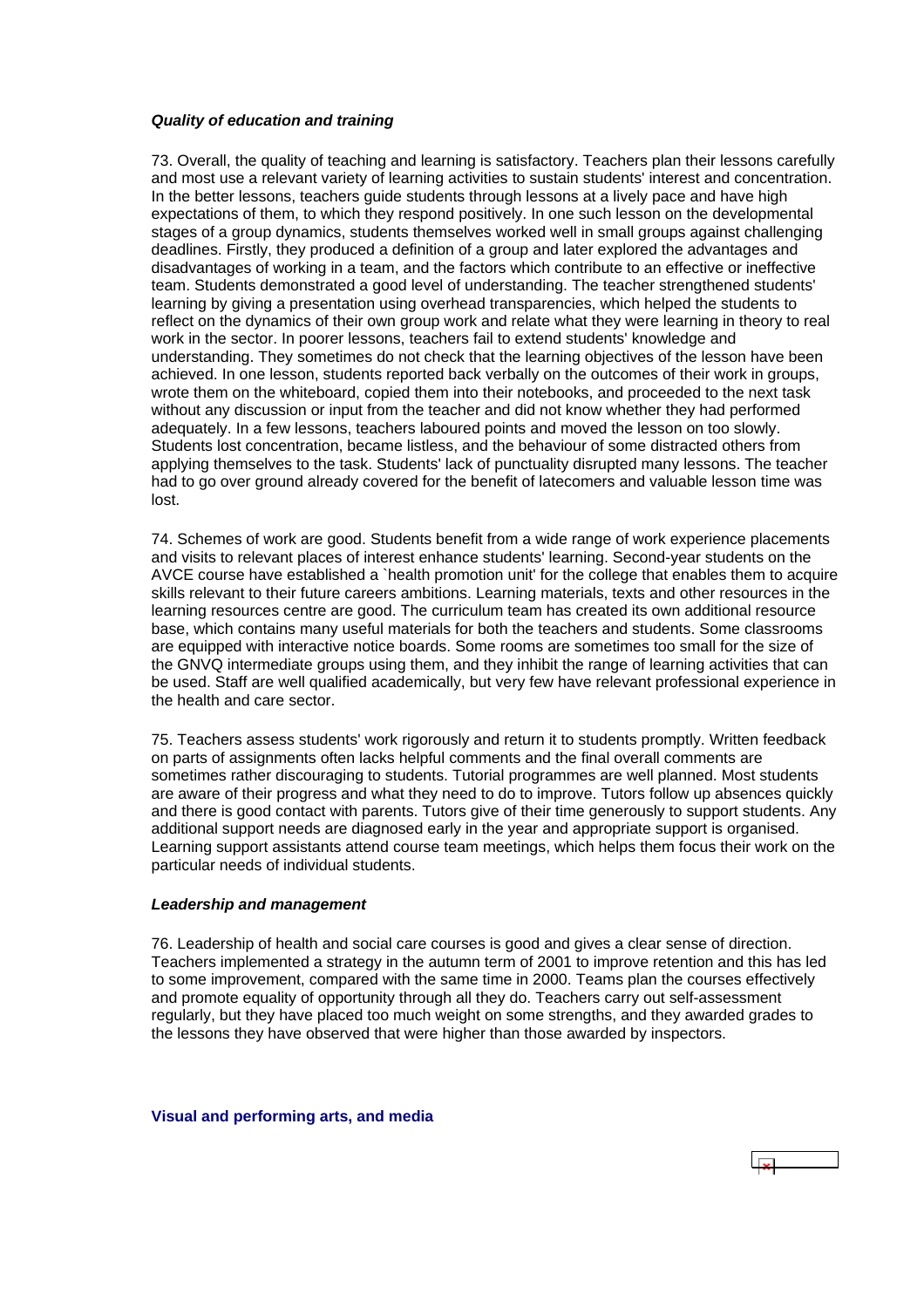## Overall provision in this area is **satisfactory (grade 3)**

## *Strengths*

- good teaching and learning on most courses
- high pass rates on many courses
- good retention rate on art and design courses
- good use of specialist resources in art and design.

#### *Weaknesses*

- poor retention rates on GCE A-level music, drama and media courses
- low pass rates on GCE A-level music and media courses in 2001
- poor teaching accommodation for music and media
- students' lack of punctuality in performing arts lessons.

#### *Scope of provision*

77. The college offers a good range of full-time courses in visual and performing arts subjects, and media. Provision includes: GNVQ intermediate and AVCE art and design; GCE AS-level and A-level art and graphic design; GCE AS-level dance and music technology, GCE A-level music and drama. There are also courses in GCE AS-level and A-level media. Enrolments increased in 2001 following of the introduction of new GCE AS-level provision, which formed part of the college's response to the new Curriculum 2000 arrangements. There are 253 students on art and design, 137 on media and 98 on performing arts courses. Nearly all students are aged 16 to 18. The inspection covered all provision in the area.

#### *Achievement and standards*

78. Pass rates vary significantly across the courses; some pass rates are well above the national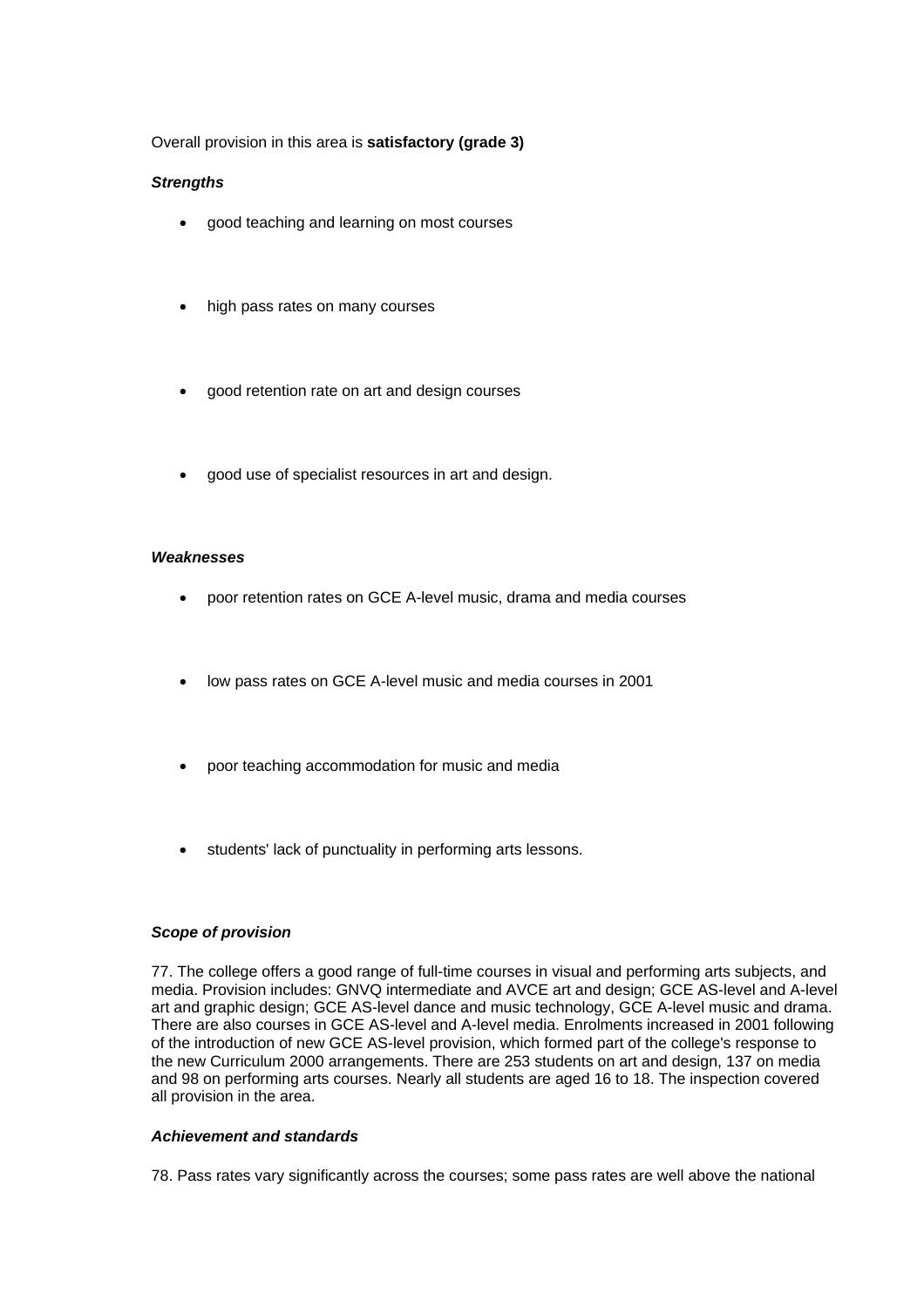average and some are well below it. The pass rates in art and design are consistently high. For example, there has been a 100% pass rate on the GNVQ advanced, now AVCE, in the three years 1999 to 2001, and on the GNVQ intermediate courses. Pass rates on the GCE A-level art course have also been well above the national average over the same period. However, in performing arts and media, some pass rates are poor. In 2001, the pass rate in GCE A-level media was below the national average; in GCE A-level music the pass rate fell from 100% in 2000, to only 43% in 2001; in GCE A-level drama there was a 100% pass rate, but only 54% of students completed the course. Student retention rates have been well below the national average in GCE A-level drama and media for the three years 1999 to 2001, and though numbers on the GCE A-level music course are small, the retention rate has been poor over the same period. In 2001, students on the GNVQ advanced course in art and design earned the opportunity to exhibit their project work, on urban development, at an exhibition sponsored by the Royal Institute of British Architects, as part of the Stephen Lawrence Awards.

79. Art and design students are able to work on their own in the studio, which provides them with an industrious and productive environment. In performing arts, the standard of students' work in lessons in music and dance is broadly satisfactory, and good in drama. Some work is very good. For example, students on the GNVQ advanced course in art and design had visited the surrealism exhibition at the Tate Modern as part of an imaginatively conceived assignment for the purpose. They produced some impressively good work, which demonstrated clearly their comprehensive appreciation of surrealism. Some media students' essays, dance students' practical work and music students' aural tests demonstrate insufficient development of students' critical and analytical abilities.

| Qualification                | Level          | <b>Completion</b><br>vear: | 1999 | 2000 | 2001 |
|------------------------------|----------------|----------------------------|------|------|------|
| <b>GNVQ</b> intermediate art | $\overline{2}$ | No. of starts              | 17   | 17   | 21   |
| and design                   |                | % retention                | 82   | 76   | 83   |
|                              |                | % pass rate                | 93   | 85   | 94   |
| <b>GCE A-level art and</b>   | 3              | No. of starts              | 61   | 70   | 63   |
| design                       |                | % retention                | 89   | 73   | 83   |
|                              |                | % pass rate                | 90   | 91   | 94   |
| <b>GCE A-level media</b>     | 3              | No. of starts              | 26   | 78   | 53   |
|                              |                | % retention                | 73   | 71   | 60   |
|                              |                | % pass rate                | 83   | 78   | 72   |
| <b>GCE A-level music</b>     | 3              | No. of starts              | 9    | 9    | 10   |
|                              |                | % retention                | 67   | 56   | 70   |
|                              |                | % pass rate                | 100  | 100  | 43   |
| <b>GCE A-level drama</b>     | 3              | No. of starts              | 31   | 32   | 26   |
|                              |                | % retention                | 74   | 66   | 54   |
|                              |                | % pass rate                | 75   | 88   | 100  |
| <b>AVCE (formerly GNVQ</b>   | 3              | No. of starts              | 20   | 15   | 25   |
| advanced)                    |                | % retention                | 90   | 67   | 80   |
|                              |                | % pass rate                | 100  | 100  | 100  |

## *A sample of retention and pass rates in visual and performing arts, and media, 1999 to 2001*

*Source: ISR (1999 and 2000), college (2001)*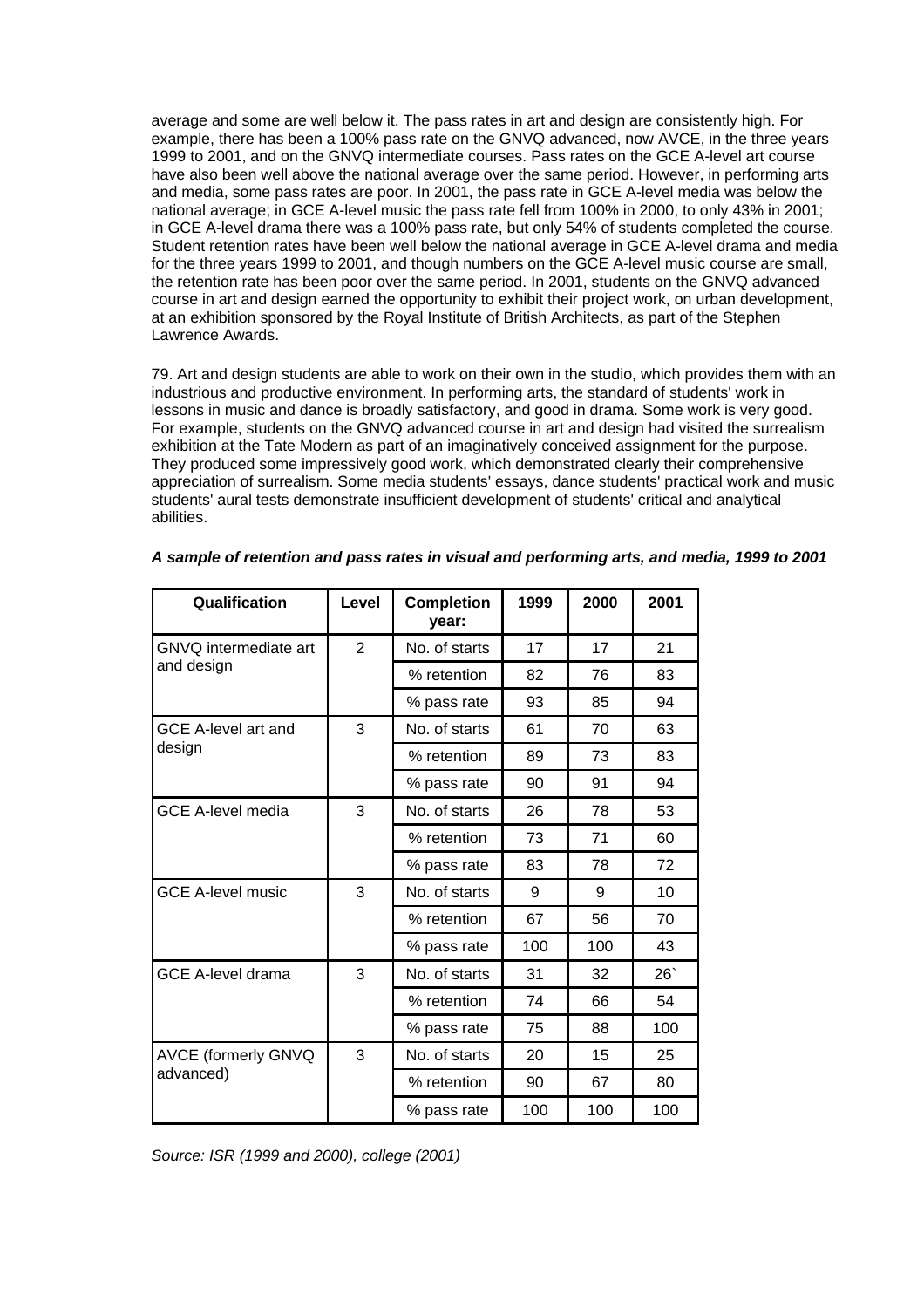#### *Quality of education and training*

80. In general, the quality of teaching is good. In the better lessons, teachers had planned and structured their lessons well. Schemes of work and lesson plans in art and design are particularly imaginatively designed to ensure students cover the full scope of awarding body requirements and learn to think and operate on their own. In the better lessons, teachers ensure students are able to think for themselves once they have given clear introductions to topics. For example, in a drama lesson, students demonstrated their skill at interpreting play scripts whilst staging short scenes from *`A Doll's House'*. The teacher provided a clear introduction to the task and posed some searching questions to elicit a detailed and accurate level of analysis of the topic from students. In a music technology lesson, the teacher provided a thorough introduction to relevant theory using handouts, and then encouraged students to experiment with ways of recording a drum kit, using coincident pair microphones. Students extended their theoretical knowledge and practical skills successfully by experimenting with the use of microphones, mixing desks, and digital multi-track recording and effects. Many students are purposefully engaged in their lessons and responsive to effective questioning by teachers. However, in media, dance, music and music technology courses, there were a number of fundamental gaps in students' knowledge and the students were not as motivated to follow up issues independently. Teachers sometimes fail to provide appropriate reference material to help students fill the gaps in knowledge or resources to help them extend their learning. The lack of differing methods and tasks in some dance and music lessons fails to address the needs of the less experienced students.

81. The art and design studios are well appointed and maintained. Students have a comprehensive range of supporting reference books and other texts. In media, the main teaching room is not yet fully furbished following recent building work. The new drama studio is well equipped. A newly developed music classroom and adjoining studios are well equipped, but they are poorly designed, small and cluttered, have poor acoustics and soundproofing, and are in a poor decorative state. Courses in graphic design have recently been relocated to a newly constructed studio, which is adjacent to the new IT suite which contains an excellent industry-standard computing facility. However, the scanning and image capture facilities are insufficient when teachers have to teach some whole classes together. Technical support for creative computing and music technology is good. Teachers are appropriately well qualified.

82. Most teachers mark students' work carefully, monitor and record students' progress well and provide full reports to parents twice a year. Teachers of vocational courses check each other's marking thoroughly. In media, however, some teachers do not mark work effectively and their marking is too generous; and this weakness has also been identified by the college's external verifier. Teachers do not share their marking methods or moderate each other's grading of students' work.

83. Support for students is good. Students regularly progress to further specialist study. In art and design, a `compact' arrangement exists with Croydon College, which gives priority of places for students at the college who wish to progress to its pre-degree foundation programme. In art and design, there is good progression of students from level 2 to level 3 courses within the college.

### *Leadership and management*

84. The creative arts area was established as a curriculum area in 1999. Courses within art and design are well organised and co-ordinated. Teachers in the different subjects are beginning to share good practice. They hold regular team meetings and record necessary actions. In some areas, part-time teachers are insufficiently involved in course planning and other course team activities*.*

85. Some key weaknesses were identified through self-assessment and the college is attempting to address them. Some teachers do not yet analyse sufficiently thoroughly pass rates and retention rates, and action plans to remedy poor performance are inadequate. A new system is being implemented to address student absence and early indications are that attendance has improved in the autumn term of 2001 compared with the same time in 2000.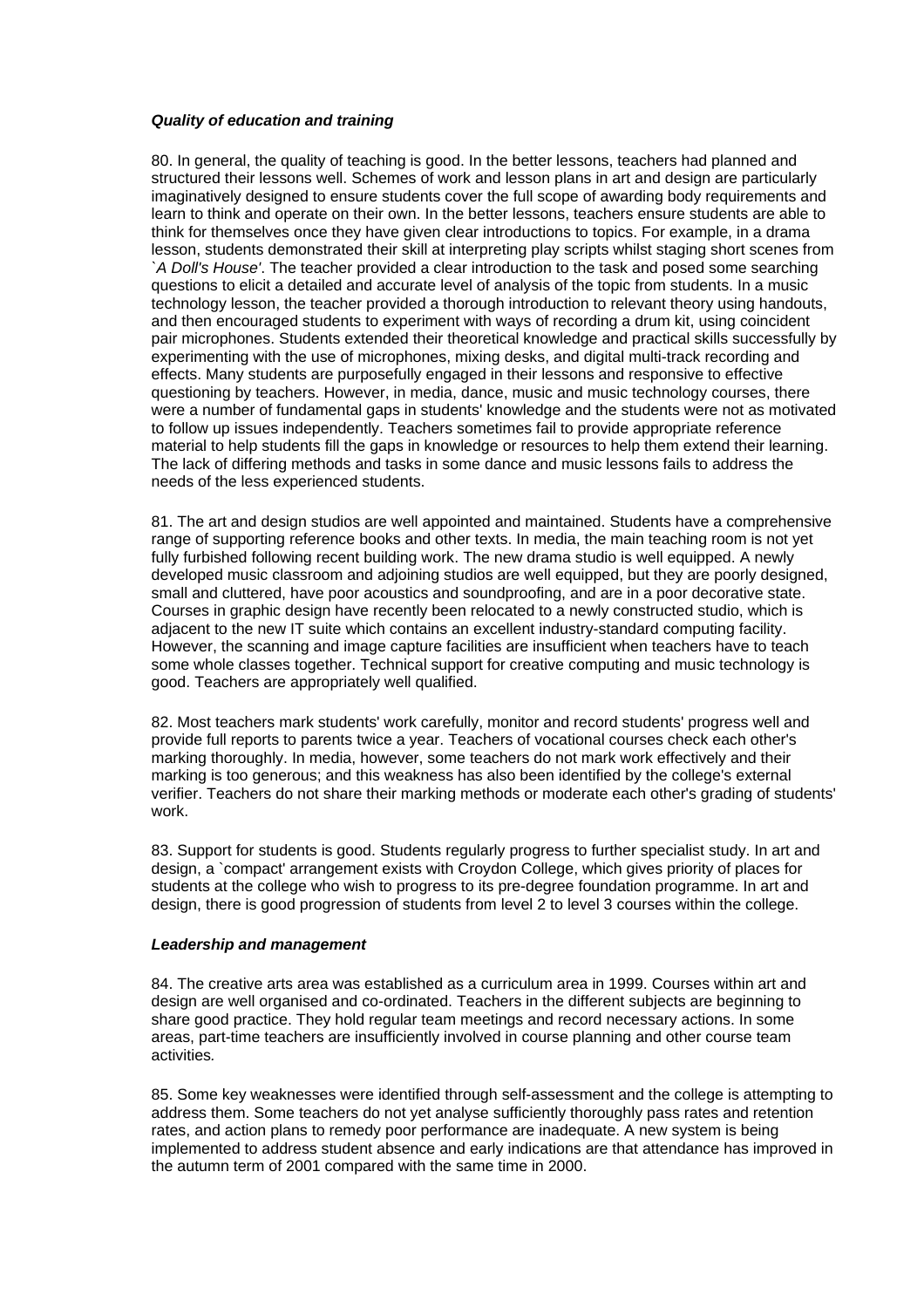## <span id="page-31-0"></span>**Humanities**

Overall provision in this area is **good (grade 2)**

#### *Strengths*

- good teaching
- students' highly-developed presentation skills
- wide range of activities to extend students' learning
- good course planning
- good pass rates in GCE AS-level subjects.

#### *Weaknesses*

- poor pass rates in some GCE A-level subjects
- some poor retention rates
- students' poor attendance and timekeeping.

#### *Scope of provision*

86. The college offers a good range of humanities subjects. The inspection covered a selection from the range: GCE A and AS-level government and politics, history, psychology and sociology. A total of 371 students, aged 16 to 18, are enrolled on these courses.

 $\overline{\phantom{a}}$ 

# *Achievement and standards*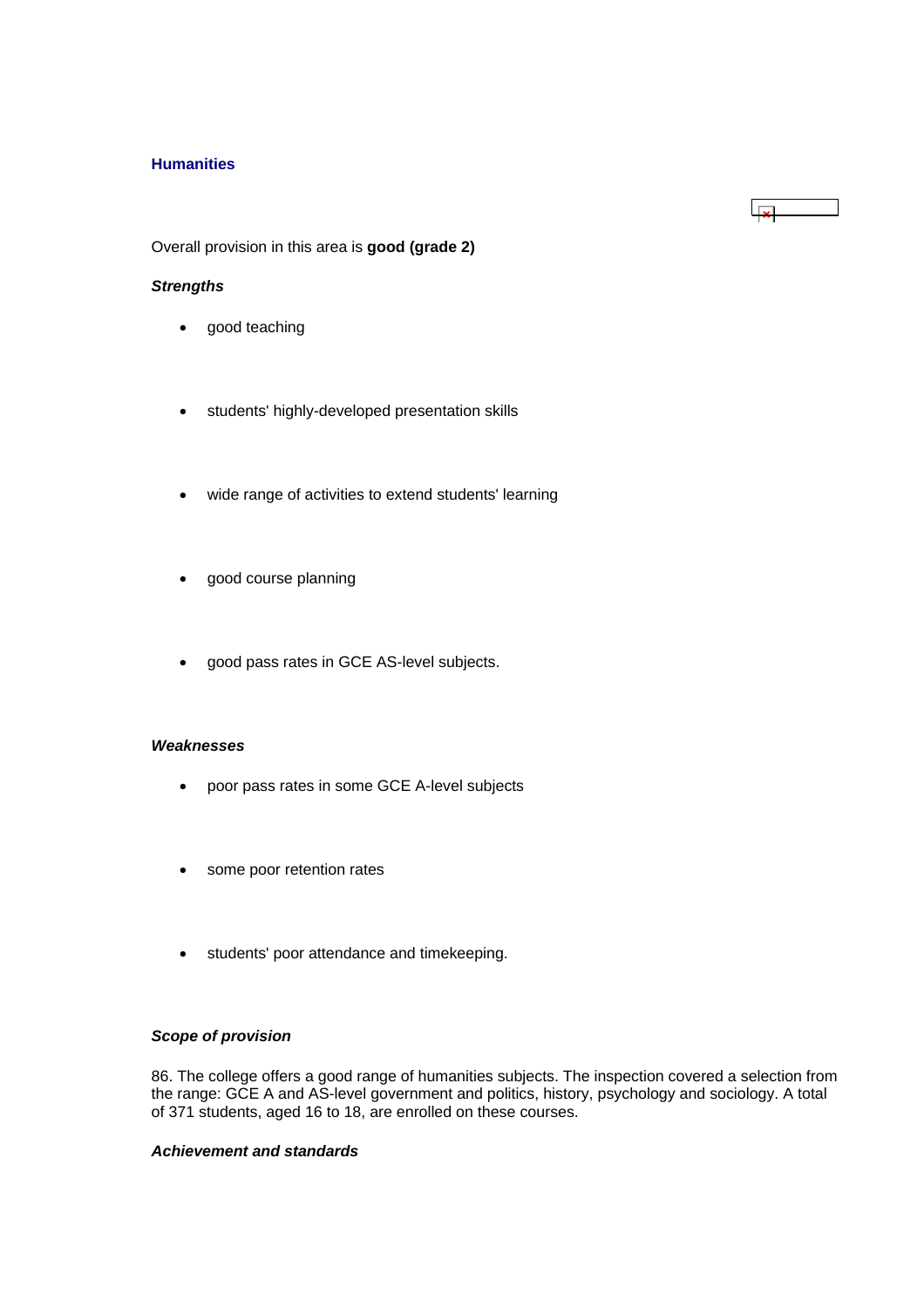87. Pass rates on GCE A-level psychology and sociology courses are in line with national averages for sixth form colleges. Pass rates for GCE A-level government and politics, and history, have fallen to below the national average. However, in 2000, of those who pass GCE A-level government and politics, 73% gained grades A-C, and 60% in 2001. The pass rates at grades A-C were above the national average in GCE A-level sociology and history in 1999 and 2000. A high proportion of students enrolled in this area have achieved fewer than five GCSE passes at grades A\*-C. Analysis of their pass grades at GCE A level, based on their GCSE points, shows that significant value added has been achieved by students in all subjects. Student retention rates are good in GCE ASlevel subjects. They have fallen to below the national average in GCE A-level government and politics, history, and sociology.

88. The standard of students' attainment observed in most lessons and in students' work is satisfactory or better. Students' written work is appropriate to the level of their courses. Students work collaboratively in groups. They have developed particularly well their key skill of communication and are able to give confident presentations to the rest of the class. For example, history students had prepared a talk on `The Red Terror' and were able to present their findings confidently and clearly. Students display effective critical skills when dealing with texts. They are able to analyse source information meaningfully. They follow through logical arguments well and can judge the validity of competing theories.

| Qualification                | Level | <b>Completion</b><br>year: | 1999 | 2000 | 2001 |
|------------------------------|-------|----------------------------|------|------|------|
| <b>GCE A-level</b>           | 3     | No. of starts              | 15   | 17   | 22   |
| government and politics      |       | % retention                | 87   | 71   | 77   |
|                              |       | % pass rate                | 85   | 82   | 82   |
| <b>GCE A-level history</b>   | 3     | No. of starts              | 38   | 39   | 44   |
|                              |       | % retention                | 34   | 82   | 77   |
|                              |       | % pass rate                | 90   | 72   | 71   |
| <b>GCE A-level</b>           | 3     | No. of starts              | 64   | 70   | 69   |
| psychology                   |       | % retention                | 84   | 71   | 87   |
|                              |       | % pass rate                | 90   | 80   | 90   |
| <b>GCE A-level sociology</b> | 3     | No. of starts              | 50   | 65   | 36   |
|                              |       | % retention                | 72   | 62   | 61   |
|                              |       | % pass rate                | 85   | 92   | 86   |

| A sample of retention and pass rates in humanities, 1999 to 2001 |  |  |
|------------------------------------------------------------------|--|--|
|------------------------------------------------------------------|--|--|

*Source: ISR (1999 and 2000), college (2001)*

## *Quality of education and training*

89. Most teaching is good. Teachers work together to devise good schemes of work and plan their lessons carefully. Working relationships between teachers and students are constructive. In most lessons, teachers encourage students to develop critical and analytical skills. For example, in a psychology lesson, students used video clips from `*Big Brother'* and field studies to design coding systems for observation. Some teachers make sure students acquire and understand specialist vocabulary. Students are able to undertake independent research and some devise interesting and original approaches when developing their argument for or against a particular point. A history student used the Internet to find an examination paper on animal behaviour, originally designed for eleven-year-olds in National Socialist Germany. Students worked methodically, checked the answers, and discussed the implications of the way in which the contents of the curriculum were linked to ideology. Many teachers check regularly that students have understood what they were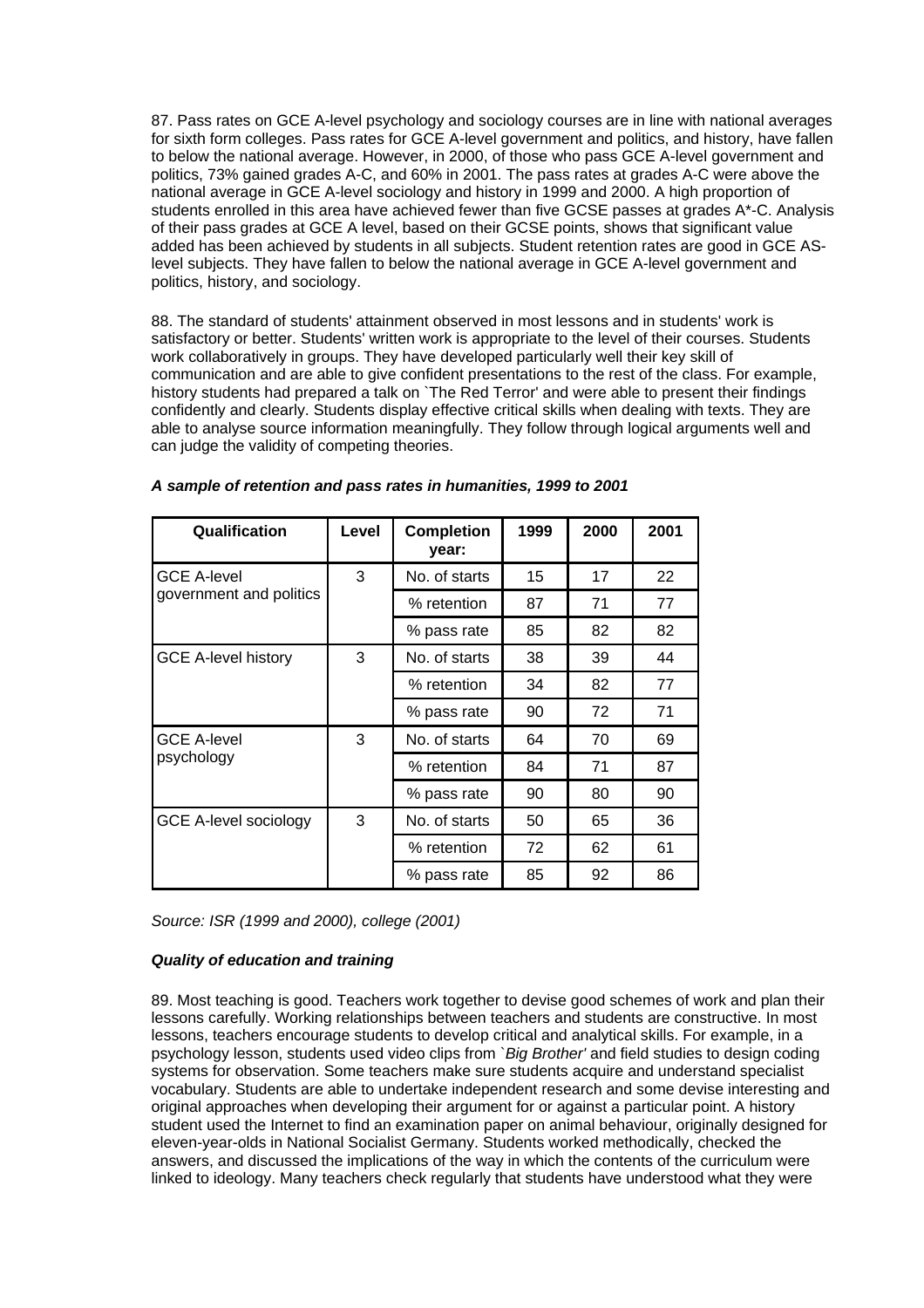<span id="page-33-0"></span>meant to. They all set tasks that require students to present their views to the rest of the class and they develop students' key skills well. There is a good range of additional activities to enrich students' learning, including debating competitions, mock elections, conferences, revision workshops and `subject surgeries'.

90. Some teachers do not move students from one aspect of a lesson to the next sufficiently briskly to maintain their interest. Many classes contain students of different abilities, but teachers do not vary their methods or materials to suit the needs of the students. There is poor attendance and timekeeping in some lessons. This sometimes impairs significantly students' progress because teachers leave students to carry on as best they can while latecomers catch up with the rest of the class. The college is taking action to address the weaknesses.

91. Teachers mark students' work thoroughly and return it to them quickly, and students can speak individually with teachers about their work. Some teachers have designed helpful assessment sheets to provide feedback to students on their performance; the best include clear guidance about how students can improve.

92. Tutors help students to evaluate their own progress. They record and monitor students' progress well, draw up action plans which are agreed with students, and send regular reports to parents. Specific plans are devised for individual students needing particular types of support, such as help with revision.

93. The standard of accommodation and resources is high. Students' work is displayed to good effect in many teaching rooms. Teachers are appropriately qualified in the subjects they teach and have teaching qualifications, or are working towards them.

#### *Leadership and management*

94. History, government and politics are managed in one curriculum area together with English and modern foreign languages, and sociology and psychology are managed in another area with health and social care and leisure and tourism. Within this arrangement, humanities teachers work effectively in small subject teams. They plan courses very well. Teachers plan lessons well, they make efficient use of resources, and they share good practice. Subject teams assess their performance effectively using the college's self-assessment and quality assurance systems.

## **English and modern foreign languages**

Overall provision in this area is **satisfactory (grade 3)**

#### *Strengths*

- good teaching on GCE A and AS-level courses
- good examination results in GCSE English and GCE A-level French
- good oral work on all GCE A/AS-level courses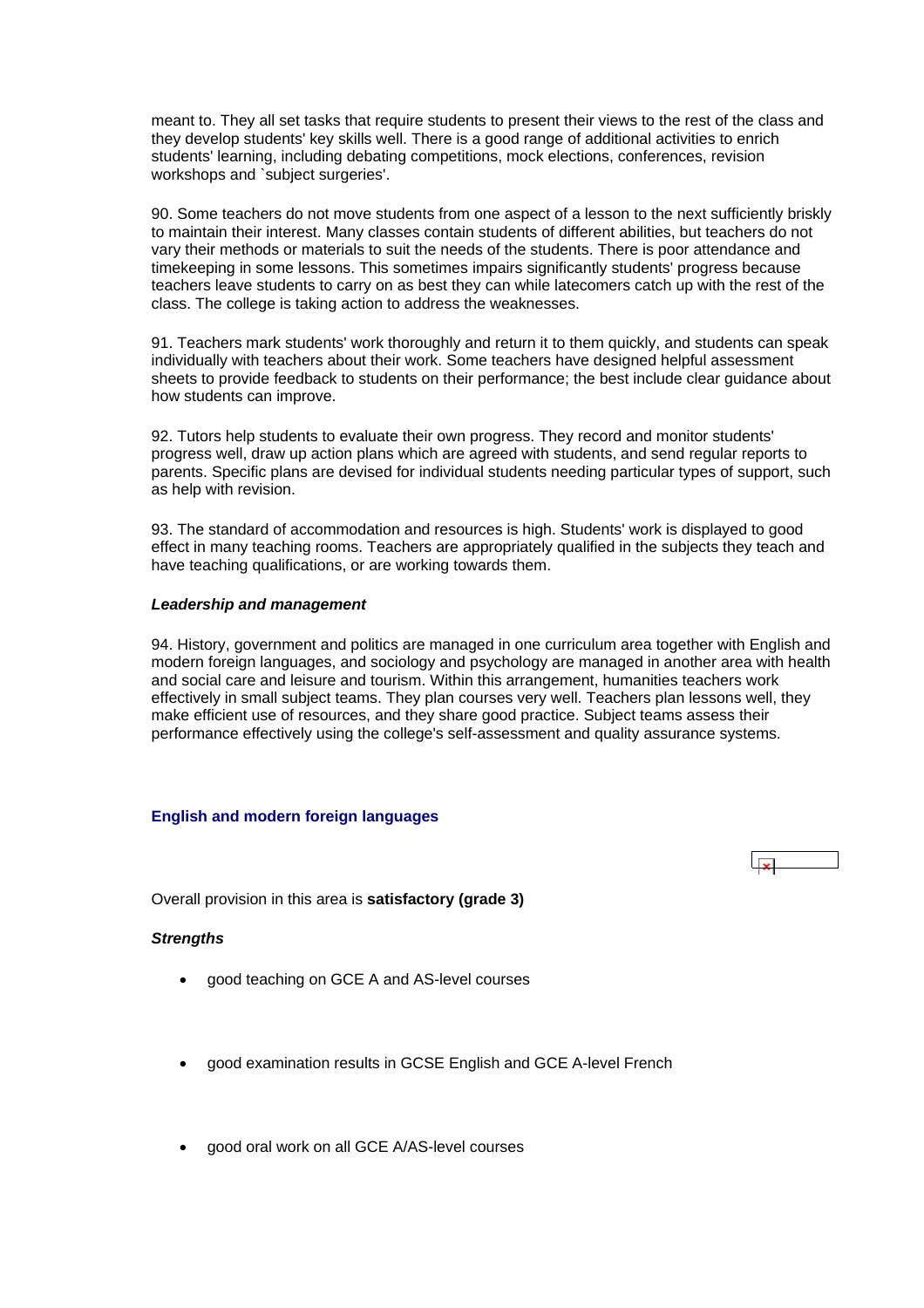• good use of video and language laboratories in modern foreign languages.

#### *Weaknesses*

- poor student retention rate on GCE A and AS-level English courses
- poor pass rates in GCE A-level English language and literature and in GCE A-level German
- ineffective management of GCSE English provision
- inadequate quality assurance on English courses.

#### *Scope of provision*

95. Courses in GCE A and AS-level English literature and English language, and the combined literature and language course, are well established. There are 140 students on the GCE AS-level courses, and 80 taking the GCE A-level courses. GCSE English is offered across the college to all students who have not previously achieved grades A\*-C, and 200 students are enrolled on the programme, divided into eight groups. The college offers GCE A and AS levels in French, German and Spanish to full-time students. The number of students taking modern foreign languages has declined. There was just one student enrolled for GCE AS-level German in 2001, for whom the college made special arrangements, and the number studying Spanish is small. The college runs four Spanish evening classes for some 40 part-time adult students in total. There are 45 full-time students enrolled on the GCE A-level French course.

#### *Achievement and standards*

96. Pass rates in GCE A-level English language and English language and literature fell well below the national average in 2001. The pass rate in GCE A-level English literature was just below average. However, the value added system the college uses for judging students' GCE A-level performance against their GCSE entry qualifications indicates that they achieve better pass rates than their GCSE grades might predict overall. Pass rates on GCE AS-level courses are similar to those achieved at GCE A level. GCSE examination results in English are good at 57% grades A-C, which is well above the national average. Pass rates in GCE A-level French are above the national average, but in GCE A-level German they are below. The pass rate on the basic level Royal Society of Arts (RSA) Spanish certificate in business language competence course is well above the national average. Student retention on GCE A-level English literature and on GCE AS-level English courses has been satisfactory, but it is well below average on the GCE A-level English language, English language and literature, and the GCSE English courses. In 2001, retention rates on all modern language courses were good.

97. The standard of attainment in virtually all GCE A and AS-level lessons observed was satisfactory or better. Students on English courses enjoy class discussion, debate and argument. In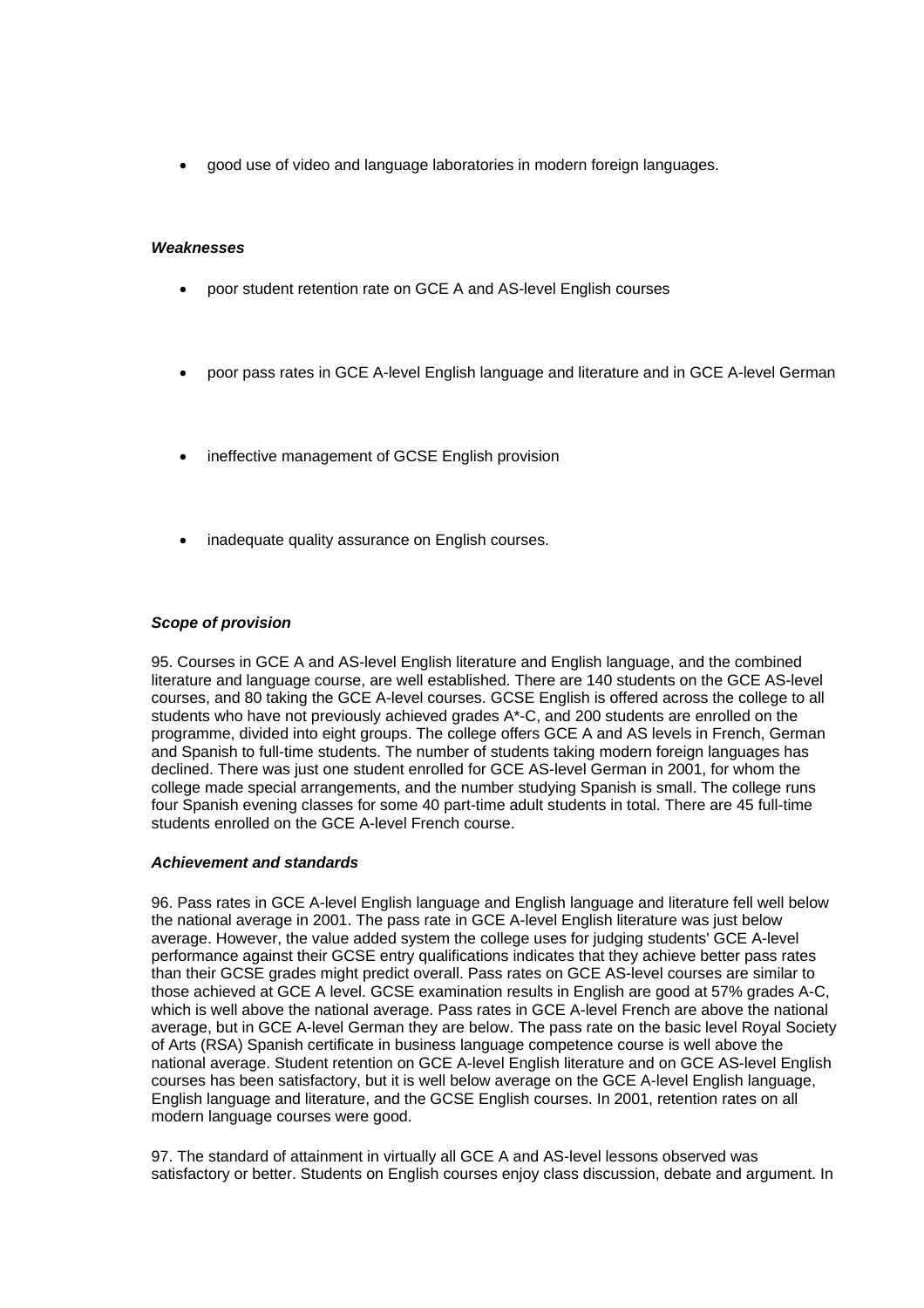the better lessons, they volunteer answers and readily express ideas coherently and, at times, at length. Formal presentations on narrative structure in novels indicate that students can undertake effective research, express ideas logically and clearly, and handle questions with confidence. Many students work very well on their own. The standard of students' written work is appropriate to the level of their courses. Modern foreign languages students participate in lessons enthusiastically and confidently. GCSE students' attainment in a few lessons observed was less than satisfactory. A few GCSE students lack interest in the course and their attendance, punctuality and conduct are often poor.

| Qualification                      | Level          | <b>Completion</b><br>year: | 1999    | 2000    | 2001 |
|------------------------------------|----------------|----------------------------|---------|---------|------|
| RSA Spanish certificate            | 1              | No. of starts              | $\star$ | $\star$ | 16   |
| in business language<br>competence |                | % retention                | $\star$ | $\star$ | 63   |
|                                    |                | % pass rate                | $\star$ | $\star$ | 60   |
| <b>GCSE English</b>                | $\overline{2}$ | No. of starts              | 164     | 146     | 167  |
|                                    |                | % retention                | 79      | 77      | 69   |
|                                    |                | % pass rate                | 55      | 58      | 57   |
| <b>GCE A-level English</b>         | 3              | No. of starts              | 44      | 30      | 43   |
| literature                         |                | % retention                | 81      | 83      | 81   |
|                                    |                | % pass rate                | 84      | 100     | 94   |
| <b>GCE A-level French</b>          | 3              | No. of starts              | 30      | 28      | 21   |
|                                    |                | % retention                | 68      | 64      | 90   |
|                                    |                | % pass rate                | 78      | 88      | 89   |
| <b>GCE A-level German</b>          | 3              | No. of starts              | 13      | 9       | 12   |
|                                    |                | % retention                | 54      | 63      | 91   |
|                                    |                | % pass rate                | 100     | 100     | 80   |
| <b>GCE A-level English</b>         | 3              | No. of starts              | 84      | 96      | 68   |
| language and literature            |                | % retention                | 80      | 83      | 66   |
|                                    |                | % pass rate                | 82      | 92      | 69   |
| <b>GCE A-level English</b>         | 3              | No. of starts              | 25      | 24      | 32   |
| language                           |                | % retention                | 80      | 88      | 56   |
|                                    |                | % pass rate                | 74      | 89      | 83   |

*A sample of retention and pass rates in English and modern foreign languages, 1999 to 2001*

*Source: ISR (1999 and 2000), college (2001)*

*\* course did not run*

## *Quality of education and training*

98. Teaching is at least good. Teachers of GCE A and AS-level subjects prepare their lessons carefully, exhibit enthusiasm for their subjects, and encourage students to give of their best. They have devised some effective handouts and course documents. Modern language lessons are conducted entirely in the language being learnt and students are presented with challenging materials on video and audiotapes, which test their listening and comprehension skills. Students respond well to the challenge. Teachers devise materials which enable students to extend their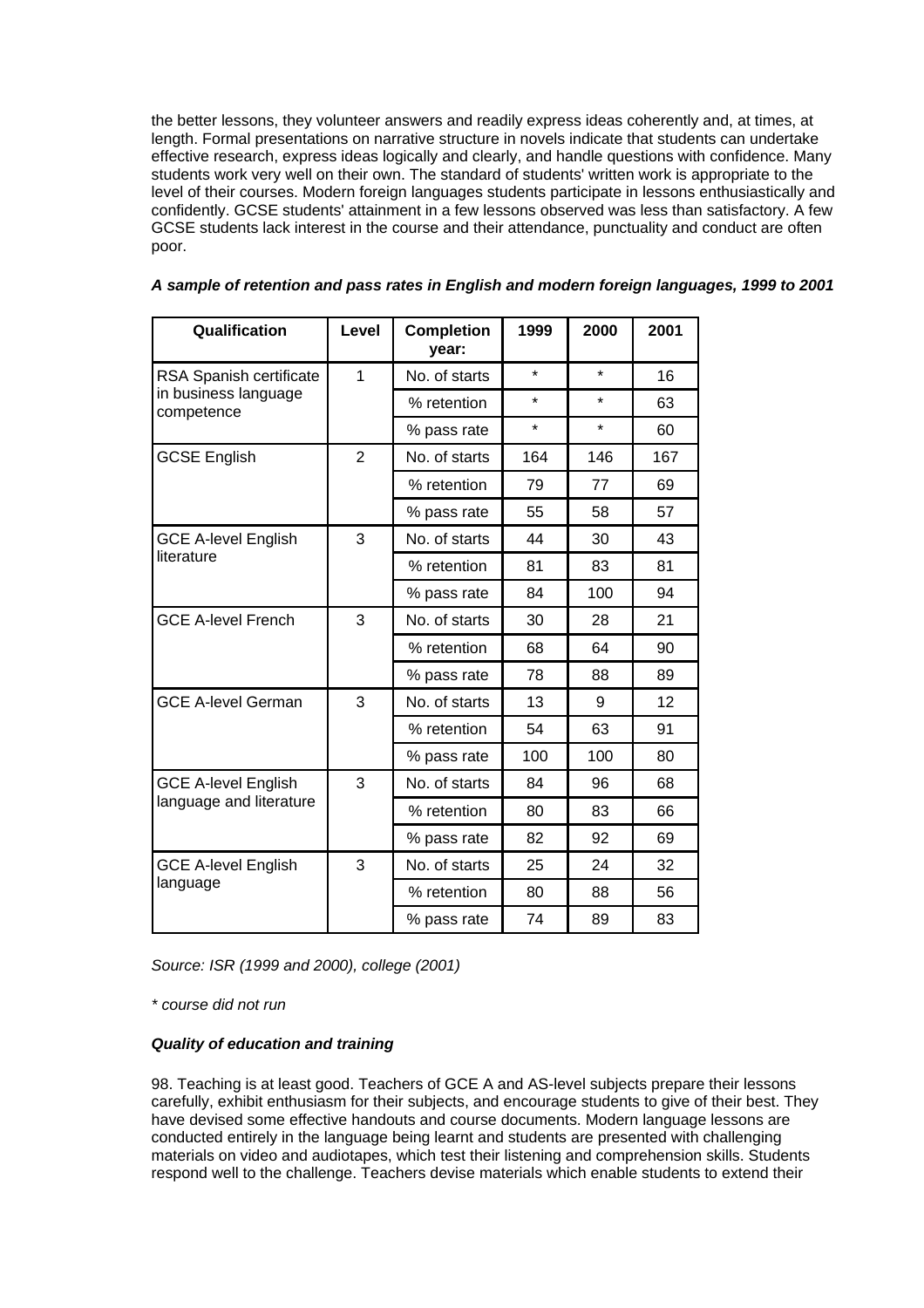<span id="page-36-0"></span>vocabulary and help them to consolidate their grammatical knowledge. In a French lesson, the teacher showed an excerpt from a film about the French resistance in the second world war, and then asked students to fill in a `gapped exercise', which exposed students' weaknesses in spelling and the use of accents. This made students realise the necessity for revision and meticulous work to rectify their weaknesses. A flamenco style film of Lorca's *`Bodas de Sangre'* (Blood Wedding), was used very effectively to help students to understand the cultural background of the play. Through a teacher's skilful management of a role-playing exercise, students in a GCE A-level German lesson presented clearly both sides of an argument on an environmental issue. Foreign language assistants support teachers and students effectively. Teachers use an appropriate and effective range of teaching strategies in English lessons. For example, students working in groups and pairs prepared notably good commentaries on Iago's soliloquies in Shakespeare's *`Othello'*, and analysed intelligently the roles of Desdemona and Cassio. The teacher sustained a lively lesson by asking regular and searching questions and providing helpful comments. In a GCE Alevel English language lesson, the teacher dealt effectively with tense and modality with wellprepared handouts, and led the class gently to the central hypothesis - whether thought is governed by language. Sometimes, in GCE A-level and AS-level English, and particularly in GCSE lessons, teachers relied too much on a single teaching strategy which failed to sustain students' interest. In several English lessons, and in one modern language lesson, students spent too much time on unprepared reading aloud, even though it was clear they did not understand what they were reading.

99. Teachers and tutors monitor students' progress carefully. Individual learning plans for students are insufficiently developed in this subject area, but students receive good support informally from their teachers. Teachers mark students' work regularly and give appropriate comments to help students improve their performance.

#### *Leadership and management*

100. English and modern foreign languages form part of the humanities curriculum area. GCE A and AS-level courses are managed effectively; English teachers work well as a team and communication is good. Teachers have developed effective schemes of work, particularly for the recent requirements of Curriculum 2000, and they share good practice. Modern foreign language courses are well led by the assistant manager of the curriculum area, who is a linguist. Evening courses for adults are managed effectively by the adult education manager. GCSE English courses are poorly managed. Students' punctuality and attendance are poor, and some classes are managed inefficiently. In the English area, lesson observations and self-assessment have not been thorough, and teachers have not analysed sufficiently thoroughly some poor retention and pass rates.

#### **Part D: College data**



### **Table 1: Enrolments by level of study and age**

| Level | $16 - 18$<br>% | $19+$<br>$\frac{9}{6}$ |
|-------|----------------|------------------------|
|       |                | 31                     |
| 2     | 16             | 28                     |
|       | 83             |                        |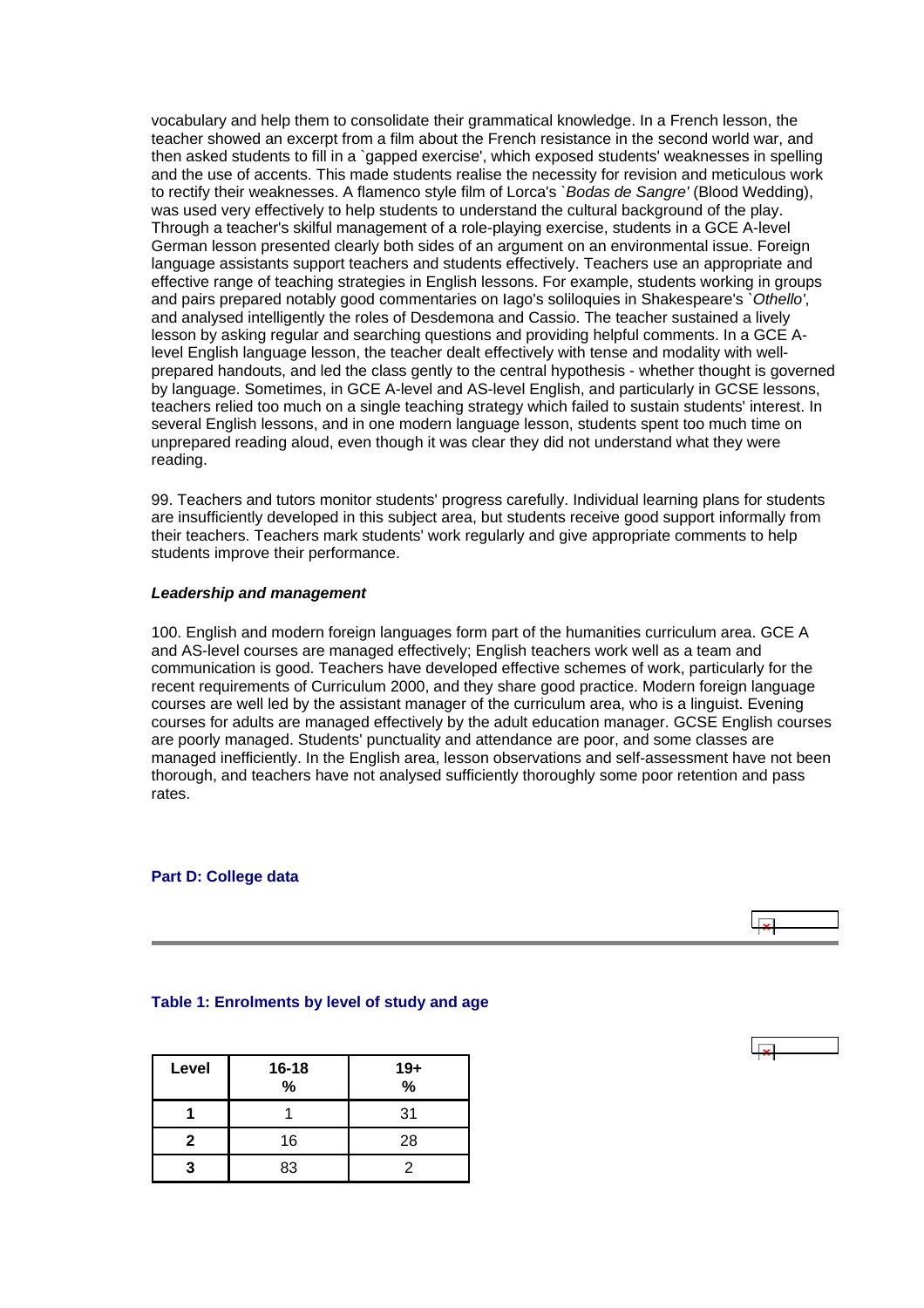<span id="page-37-0"></span>

| 4/5          |     |     |
|--------------|-----|-----|
| Other        |     | 40  |
| <b>Total</b> | 100 | 101 |

*Source: provided by the college in spring 2001*

*Note: the percentages in column 19+ have been rounded up and hence do not add up to 100%*

# **Table 2: Enrolments by curriculum area and age**

| <b>Curriculum area</b>    | $16 - 18$ | $19+$    | <b>Total</b>        |
|---------------------------|-----------|----------|---------------------|
|                           | No.       | No.      | <b>Enrolments %</b> |
| Science                   | 1,137     | 612      | 35                  |
| Agriculture               | 0         | $\Omega$ | 0                   |
| Construction              | 0         | 0        | 0                   |
| Engineering               | 51        | 0        | 1                   |
| <b>Business</b>           | 528       | 237      | 15                  |
| Hotel and catering        | 80        | 54       | 3                   |
| Health and community care | 72        | 384      | 9                   |
| Art and design            | 500       | 46       | 11                  |
| <b>Humanities</b>         | 1,225     | 66       | 26                  |
| <b>Basic education</b>    | 0         | $\Omega$ | $\Omega$            |
| <b>Total</b>              | 3,593     | 1,399    | 100                 |

*Source: provided by the college in spring 2001*

# **Table 3: Retention and achievement**

| Level             | <b>Retention and pass rate</b>  |           |         | <b>Completion year</b> |         |         |         |
|-------------------|---------------------------------|-----------|---------|------------------------|---------|---------|---------|
| (Long<br>Courses) |                                 | $16 - 18$ |         |                        | $19+$   |         |         |
|                   |                                 | 1997/     | 1998/   | 1999/                  | 1997/   | 1998/   | 1999/   |
|                   |                                 | 98        | 99      | 2000                   | 98      | 99      | 2000    |
| 1                 | Starters excluding<br>transfers | $\star$   | $\star$ | $\star$                | $\star$ | $\star$ | $\star$ |
|                   | Retention rate (%)              | $\star$   | $\star$ | $\star$                | $\star$ | $\star$ | $\star$ |
|                   | National average (%)            | 78        | 81      | 82                     | 72      | 69      | 74      |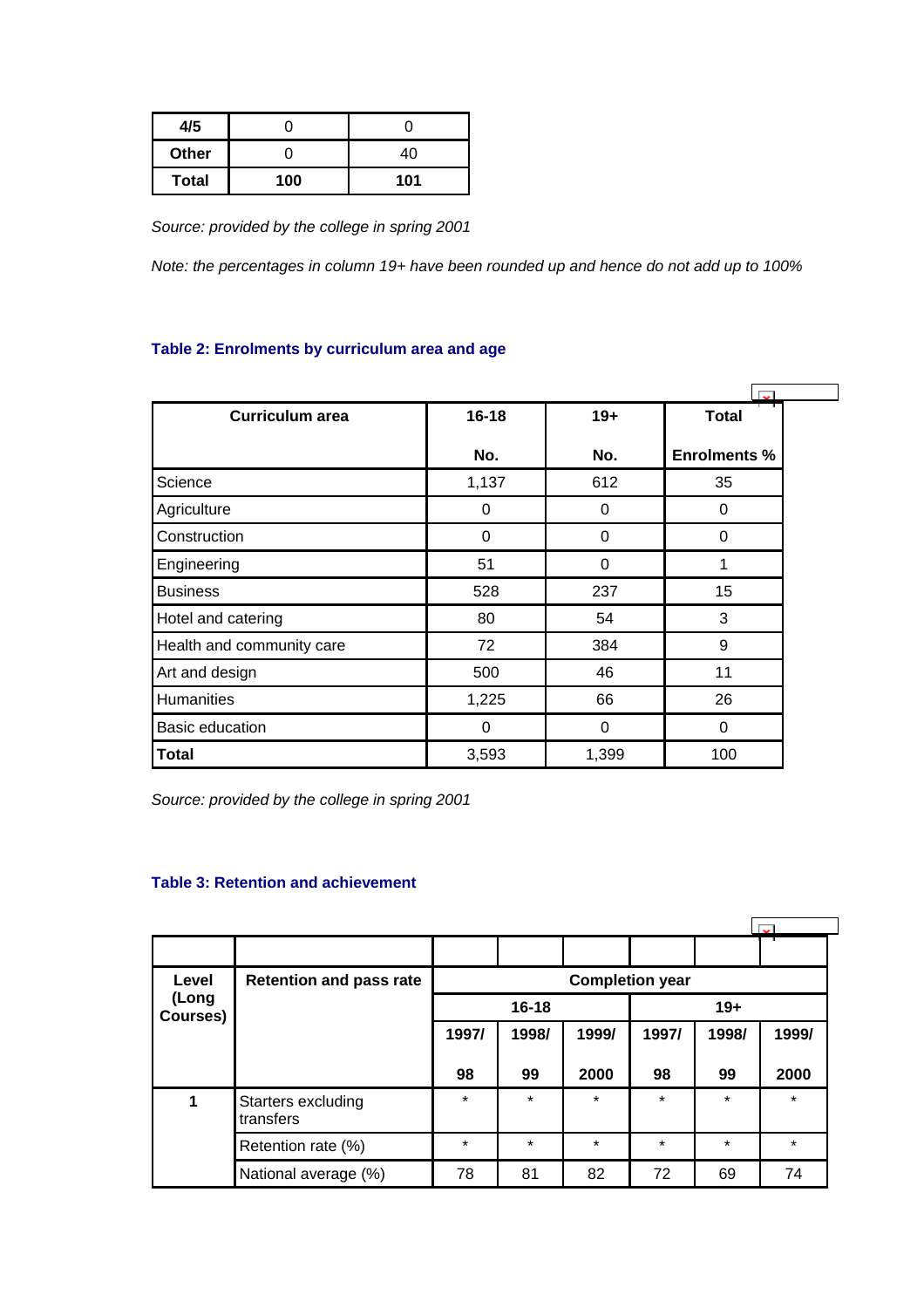<span id="page-38-0"></span>

|              | Pass rate (%)                   | $\star$  | $\star$  | $\star$  | $\star$  | $\star$  | $\star$  |
|--------------|---------------------------------|----------|----------|----------|----------|----------|----------|
|              | National average (%)            | 69       | 71       | 77       | 67       | 75       | 76       |
| $\mathbf{2}$ | Starters excluding<br>transfers | 758      | 734      | 615      | 48       | 86       | 123      |
|              | Retention rate (%)              | 80       | 82       | 76       | 85       | 85       | 93       |
|              | National average (%)            | 79       | 80       | 82       | 71       | 71       | 75       |
|              | Pass rate (%)                   | 85       | 88       | 88       | 78       | 90       | 85       |
|              | National average (%)            | 84       | 85       | 82       | 75       | 77       | 77       |
| 3            | Starters excluding<br>transfers | 1,733    | 1,571    | 1,846    | 64       | 27       | 68       |
|              | Retention rate (%)              | 77       | 79       | 77       | 73       | 81       | 69       |
|              | National average (%)            | 77       | 78       | 80       | 62       | 65       | 69       |
|              | Pass rate (%)                   | 86       | 80       | 80       | 61       | 81       | 71       |
|              | National average (%)            | 86       | 85       | 85       | 69       | 71       | 74       |
| 4/5          | Starters excluding<br>transfers | $\Omega$ | $\Omega$ | $\Omega$ | $\Omega$ | $\Omega$ | $\Omega$ |
|              | Retention rate (%)              | $***$    | $***$    | $**$     | $***$    | $***$    | $***$    |
|              | National average (%)            | 89       | $***$    | $***$    | 75       | 71       | $***$    |
|              | Pass rate (%)                   | $***$    | $***$    | $**$     | $***$    | $***$    | $***$    |
|              | National average (%)            | 96       | $***$    | $***$    | 74       | 67       | $***$    |

*Note: Summary of retention and achievement for the last three years by age and level of course, compared against national averages for colleges of the same type (that is General FE and Tertiary colleges or sixth form colleges).*

*\* data incomplete*

*\*\* not applicable*

*Sources of information:* 

*1. National averages: Benchmarking Data (1997/98) to (1999/2000): Retention and Achievement Rates in Further Education Colleges in England, The Further Education Funding Council, September 2000.*

*2. College rates for 1998/99 - 1999/2000: Benchmarking data 1997/98 to 1999/2000: Retention and Achievement Rates, produced by the Further Education Funding Council, September 2000.* 

*3. College rates for 1999/2000:provided by the college in spring 2001.*

# **Table 4: Quality of teaching observed during the inspection by level**

| <b>Courses</b> | Teaching judged to be: |  |  | No of |
|----------------|------------------------|--|--|-------|